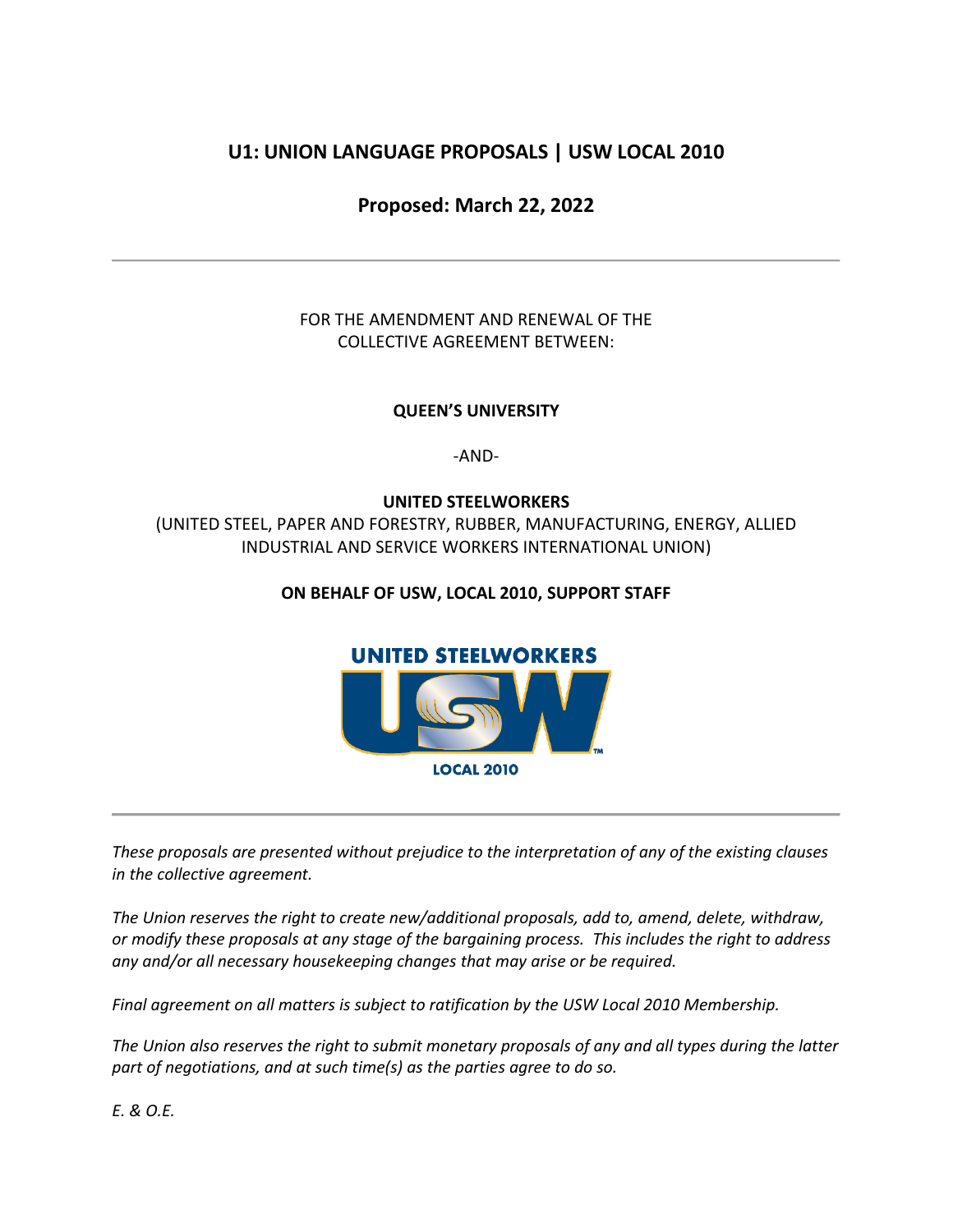# **Table of Contents**

| Job Posting | 15 |
|-------------|----|
|             |    |
|             |    |
|             |    |
|             |    |
|             |    |
|             |    |
|             |    |
|             |    |
|             |    |
|             |    |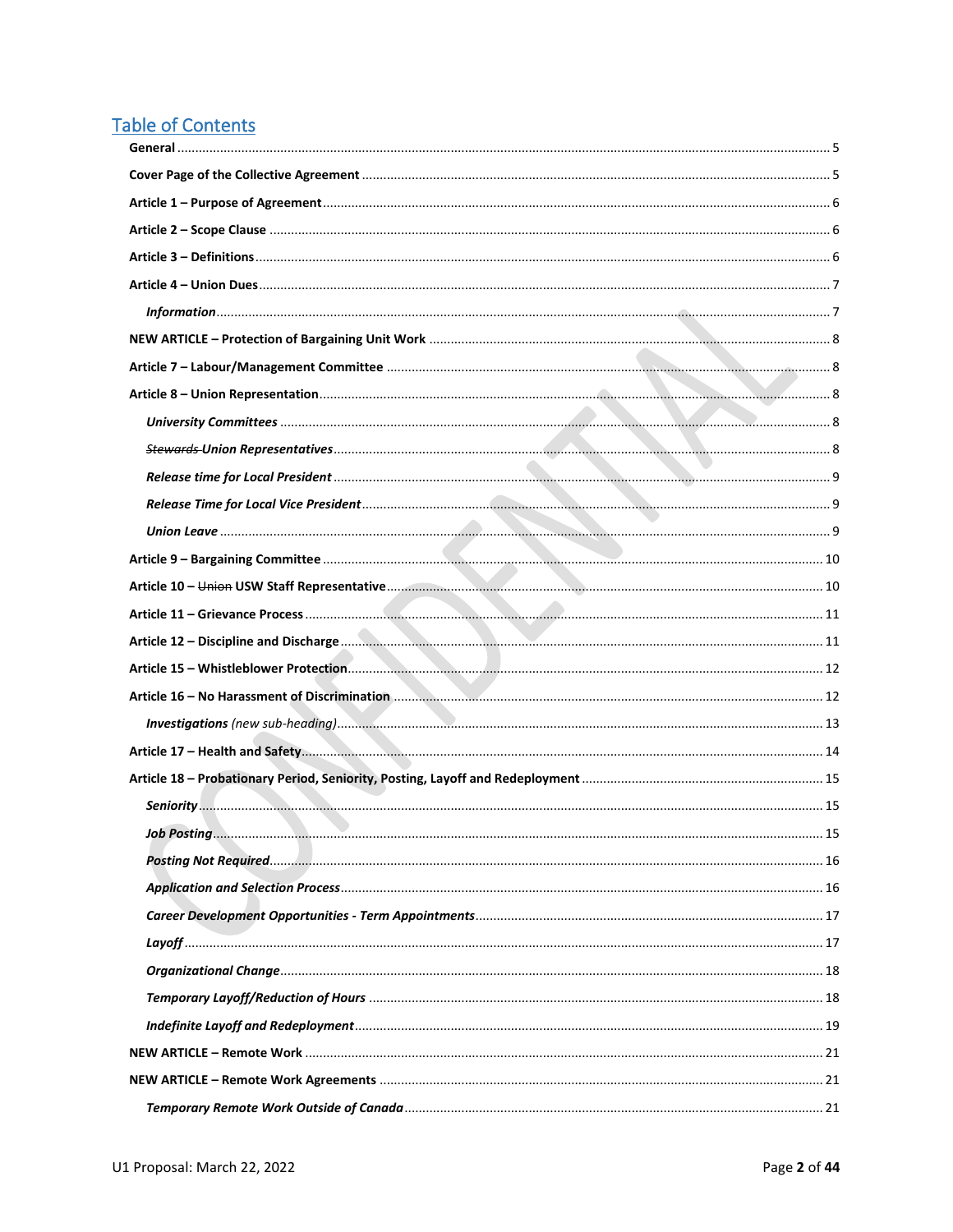| Reservist Leave<br>. | . 31 |
|----------------------|------|
|                      |      |
|                      |      |
|                      |      |
|                      |      |
|                      |      |
|                      |      |
|                      |      |
|                      |      |
|                      |      |
|                      |      |
|                      |      |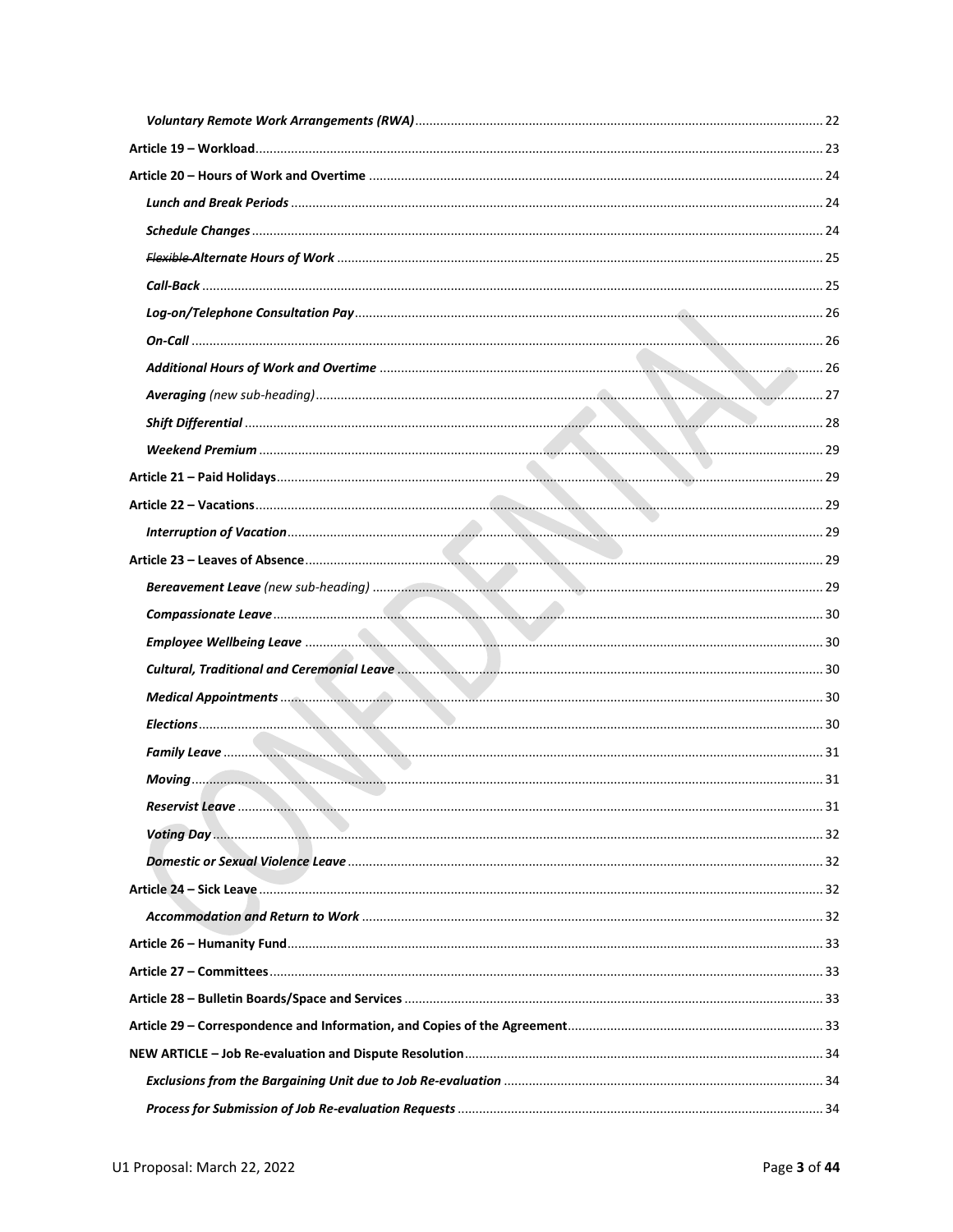| APPENDIX E: Child Care Benefit Plan: Before and/or After School Programs, School Professional Activity Days, or Summer |  |
|------------------------------------------------------------------------------------------------------------------------|--|
|                                                                                                                        |  |
|                                                                                                                        |  |
|                                                                                                                        |  |
|                                                                                                                        |  |
|                                                                                                                        |  |
|                                                                                                                        |  |
|                                                                                                                        |  |
|                                                                                                                        |  |
|                                                                                                                        |  |
|                                                                                                                        |  |
|                                                                                                                        |  |
|                                                                                                                        |  |
|                                                                                                                        |  |
|                                                                                                                        |  |

<span id="page-3-0"></span>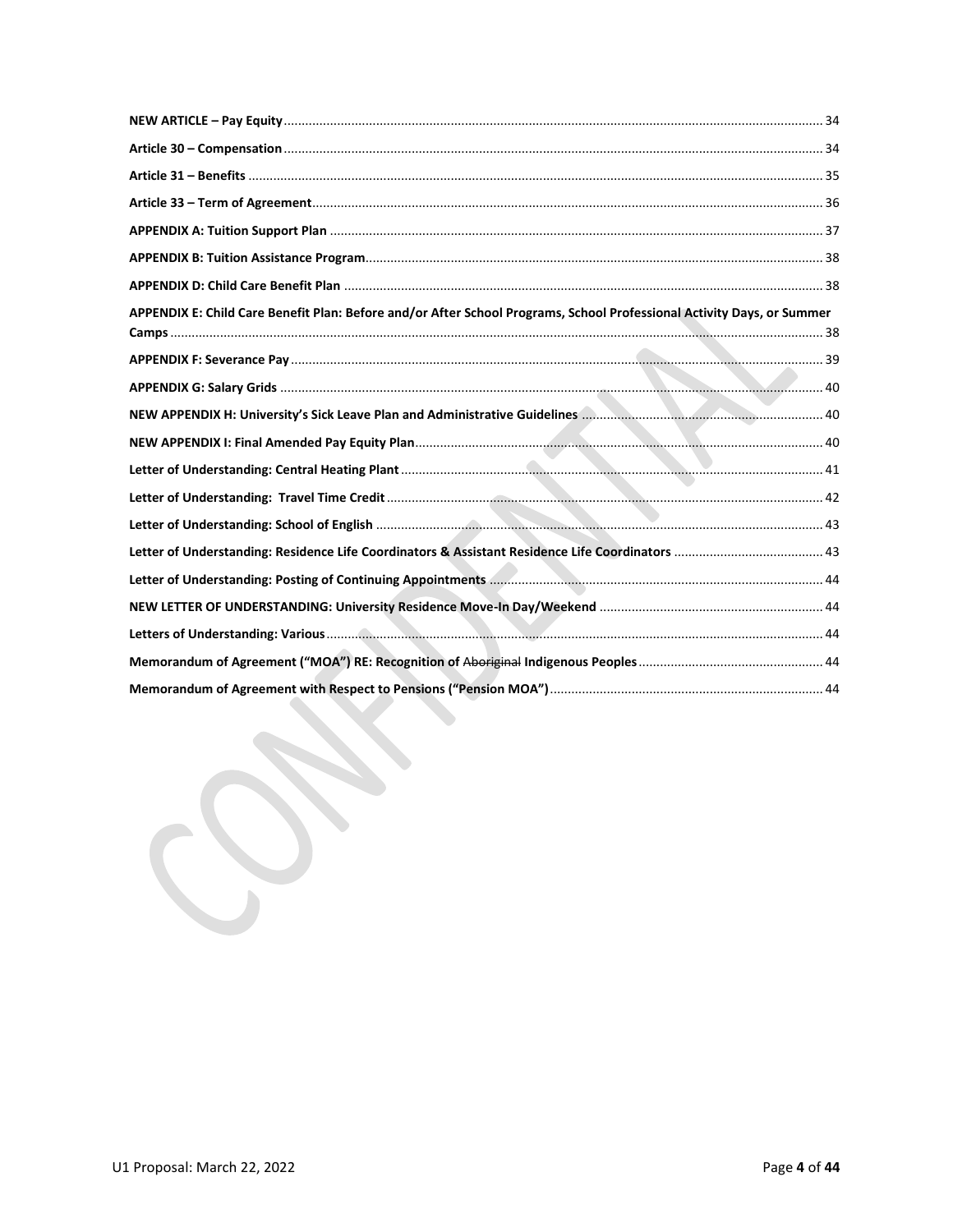## **General**

- 1. Change references to "Steward(s)" to "**Union Representative**" throughout the Collective Agreement.
- 2. Change references to District 6 personnel currently written as "Union Representative" to "**USW Staff Representative**" throughout the Collective Agreement.
- 3. **Hyperlinks to be added** to all references in the electronic copy of the Collective Agreement to the following:
	- a) *Ontario Labour Relations Act, 1995,* and/or *Labour Relations Act;*
	- b) *Human Rights Code*
	- c) University's Harassment and Discrimination Prevention and Response Policy
	- d) *Occupational Health and Safety Act*
	- e) *Employment Standards Act, 2000*
	- f) Seniority List
	- g) University's Sick Leave Plan
	- h) University's Administrative Guidelines for the University's Sick Leave Plan
	- i) University's Signage Policy
	- j) HR Job Evaluation and/or Re-evaluation Forms
	- k) Human Resources Website
	- l) Salary Grid
	- m) Queen's University Staff Policy Manual
	- n) Memorandum of Agreement on Vacation Scheduling (MOA) for 2nd Class Engineers in the Central Heating Plant
	- o) University's Policy for Travel and Related Expenses
- **4. Reopener Language with Respect to Compensation Issues:**

**The University and the Union have negotiated this Collective Agreement under the restrictions imposed by Bill 124. However, the legislation is undergoing a constitutional challenge. The Parties therefore agree to meet to reopen all compensation issues if the legislation is rescinded as a result of the legal challenge. In addition, the Parties agree to meet to reopen all compensation issues if this University is granted an exemption from the application of the legislation or if the relevant parts of the legislation are otherwise rescinded or amended.**

## <span id="page-4-0"></span>Cover Page of the Collective Agreement

1. **Effective date of renewed Collective Agreement** to be revised – see Article 33.01 (Term of Agreement).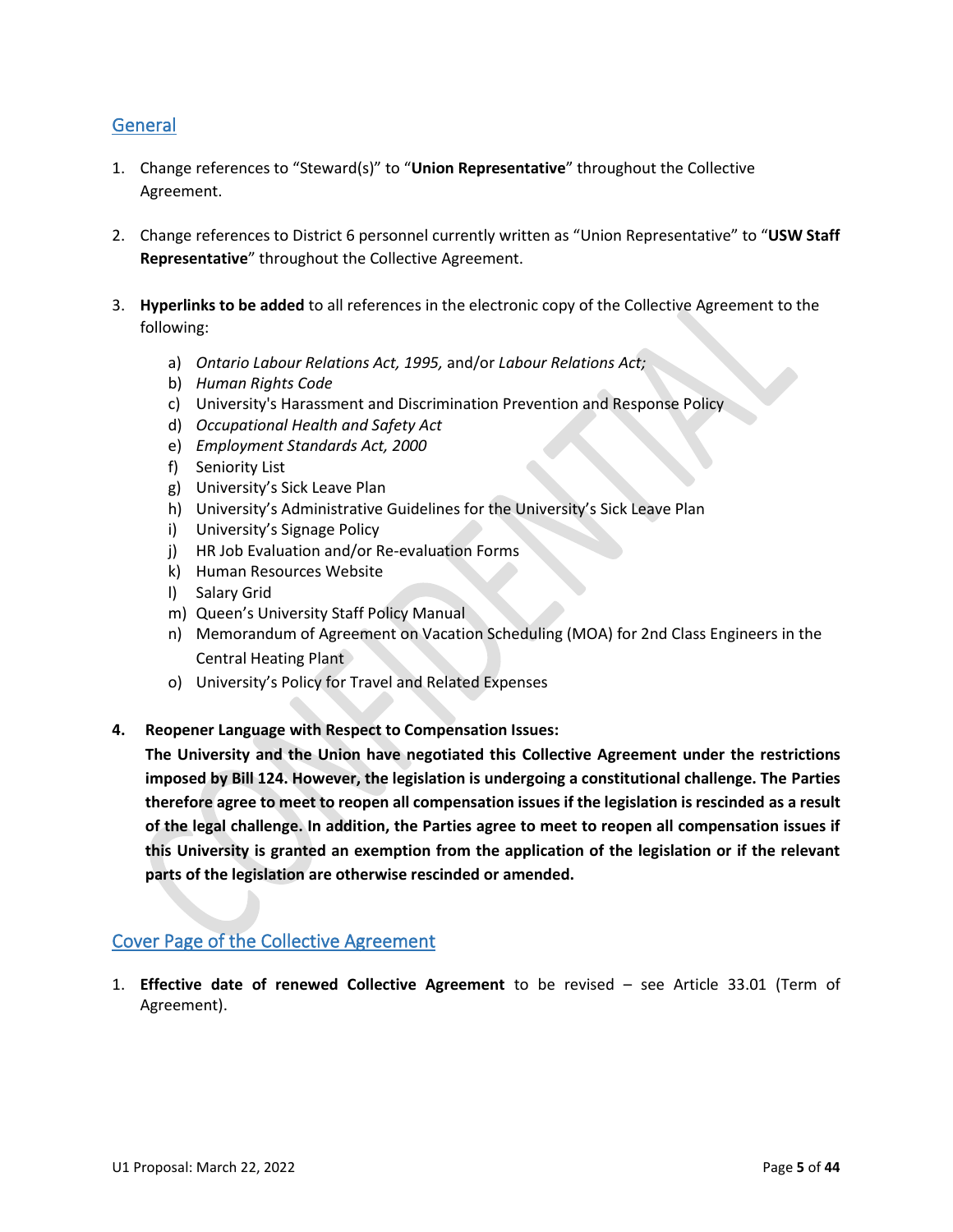## <span id="page-5-0"></span>Article 1 – Purpose of Agreement

- 1.01 The general purpose of this Agreement is to:
	- (a) secure the benefits of collective bargaining;
	- (b) provide a method of settling any difference between the Parties arising from the interpretation, application, administration or alleged violation of this Agreement; and,
	- (c) set forth the terms and conditions of employment applicable to employees in the bargaining unit and matters to be observed by the University and the Union.
- **1.02 In this Agreement, Indigenous Peoples are considered to be persons who are First Nations, Inuit or Metis and who identify themselves as such to the Employer.**

### <span id="page-5-1"></span>Article 2 – Scope Clause

**2.01 (m) The Employer will provide a list of all employees who fall under (i), (j), (k) above, who work more than 10 hours per week, quarterly to the union in electronic format (excel and PDF) including full name, gender identification, employee number, department, position title, position number, status (ad hoc, temporary assignment, less than 14 hours per week), wage details, campus email address, and appointment start and end dates.**

### <span id="page-5-2"></span>Article 3 – Definitions

3.01 (c) (iii)**"term appointment"**

• is an appointment to a full- or part-time position that is identified as a "term appointment" in the employment letter from Human Resources and for which the commencement date and the end date of the term are stated in the appointment letter. There is no guarantee or commitment of employment to an employee beyond the stated end date.

### • **A vacated continuing position may not be posted as a term appointment unless it meets the provisions set out in 18.07 (b)**

- (r) "spouse" or "partner" means the legally married spouse of an employee, or a person of the opposite or same sex-who has continuously lived with the employee for a period of at least one year in a conjugal relationship outside marriage.
- (u) **"Union USW Staff Representative"** means an authorized staff representative of the District 6 Office of the USW.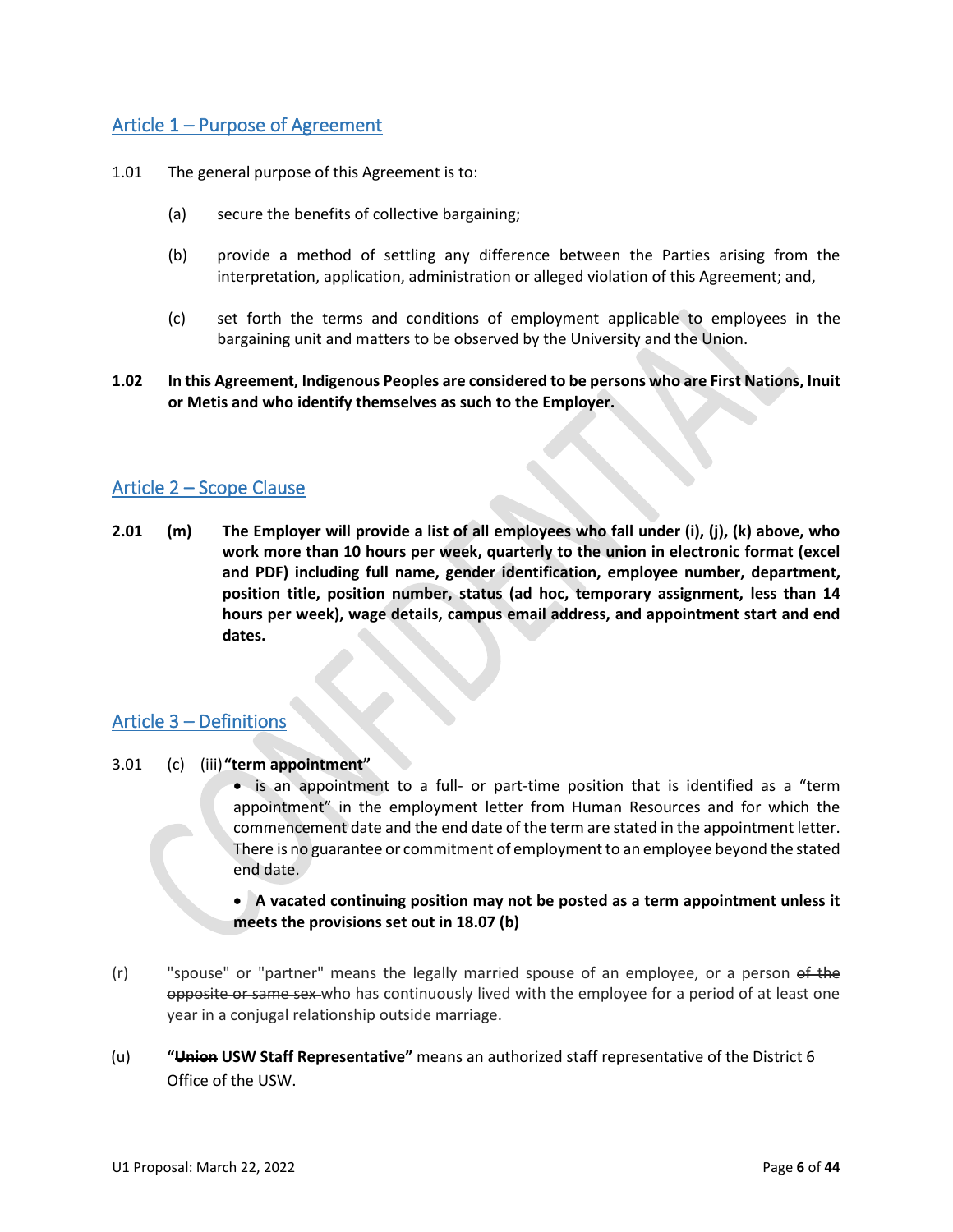- (v) **"Union Steward" "Union Representative"** or "**Steward"** means a person who has been duly authorized, through election or appointment in accordance with the USW Constitution or USW Local 2010 By-Laws, to represent bargaining unit members on behalf of the Union.
- (y) **"written notice"** may include **written correspondence or** email communication.
- **Add: "electronic format" defines documentation exchanged between the Parties as Excel, Word, or PDF format as agreed.**
- **Add: "general staff appointment" means a University employee who is included in the bargaining unit as defined in Article 2: "Recognition and Scope".**

### <span id="page-6-0"></span>Article 4 – Union Dues

#### <span id="page-6-1"></span>*Information*

- 4.07 On the date of hire, the University shall advise each new employee of the name of their Union Representative Steward and the Local Union President, and provide their phone numbers and campus mail and email addresses. Within **120** 60 calendar days from the start of employment, new employees shall be allowed 2 1.5 hours including travel time to attend a **mandatory** Union orientation session, which will be attended by no more than 2 Union Executive members. Neither the employees nor the members of the Union Executive will suffer a loss in wages for attending the orientation session.
- 4.09 The University will notify any new employee of the dates of the next scheduled **mandatory**  orientation session.
- 4.10 The University will provide the Union with a copy of the **most current official** job description **(not the job summary)** and appointment letter, in electronic format, including salary, grade, step, position number, **remote work details** and department for each new **employee** appointment in the bargaining unit, no later than 30 days after the University has received a copy of the signed appointment letter back from the individual.
- 4.11 On January 31st, April 30th, July 31st, and October 31st of each year the University will provide the Union with a report in electronic format listing bargaining unit members, which will include, to the extent it is recorded in the University's Human Resources Management System, each employee's:
	- (k) gender, and; **gender identity or expression;**
	- (l) position number;
	- **(m) personal pronouns;**
	- **(n) Long Term Disability (LTD) status;**
	- **(o) Short Term Sick Leave (STSL) status;**
	- **(p) Maternity/Parental Leave status;**
	- **(q) General (unpaid) Leave status;**
	- **(r) Remote Work Arrangement status;**
	- **(s) Career Development Leave status;**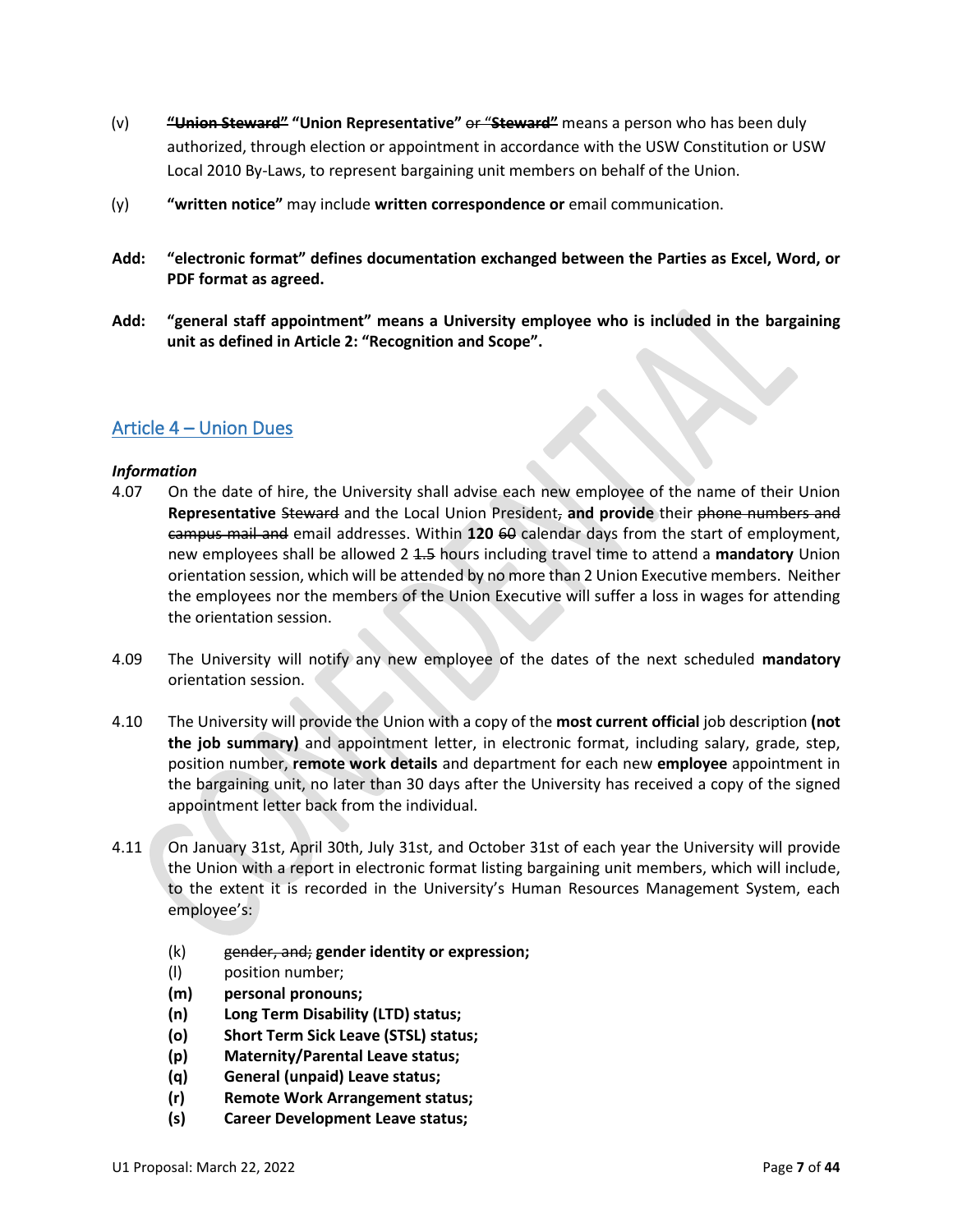- **(t) Retirement date;**
- **(u) Resignation date;**
- **(v) Years of Service date; and,**
- **(w) List of positions or departments that have seen a rate of change in positions or incumbents of 10% or more within the previous 18 months.**
- Note: The Union wishes to discuss access to the PeopleSoft system for Union Office personnel for the purposes of obtaining Membership data.
- 4.13 **Changes to the accommodation list that result in a bargaining unit member being added or removed from the accommodation list, will be communicated to the Union in writing at the time of the change. In addition, on a** quarterly monthly basis, the University will provide the Union with a list of USW members on the accommodation list **in electronic format**.

## <span id="page-7-0"></span>NEW ARTICLE – Protection of Bargaining Unit Work

**X.xx The University agrees that work normally performed by employees within the bargaining unit shall not be assigned to any person outside of the bargaining unit, including any third-party contractor.**

### <span id="page-7-1"></span>Article 7 – Labour/Management Committee

7.02 Each Party shall, not less than 5 business days before a scheduled LMC meeting, submit to the other Party a written summary of the topics to be discussed at the upcoming meeting.

## <span id="page-7-2"></span>Article 8 – Union Representation

#### <span id="page-7-3"></span>*University Committees*

8.03 A bargaining unit member appointed or invited to serve on a University Committee as a representative of the Union will be granted time away from work with pay for the meeting time. All requests for time away from work under this Article shall be submitted to the employee's Manager/designate with as much advance notice as possible. **Bargaining unit members** Union representatives shall report back to their Manager/designate when the meeting ends. Paid time away from work under this Article shall not extend beyond normal working hours.

#### <span id="page-7-4"></span>*Stewards Union Representatives*

8.04 The University acknowledges the right of the Union to appoint or otherwise select up to 1 **Union Representative** Steward, from among employees who have completed their probationary period, for each 60 employees for the purpose of representing employees in the handling of grievances.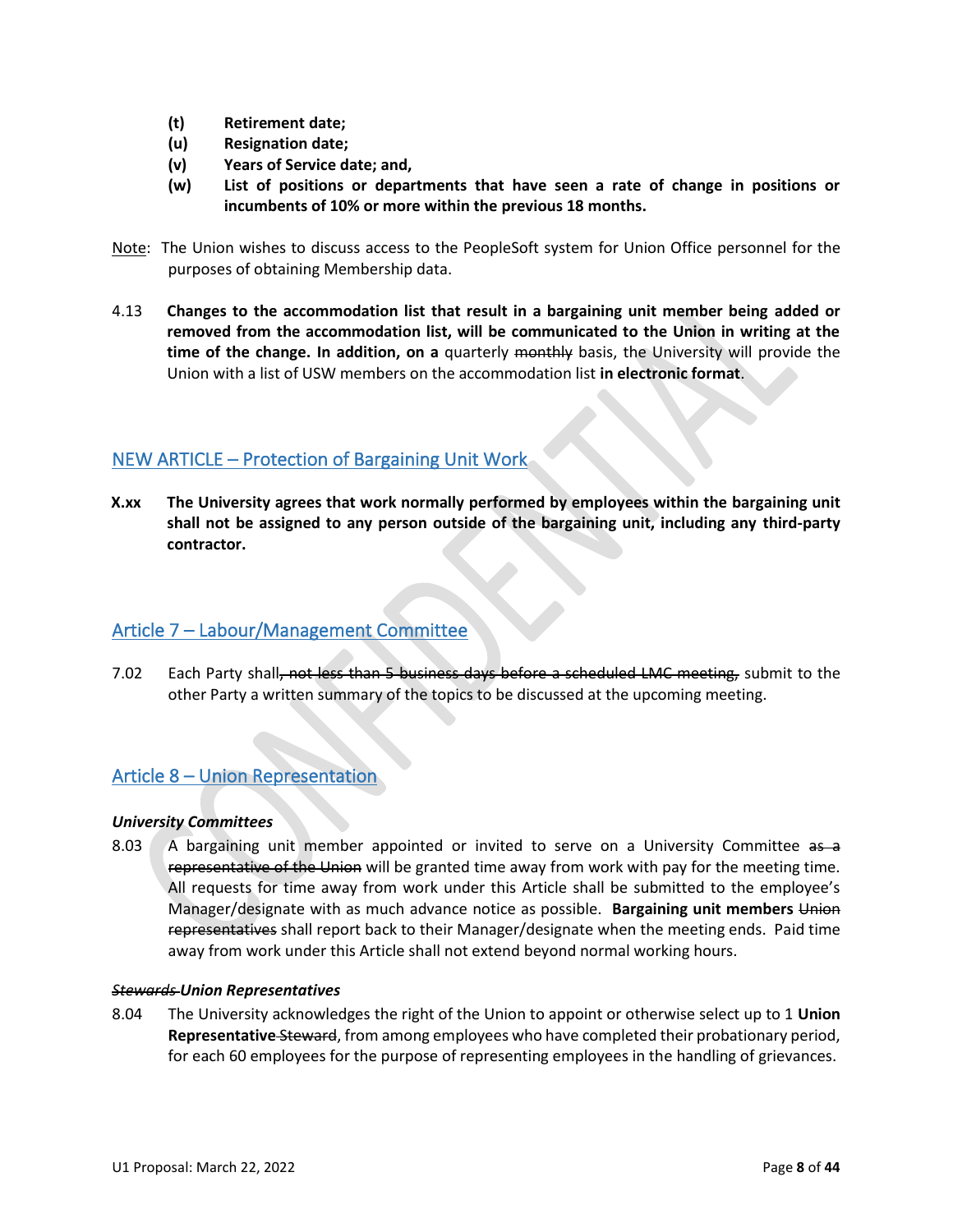#### <span id="page-8-0"></span>*Release time for Local President*

8.11 The University will grant 100% release time to the Local President in order that they may conduct business on behalf of the Local Union. The Union will reimburse the University for 50% **0%** of the cost of the total compensation, as set by the Local Union but not to exceed the maximum annual salary as outlined in the Salary Grid, associated with the Local President's release time on or before the 15th of the month preceding the employee's pay date. The University will provide the Union with an invoice for the amount to be paid on or before the first of the month. Seniority, as well as service, will continue to accrue during such leaves for all service-related entitlements.

#### <span id="page-8-1"></span>*Release Time for Local Vice President*

**8.xx The University will grant 100% release time to the Local Vice President in order that they may conduct business on behalf of the Local Union. The Union will reimburse the University for 50% of the cost of the total compensation, as set by the Local Union but not to exceed the maximum annual salary as outlined in the Salary Grid, associated with the Local Vice President's release time on or before the 15th of the month preceding the employee's pay date. The University will provide the Union with an invoice for the amount to be paid on or before the first of the month. Seniority, as well as service, will continue to accrue during such leaves for all service-related entitlements.** 

**In the event the Vice President does not return to their position following the conclusion of their release time, or their position is declared redundant, they will receive Indefinite Layoff and Redeployment in accordance with Article 18.26 – 18.34 of the Collective Agreement.** 

**They will receive Severance Pay in accordance with Appendix F and will cease employment with the University if their notice period expires and they have not successfully redeployed; however, they may defer their severance payment indefinitely and remain in the redeployment pool, without pay, and retain the right to apply for posted positions pursuant to Article 18.29, until they:**

- **(a) provide a written instruction to the Human Resources Department to remove their name;**
- **(b) obtain an alternate position with the University;**
- **(c) resign or retire from the University;**
- **(d) receive severance pay.**

#### <span id="page-8-2"></span>*Union Leave*

8.12 Provided the leave will not unduly interfere with operations, the University will grant a leave of absence without pay for up to 3 years for an employee to assume an official position with the International Union or within the Local Union. A request for such leave will be made in writing by the Union as far in advance as possible, but in any event at least  $2 \cdot 1$  months prior to the commencement of the requested leave. The University may grant an extension of the leave; an extension request must be submitted in writing at least 2 **1** months prior to the scheduled end of the current leave. Provided the extension will not unduly interfere with operations, extension requests will not be unreasonably denied.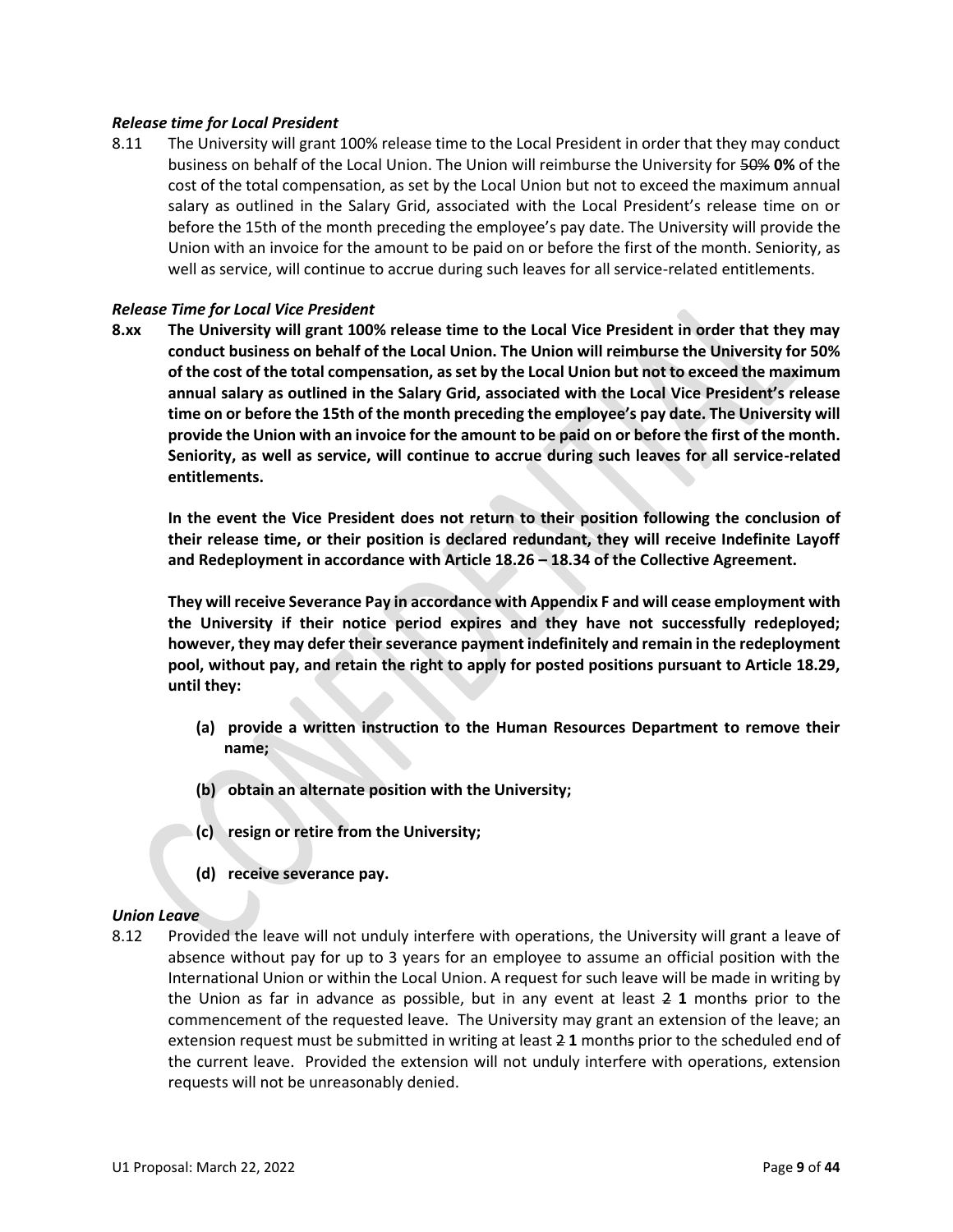- 8.15 Notwithstanding Article 8.14, if an employee, whose position has been declared redundant **or who's term appointment has reached its natural end date** continues to be **hold** an elected official of **or appointed position with** the Union or an employee who continues to be an elected official is denied an extension of their union leave in accordance with Article 8.12, the University will, at the request of the Union, grant the employee a leave of absence from the University, until such time as the employee is no longer an elected official. The employee on such leave, will be paid by the University, as set by the Local Union but not to exceed the maximum annual salary as outlined in the Salary Grid, until the date on which they cease to **hold** be an elected **or appointed position** official **with** of the Union, except as a result of a retirement or resignation, at which time the employee will receive Indefinite Layoff and Redeployment in accordance with Article 18.26 – 18.34 of the Collective Agreement.
- 8.17 Employees on a Union Leave shall be entitled to apply for positions that are posted in the bargaining unit during their leave. If the employee is the successful applicant for the posting and if they accept the position, the employee will **have the option to either accept the position immediately and end their Union Leave or defer acceptance until they no longer have a release position with the Union.** be required to assume the position on the stated commencement date of the appointment and the Leave shall come to an end at that time.
- 8.18 Where the ratification vote is held during a Bargaining Unit members regular working hours the Bargaining Unit member will be granted one and one half (1.5) **three (3)** hours including travel time to attend the ratification vote without loss of wages. Where more than one session is held during the employee's regular working hours, the Manager/designate may determine which session the employee attends based on operational requirements.

### <span id="page-9-0"></span>Article 9 – Bargaining Committee

- 9.01 The University will recognize a Bargaining Committee composed of **a minimum of 10 members, plus an additional 1 member for every 150 bargaining unit members, or majority thereof, above 1300 members** up to 7 members, one of whom shall be the President, of the bargaining unit. The members of the Bargaining Committee shall be given time off during their regularly scheduled working hours without loss of pay while participating in collective bargaining up to **and including** the commencement of conciliation.
- 9.03 The 7 employees who are members of the Union's Bargaining Committee shall be given up to 3 **6**  days or 6 **12** half days each of time off with pay for the purpose of preparing the Union's proposals prior to collective bargaining. Additional unpaid time will, subject to operational requirements, be granted.

### <span id="page-9-1"></span>Article 10 – Union USW Staff Representative

Change Article title above from "Union Representative" to "**USW Staff Representative**".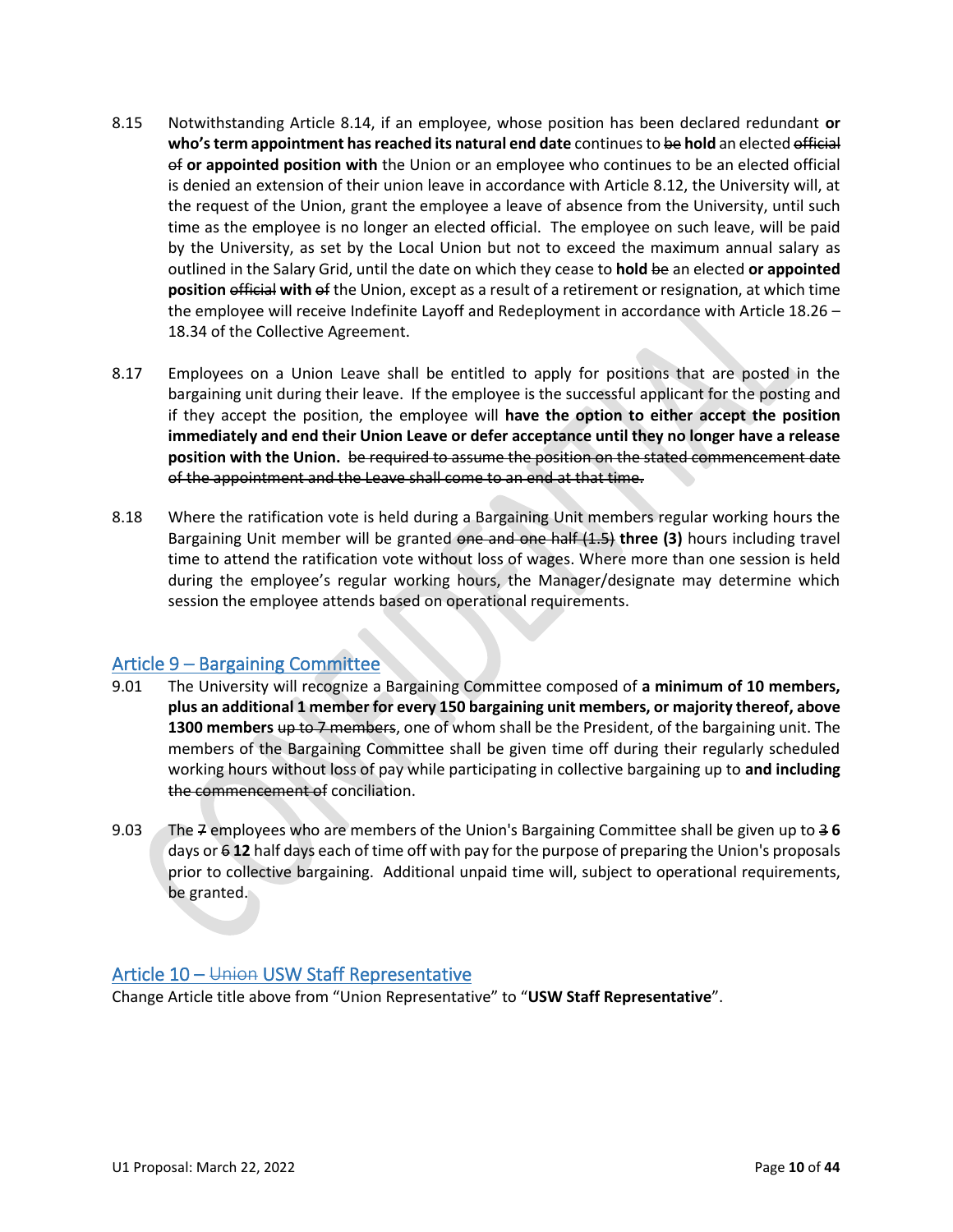### <span id="page-10-0"></span>Article 11 – Grievance Process

Note: As noted previously under "General" all references to "Steward" to be changed to "Union Representative", and references to "Union Representative" be changed to "**USW Staff Representative**" as housekeeping.

11.08 A grievance alleging unjust suspension**,** or discharge**, averaging disputes, or failure to accommodate** will commence at Step 2.

### <span id="page-10-1"></span>Article 12 – Discipline and Discharge

- 12.01 Subject to Article 12.02, the Employer agrees that it will not suspend, discharge, or otherwise discipline an employee without just cause. **The Parties agree that discipline shall be progressive with the aim of being corrective.**
- 12.02 A probationary employee may be disciplined, including suspension or discharge, at any time during the probationary period. **With as much notice prior to a probationary discharge, a letter outlining the reasons for the discharge will be provided to the Union, and then subsequently provided to the employee upon discharge.** t**T**he probationary employee will not have recourse to the Grievance and Arbitration procedure regarding the discipline unless the disciplinary decision was contrary to Article 5.02.
- 12.03 At their request an employee will be entitled to be accompanied by their Steward **Union Representative** at any disciplinary meeting, including at a meeting that may result in discipline related to poor performance, unless the employee waives their right to have a Union **R**epresentative present**, a copy of which will be provided to the Union.** The University will inform the employee of the right to be accompanied by their Steward **Union Representative** prior to the start of any such meeting. **The Union will be provided with as much advance notice as possible of the disciplinary meeting, but not normally less than 2 business days, unless otherwise agreed to by the Parties.**
- 12.04 When the University is considering disciplining an employee, the University will meet with the employee and a Union representative unless the employee waives their right to have a Union representative present. The University will advise the employee of the reason(s) for the meeting and will provide the employee with an opportunity to respond. Within 10 business days of this meeting the University will advise the employee **and the Union** of its disciplinary decision. If the University requires additional time to complete its investigation prior to making its disciplinary decision, the Union will not unreasonably withhold agreement to extend the 10-day period referenced above.
- 12.05 Any discipline that may be imposed on an employee will subsequently be confirmed in writing to the employee and a copy will be sent to the Union. Should the employee wish to respond in writing to the discipline, their reply will also become part of their personnel file**, and will be subject to 12.07 below.**
- 12.07 When making a disciplinary decision, the University will not consider any prior discipline after the employee has worked for **12** 18 months during which there has not been subsequent discipline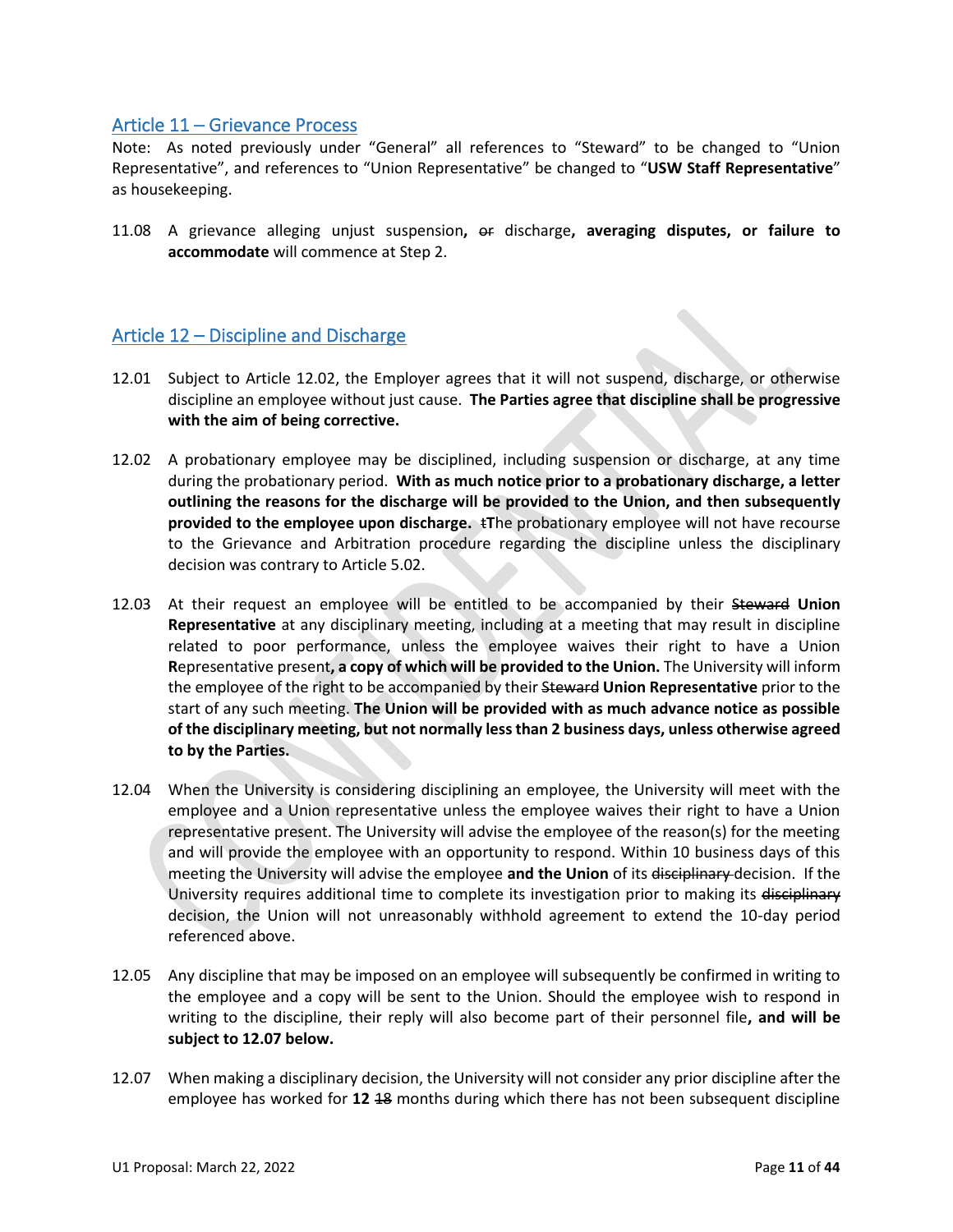imposed **for a similar infraction**. At the request of an employee, all such prior disciplinary records will be removed from their personnel file.

12.08 Where there is a claim of harassment or discrimination and the University decides to remove an employee from the workplace **and place them on administrative leave** pending its investigation of the claim, the University shall continue the employee's wages and benefits during the investigation period.

### <span id="page-11-0"></span>Article 15 – Whistleblower Protection

Note: The Union wishes to discuss the reporting procedure for USW Members for this Article, as it relates to safe disclosure, etc.

15.04 Investigations shall be conducted as quickly as possible, based on the nature and complexity of the report and the issues raised. **In dealings with the University on matters related to a report of wrongdoing, an employee who is a complainant or respondent has the right to be represented, and an employee who is a potential witness has the right to be accompanied, by a Union representative.**

### <span id="page-11-1"></span>Article 16 – No Harassment of Discrimination

- Note: As noted previously under "General" references to policies and or legislation are to be hyperlinked (housekeeping).
- 16.02 The parties are committed to creating and maintaining a working environment that is founded on the fair treatment of all members of the University community. Therefore, the parties do not condone behaviour that is contrary to the Human Rights Code, the **University's Harassment and Discrimination Prevention and Response Policy** Policy on Harassment and Discrimination Policy, or the *Occupational Health and Safety Act*.
- 16.03 Harassment in the workplace is defined as engaging in a course of vexatious comment or conduct against another person or persons in the workplace that is known or ought reasonably to be known to be unwelcome. It includes objectionable acts **such as but not limited to, bullying,** comments, or displays that demean, belittle, **isolate** or cause personal humiliation or embarrassment, and any act of intimidation or threat.
- **16.xx Discrimination is an action or a decision that treats a group negatively, or treats a person negatively because of their affiliation with a group. There shall be no discrimination, interference, restriction, or coercion exercised or practiced regarding any term or condition of employment under this agreement, including but not limited to, salary, appointment, promotion, termination of employment, lay-off, and all types of leaves. Further, there shall be no discrimination by reason of race, national or ethnic origin, ancestry, place of birth, citizenship, colour, creed, political or religious affiliation or belief, age, sex, sexual orientation, gender expression and/or identity, physical attributes, marital status, spousal status, family**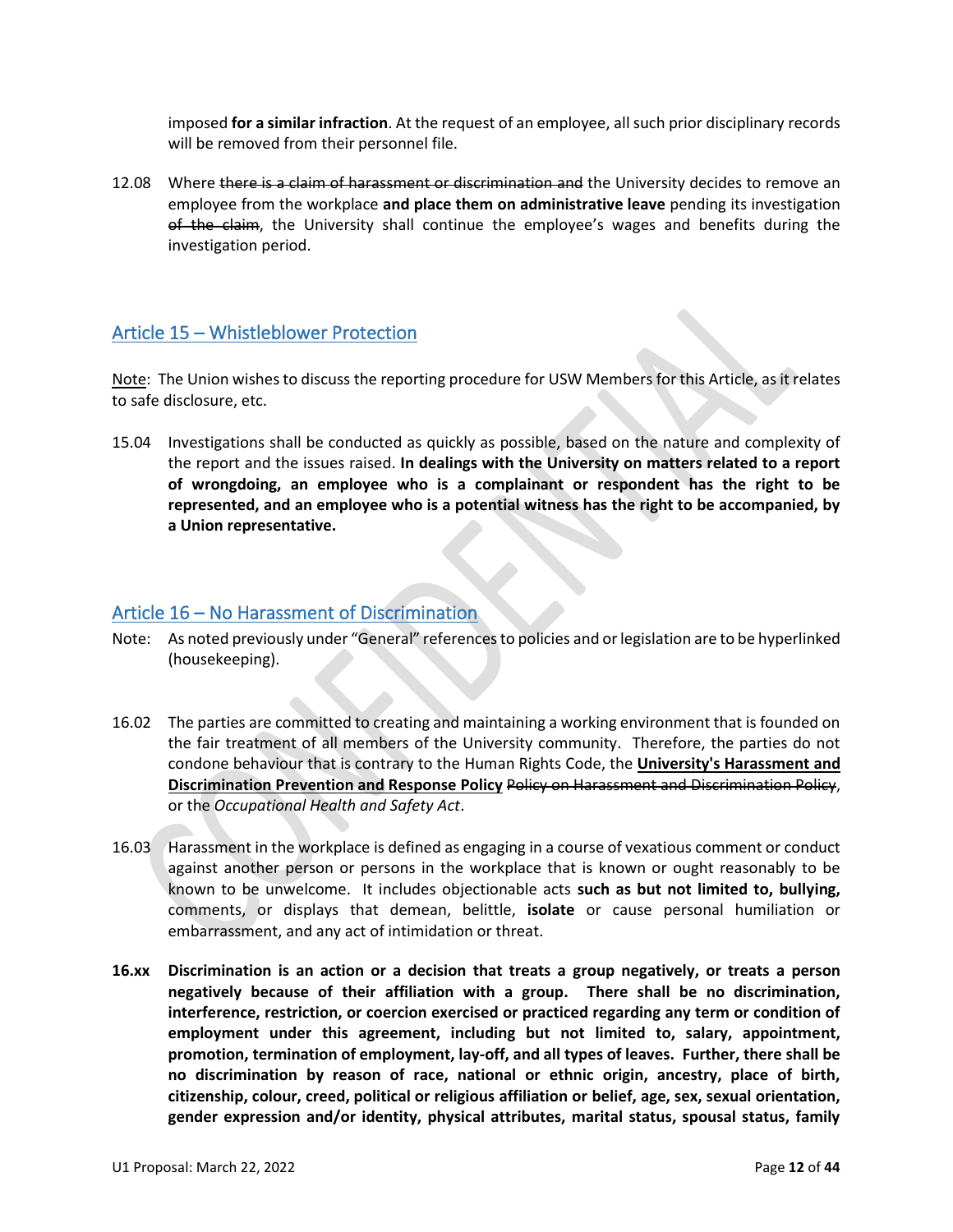**status, physical or mental ill-health, illness or disability, a conviction for which a pardon has been granted or a record suspended.**

- 16.08 The parties agree that the preferred method of handling complaints is to follow the **University's Harassment and Discrimination Prevention and Response Policy**. procedures established by the University's Human Resources Department.
- 16.10 An allegation of discrimination or harassment in the workplace, where the subject matter is not covered by the University's **Harassment and Discrimination Prevention and Response Policy** *Policy on Harassment and Discrimination,* will, if not otherwise resolved, be processed as a grievance in accordance with the collective agreement.
- 16.12 Where a complaint is being addressed through the procedures established by the University's **Harassment and Discrimination Prevention and Response Policy** *Policy on Harassment and Discrimination*, the timelines for the grievance and arbitration procedures shall be automatically extended until the procedures have been completed.
- **16.xx Where there is a claim of harassment or discrimination and the University decides to remove an employee from the workplace and place on administrative leave pending its investigation of the claim, the University shall continue the employee's wages and benefits during the investigation period.**

#### <span id="page-12-0"></span>*Investigations (new sub-heading)*

**16.xx In certain circumstances, it may be appropriate for the Parties to mutually agree on an alternative method of fact finding and resolution other than the process provided for in the University's Harassment and Discrimination Prevention and Response Policy. Grievance timelines in such circumstances may be extended by mutual agreement of the Parties.**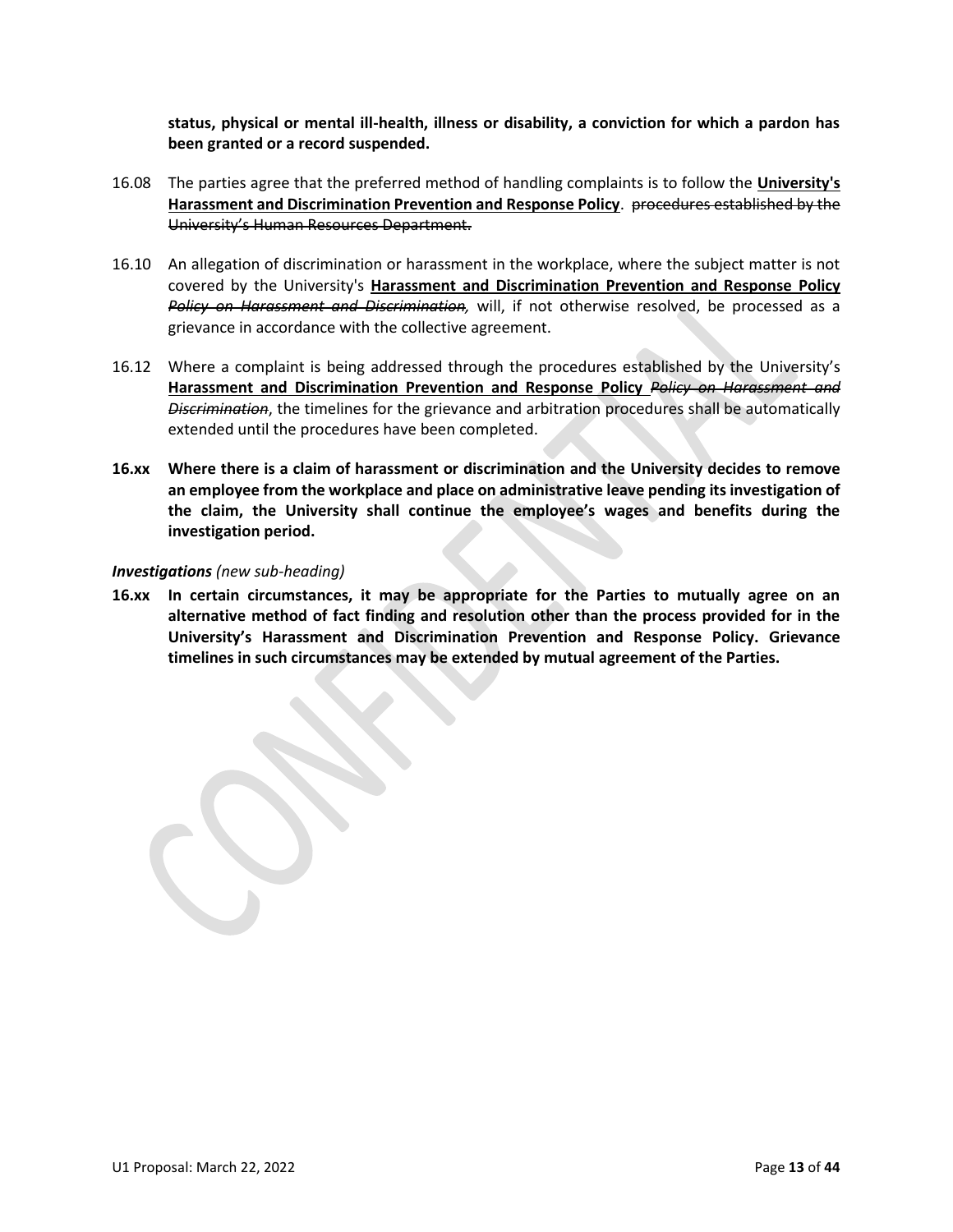## <span id="page-13-0"></span>Article 17 – Health and Safety

- 17.03 The Union will select a worker representative for each applicable Joint Health and Safety Committee formed under the Occupational Health and Safety Act. **For clarity, the choice of a worker representative lies solely with the Union.** This representative will not suffer a loss of regular straight time pay for time spent attending meetings of the Committee or carrying out duties as a worker representative.
- 17.06 The University will supply, and employees will wear/utilize, personal protective equipment **(including face masks)** and the any other devices that the University requires employees to wear/utilize.
- 17.07 An employee who is required by the Employer to wear safety footwear on the job will receive, upon presentation of a receipt therefor, reimbursement up to **\$250.00** \$180.00 per calendar year for the purchase of approved safety footwear. Safety footwear must comply with the University's Standard Operating Procedure regarding "Foot Protection," and be in serviceable condition as determined by the employee's Manager.
- **17.xx An employee who is required by the Employer to wear University branded clothing will be provided with two sets of seasonally appropriate clothing.**
- **17.xx An employee employed in the role of a Postal Worker will receive, upon presentation of a receipt therefor, reimbursement up to \$200.00 every six months for the purchase of appropriate footwear.**
- 17.08 If asked by a pregnant employee to request a workplace assessment in relation to their pregnancy, the employee's Manager will submit an assessment request to the Department of Environmental Health and Safety **(EH&S).** When a pregnancy-related risk(s) or hazard(s) is identified by EH&S through such an assessment, the University will arrange reasonable accommodation.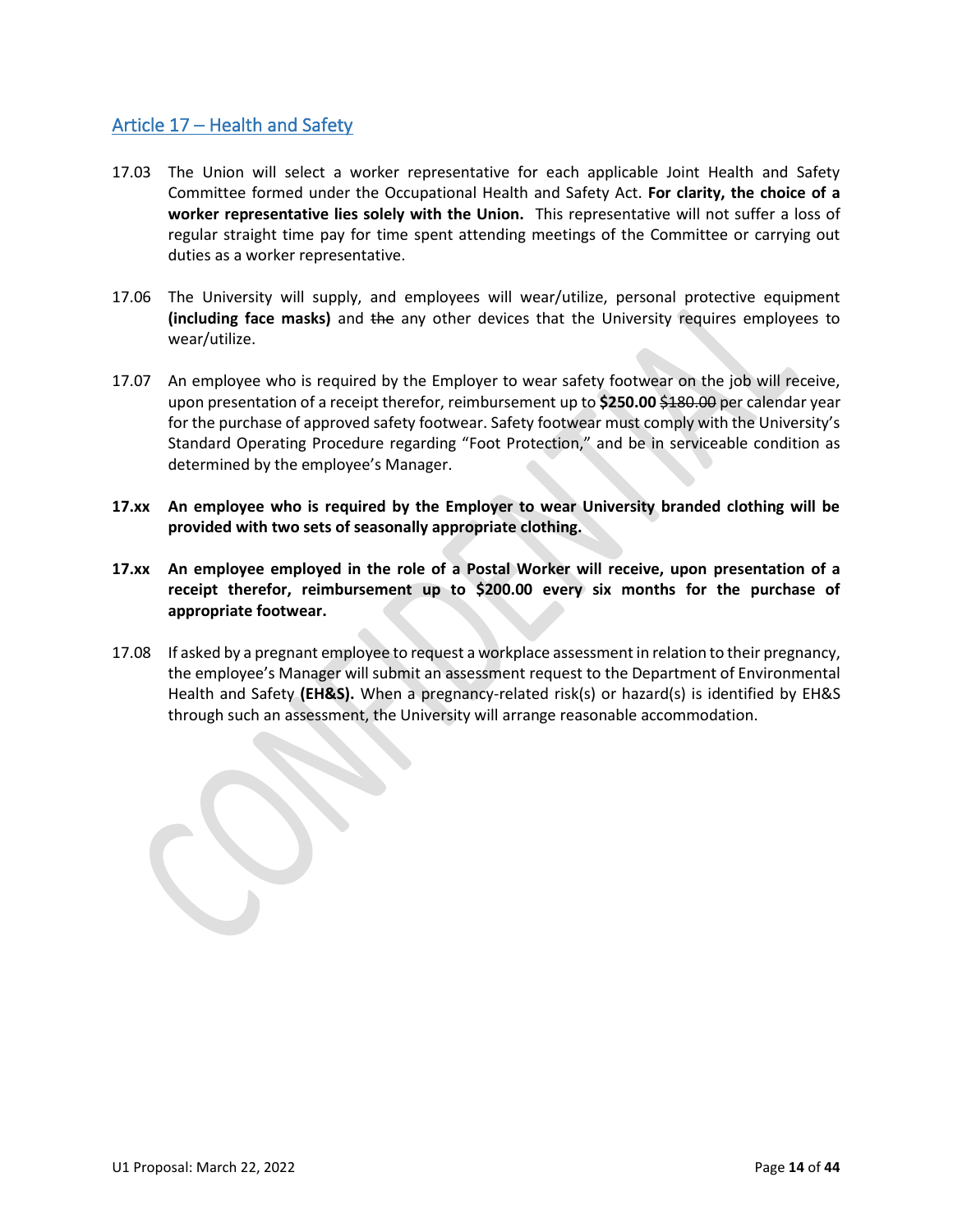## <span id="page-14-0"></span>Article 18 – Probationary Period, Seniority, Posting, Layoff and Redeployment

### <span id="page-14-1"></span>*Seniority*

18.06

(e) The University will post a 2 seniority list**s** on the Human Resources web site by January 15th and July 15th of each year. The **first** seniority list will include the name of each employee in the bargaining unit who has completed their probationary period and will indicate the employee's seniority date. **A second seniority list indicating the name of each probationary employee, their department, hire date, and the anticipated date of seniority.** A copy of the**se** seniority list**s** will be provided directly to the Union on or before January 15th and July 15th of each year in electronic format.

### <span id="page-14-2"></span>*Job Posting*

- 18.07 a) Subject to Article 18.11, when the University decides to fill a vacancy in the bargaining unit it will be filled by a process of selection. The Employer agrees that this process will include the posting of notices of job vacancies on the Human Resources website for at least 7 **14** calendar days. The University may determine that a posted vacancy will not be filled. **When the University determines that a vacancy will not be filled, the Employer will notify the Union in writing.**
	- **b) The University may post a vacated continuing position as a term position only if there is a significant change in job duties of the position such that is it a new position, or if there is significant reorganization of the department such that the original position no longer fits within the organizational structure of the department at the time of posting. The University will meet with the union to provide relevant data, such as but not limited to, job description(s) and organizational chart(s) prior to posting the position. The University agrees the onus lies with the Employer to demonstrate that significant job duties and/or reorganization of a department has taken place to justify the posting of a vacated continuing position as a term position.**
	- **(c) The University may only fill a vacated continuing position with casual or student workers for a period of less than 4 months or until the vacated continuing position is posted and filled. The Employer will meet with the Union to provide written notification and justification for the delay in posting.**
- 18.08 Each posting must identify: the date of the posting, the date by which applications must be received, the job title, the appointment type **in accordance with 18.07 above** (i.e. "continuing", "term" or "continuing term"), **the position number,** the FTE of the position, the Department, salary grade, length of term, **hours of work, remote work details (if applicable),** a description of the work, and the qualifications required **or considered an asset. For clarity, hours of work will indicate whether evening and weekend shifts are required.**
- 18.10 Prior to posting a position in the bargaining unit, the University will attempt to fill the position with a University employee who requires accommodation pursuant to the Ontario Human Rights Code. **The University will notify the Union if a bargaining unit position is filled by a University employee requiring accommodation.**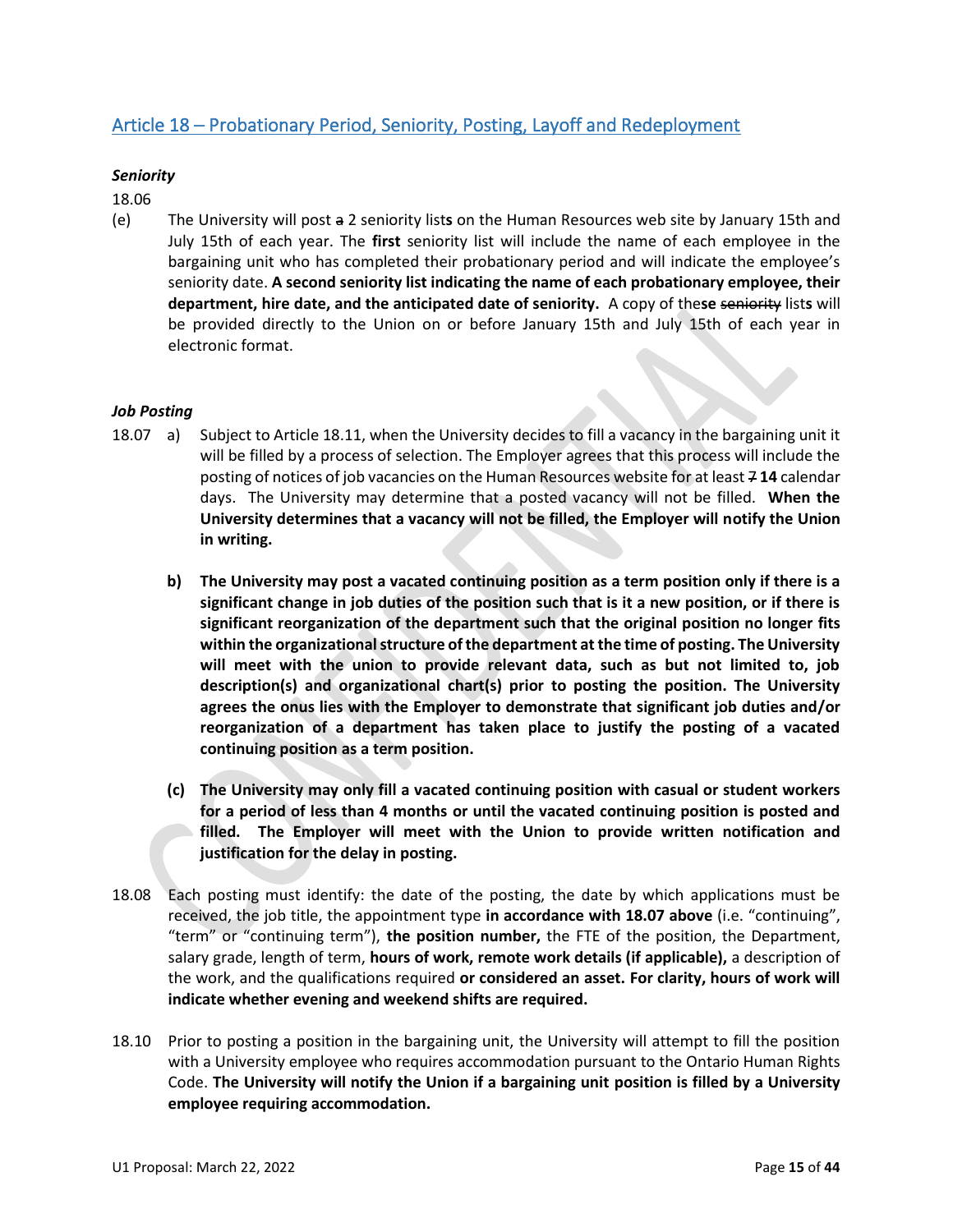### <span id="page-15-0"></span>*Posting Not Required*

18.11 (a) **Where a term appointment has been filled pursuant to Articles 18.12 and 18.30, any subsequent renewed** T**t**erm appointments renewed following ratification of this Agreement shall first be offered to the incumbent. if she/he has the skill and ability to perform the job. This provision shall not apply to the renewal of a first appointment.

#### <span id="page-15-1"></span>*Application and Selection Process*

Note: The Union would like to discuss the joint development of an interview rubric to ensure consistent, transparent, and fair scoring across hiring at the University. The Union proposes entering into a Letter of Understanding (LOU) to define the project parameters and agree to project deliverables and timelines.

Note: Further, the Union would like to discuss the programing standards, screening, etc., details of the CareerQ program to better understanding the recruiting process for Members.

- 18.12 (a) The Human Resources Department will receive all applications for job postings prior to forwarding them to the hiring Department. Qualified internal applicants will be interviewed first. However, after completing interviews for internal applicants, the hiring Department retains the discretion to consider non-bargaining unit applicants in the selection process, along with the internal applicants who have already been interviewed, in order to identify the most qualified applicant.
	- **(x) Internal applicants who meet the minimum qualifications will be interviewed and granted time off work with pay to participate in the interview. Internal applicants will be interviewed first. External applications will be withheld from the hiring department until the internal interviews have been completed.**
	- (x) However, after completing and interviews **for** of internal applicants, the hiring Department retains the discretion to consider non-bargaining unit applicants in the selection process, along with the internal applicants who have already been interviewed, in order to identify the most qualified applicant. **Internal applicants will be given preferential hiring over external applicants when the hiring department is evaluating similarly qualified applicants.**
	- (x) The University will select the qualified candidate, if any, who is demonstrably the most qualified candidate for the position, taking into account factors such as applicants' skills, qualifications, ability, and relevant experience**, and applicable legislation**. The University agrees that the onus lies with the Employer to demonstrate that the successful candidate was the most qualified. **When requested by the Union, the University will provide all interview notes, testing results and any other documentation relevant to the hiring committee's selection, within 5 business days of the request.**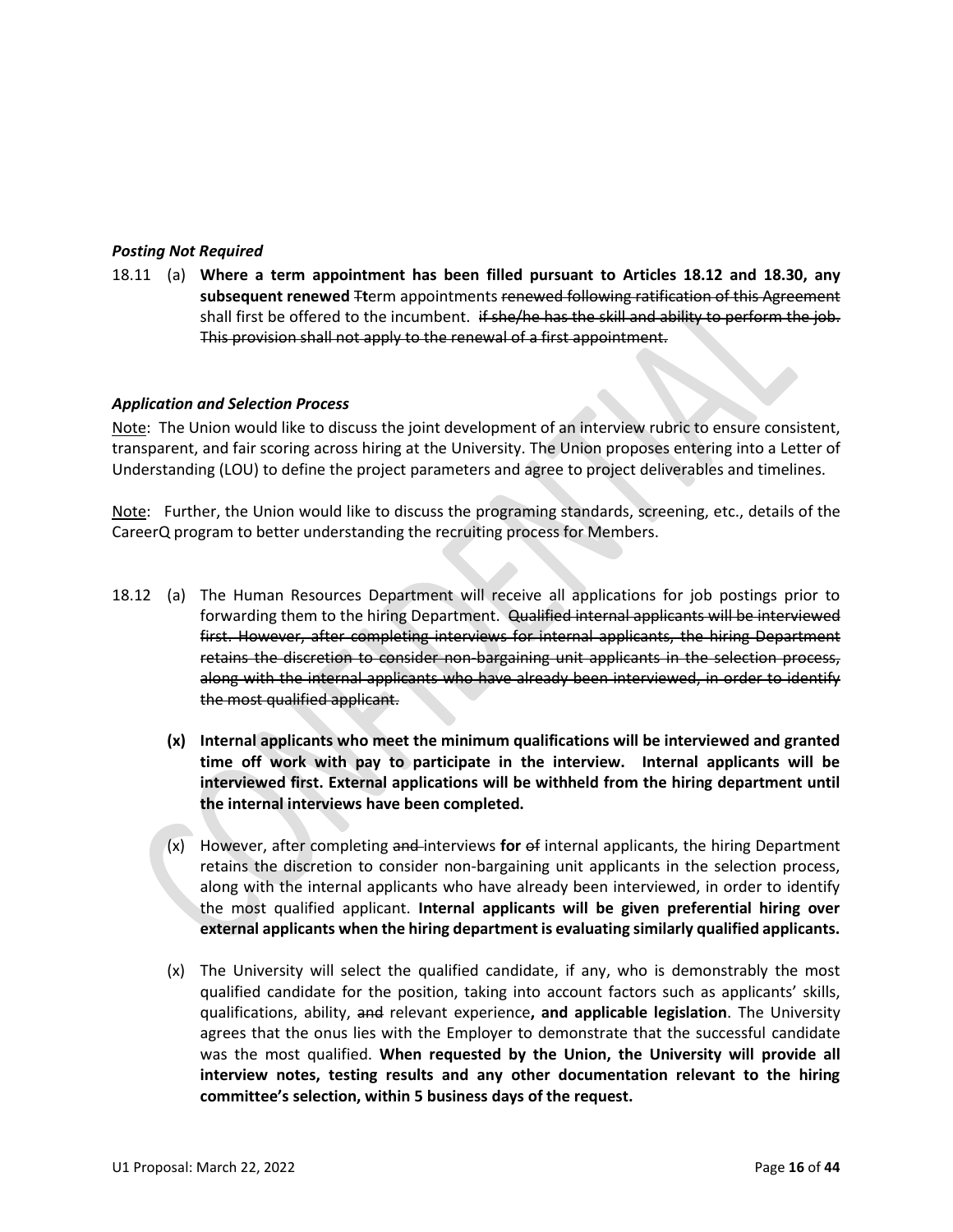- **(x)** When making a selection, if the Employer determines that the skills, qualifications, ability, and relevant experience of 2 or more candidates are equal, the candidate with the most seniority will be selected.
- **(x) The University shall award the position to the successful candidate within 30 business days of the closing date of the posted vacancy. This time limit may be extended by mutual agreement of the Parties, which will not be unreasonably withheld.**
- **(x)** The University shall post the name of the successful applicant on the HR website within 10 business days of awarding the position.
- 18.13 When requested to do so, a representative of the hiring committee will meet with an employee who was granted an interview but who was not selected as the successful candidate to discuss **and provide written documentation regarding why the** how the employee **was not selected and how they** might prepare for future job postings.

### <span id="page-16-0"></span>*Career Development Opportunities - Term Appointments*

- 18.14 (b) (ii) the employee making the request for leave must have completed their probationary period and must have been in their home position for at least 1 year;
	- (iii) the decision to grant or deny a leave request will be made in a timely manner and shall be subject to an assessment about the potential impact such leave would have on operational efficiency and service effectiveness of the employee's home Department. Such assessment will not be made in a manner that is arbitrary, discriminatory or in bad faith. **The Union will be copied on the decision letter provided to the employee;**
	- (iv) an employee on leave from a continuing position will return to their home position at the end of the temporary leave, if the continuing position still exists. If it does not, then the provisions of this Agreement concerning *Indefinite Layoff*, *Layoff, Indefinite or Temporary, Organizational Change, Reduction of Hours, and Redeployment* shall apply **upon their return to the home position**;

### <span id="page-16-1"></span>*Layoff*

- 18.15 **(b) For clarity, the University agrees that a change in the allocation of funding for general staff appointments will not result in a layoff or the reduction of positions in the bargaining unit.** 
	- **(c)** Non-bargaining unit individuals employed by the University shall not perform duties normally assigned to bargaining unit members if doing so will result in the layoff, or in a reduction of the regular work hours, of any bargaining unit member.
- 18.16 At least 3 weeks in advance of a layoff notice being issued, the Local Union President**/designate** shall be notified of the position(s) affected, the name(s) of the employee(s) who will receive the layoff notice, and the expected duration of the layoff for each employee.
- 18.17 Within 2 weeks of notifying the Local Union President**/ designate** about the pending layoff, the University will meet with the Union to inform the Union of its intention and the reason(s) for the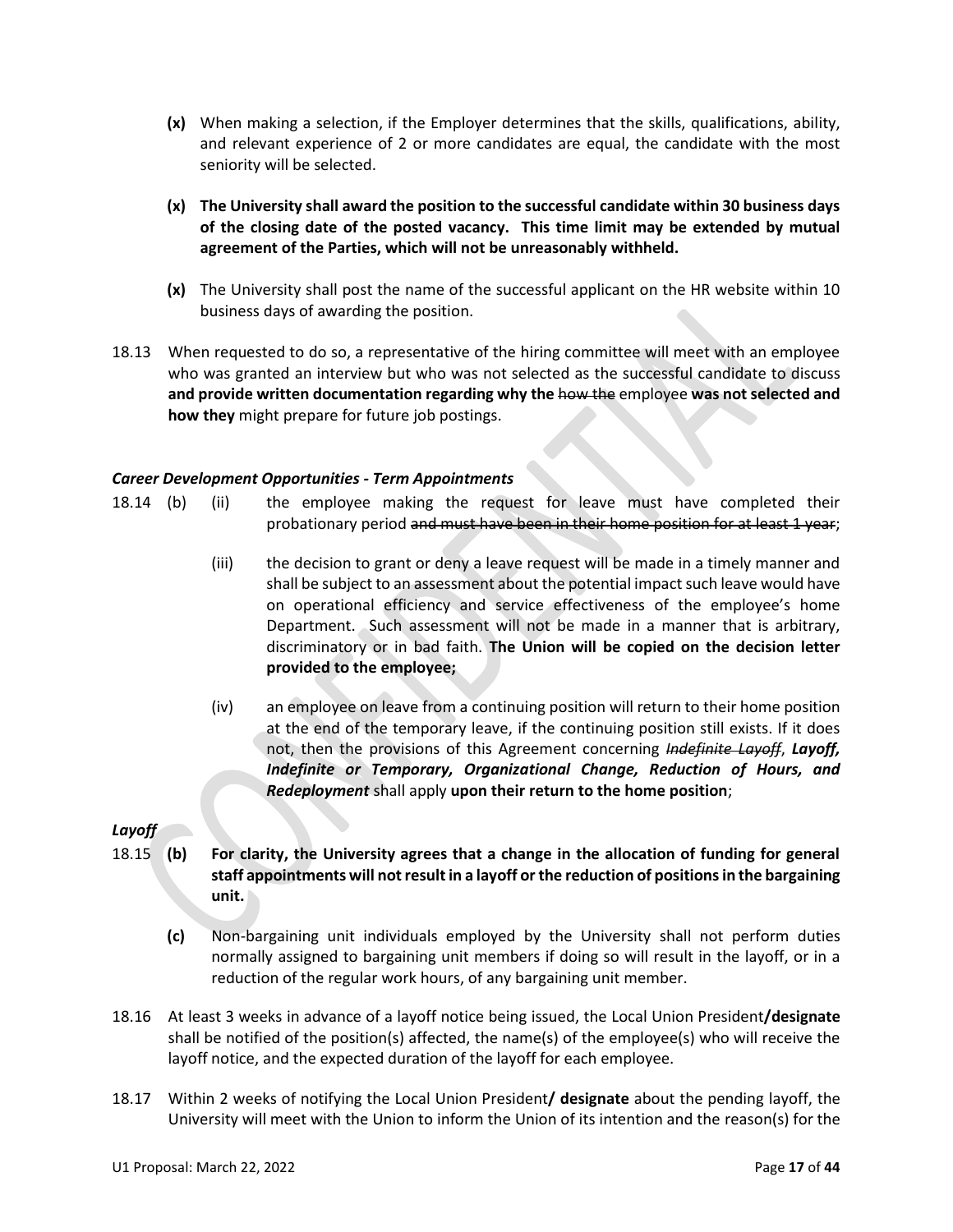layoff. At this meeting, the University and the Union may explore and agree to alternative arrangements that meet the operational needs of the Department and eliminate the need for, or reduce the impact of, the layoff. When requested to do so, the Employer will provide the Union with the job description(s) and the organizational chart(s) if available.

### <span id="page-17-0"></span>*Organizational Change*

- 18.21 **(a) When a Department has decided to undergo an organizational review that may result in changes to the complement or duties and responsibilities of employees in the bargaining unit, they will provide written notice to the Union prior to commencing the review and will consult with the Union on any changes that would affect bargaining unit members. Upon ratification of this Agreement the University will have 60 business days to inform and consult with the Union on all reorganizational reviews currently underway.**
	- **(b)** Where, as a result of organizational change, 1 or more employees within a Department have received a layoff notice and a new position(s), at the same salary grade or a lower salary grade, is established, before being posted under Article 18.12 the new position(s) in the Department and any subsequent vacancies created in the Department will first be available to eligible employee(s) in the Department who have received a layoff notice and who apply for the positions(s). Where a new position(s), at a higher salary grade, is established, before being posted under Article 18.12, the new position(s) will first be posted internally within the Department.
- 18.22 **In selecting the successful candidate, if any, the University will ensure that employees who have received a layoff notice and who enter redeployment are evaluated for any position made available in 18.21 above pursuant to 18.30 below. If there are no redeployment candidates,** T**t**he University will select the qualified candidate, if any, who is demonstrably the most qualified candidate for the position, taking into account factors such as applicants' skills, qualifications, ability, and relevant experience. The University agrees that the onus lies with the Employer to demonstrate that the successful candidate was the most qualified. When making a selection, if the Employer determines that the skills, qualifications, ability, and relevant experience of 2 or more candidates are equal, the candidate with the most seniority will be selected.

#### <span id="page-17-1"></span>*Temporary Layoff/Reduction of Hours*

#### **Housekeeping:**

Change references to the "Revised Pension Plan of Queen's University" to "**University Pension Plan**"

Change refences to the "Employee Assistance Plan" to "**Employee and Family Assistance Program**".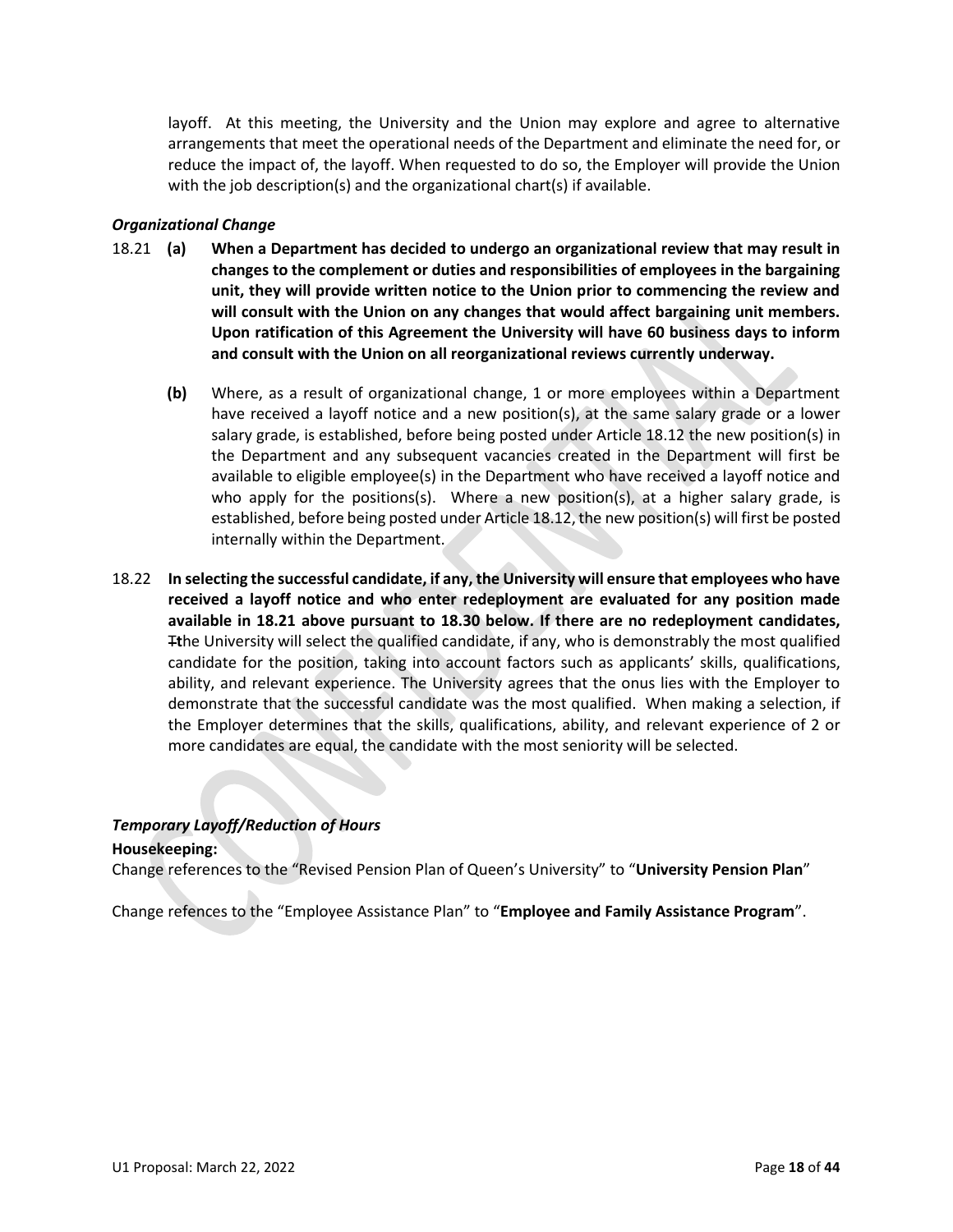### <span id="page-18-0"></span>*Indefinite Layoff and Redeployment*

18.26 **(a)** An employee who is subject to indefinite layoff, which includes a reduction of hours of a position by 20% or more for an indefinite period, will receive advance notice of the layoff, pay in lieu of notice, or combination thereof, in accordance with the following:

| <b>Completed Years of Continuous</b><br><b>Service as at Date of Layoff Notice</b> | <b>Weeks of Notice</b> |  |
|------------------------------------------------------------------------------------|------------------------|--|
| During probationary period                                                         | 43                     |  |
| Completed probationary period<br>but less than 4                                   | 98                     |  |
| 4 but less than 5                                                                  | 11 10                  |  |
| 5 but less than 10                                                                 | $13 + 2$               |  |
| 10                                                                                 | 1746                   |  |
| 11                                                                                 | $18 + 7$               |  |
| 12                                                                                 | 19 18                  |  |
| 13                                                                                 | 20 19                  |  |
| 14                                                                                 | 21 20                  |  |
| 15                                                                                 | 22 <sup>21</sup>       |  |
| 16                                                                                 | 23 22                  |  |
| 17                                                                                 | 24 23                  |  |
| 18                                                                                 | 25 24                  |  |
| 19                                                                                 | 26 25                  |  |
| 20 or more                                                                         | 27 26                  |  |

- **(b) An employee who has received advance notice of the layoff that encompasses the Christmas Closing as outlined in Article 21.08, will be granted 1 additional week of redeployment with pay.**
- 18.27 (d) **if an employee is on any approved leave, including career development leave or general leave of absence, the notice period and entry into the redeployment pool will begin on the date the employee is scheduled to return to work from such leave.**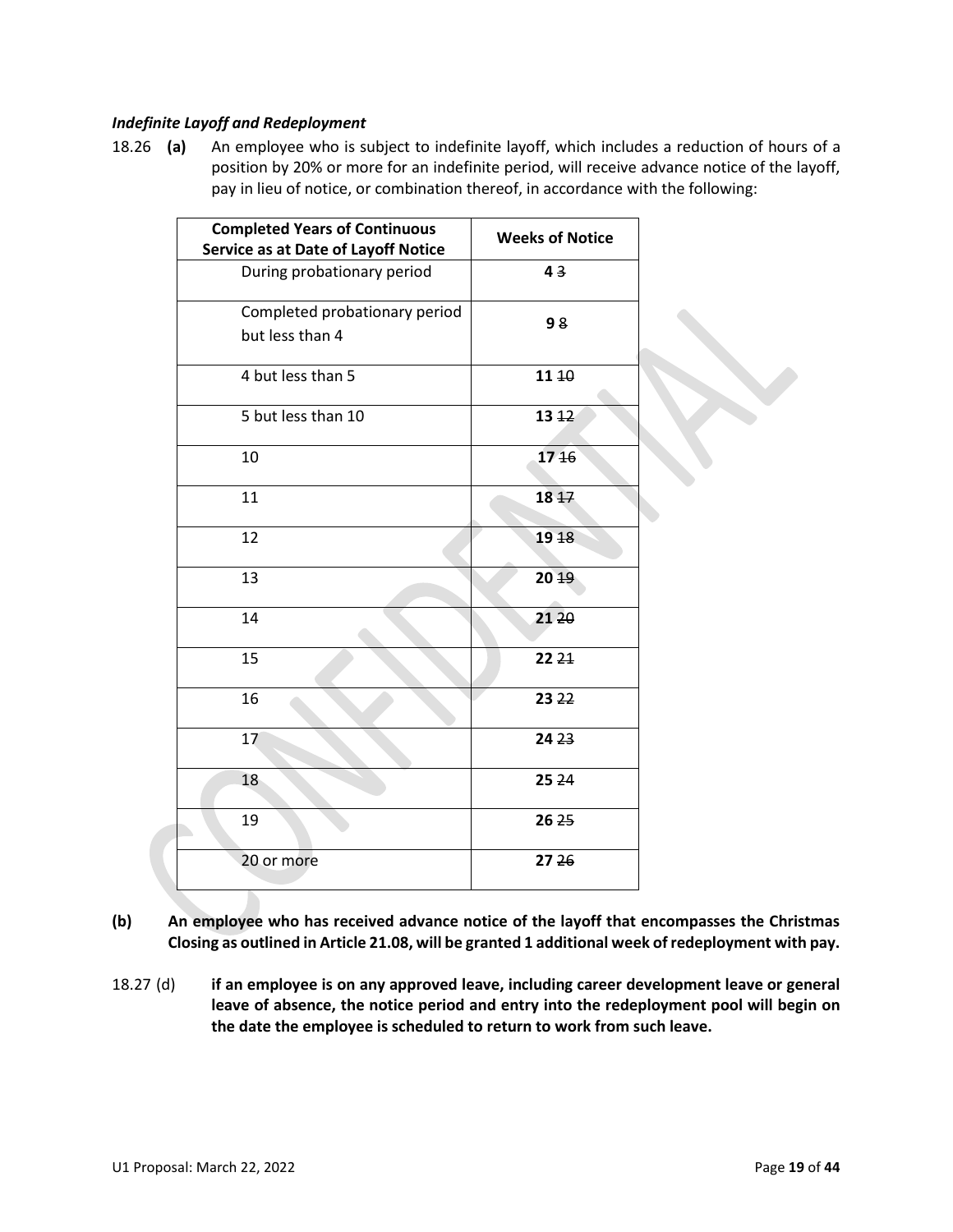- 18.28 An employee who is indefinitely laid off by a reduction of hours of 20% or more will enter the redeployment pool. Such employee shall have 2 **3** weeks to determine if they wish to accept the reduced position. Thereafter, the employee may accept the reduction of hours at any time during their notice period, provided the position has not been offered to another employee.
- 18.29 An employee who receives notice of indefinite lay-off due to the elimination of their position will enter the redeployment pool. **The University will ensure the employee has access to all bargaining unit job postings through CareerQ, MyHR, and career development opportunities through Human Resources from the first day of notice.**
- 18.30 (d) If 2 or more employees from the redeployment pool are interviewed pursuant to (b) above, then the University will select the qualified candidate, if any, **with the most seniority.** in accordance with Article 18.21 (b).

Note: The Union would like to discuss the programing standards, screening, etc., details of the CareerQ program to better understanding the recruiting process for Redeployment Members (e.g. application delivery and identification, etc.).

- 18.32 (a) return to the redeployment pool on an unpaid **a paid** basis**, with the same total compensation as the position for which they received the layoff,** for the remainder of their original period of notice and/or redeployment period, or,
- 18.34 (a) if the employee provides a written instruction to the Human Resources Department to remove their name;
- 18.36 (b) If a term appointment is terminated prior to the original stated end date the employee will be entitled to notice of termination, pay in lieu of notice or a combination thereof, in accordance with **Article 18.26** the Employment Standards Act, 2000. The employee will be placed in the redeployment pool for the duration of the notice period or until the original stated appointment end date, whichever is earlier. If the employee does not obtain alternate employment with the University during the applicable period, they shall be entitled to receive severance pay in accordance with **Appendix F** the Employment Standards Act, 2000.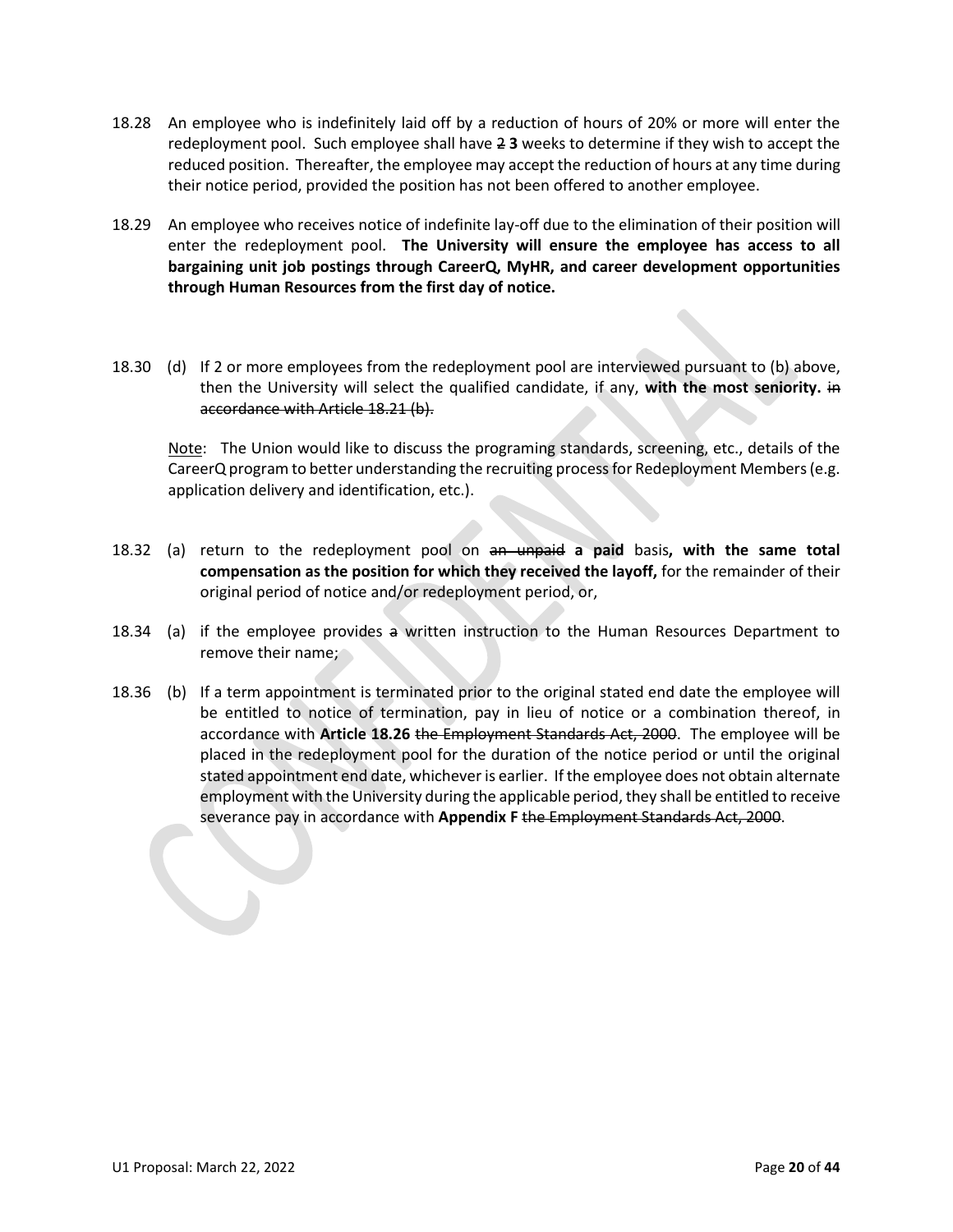### <span id="page-20-0"></span>NEW ARTICLE – Remote Work

**The University and the Union agree to the following with respect to remote work:**

- **xx.xx (a) "remote work" is defined as work which will be performed either partially or fully from an approved remote workspace outside of the Queen's University campus in the city of Kingston.** 
	- **(b) if a new position is created by the university and filled by an individual who, but for the work being performed remotely, would fall within the bargaining unit, the individual holding such position shall be covered by this agreement.**
	- **(c) if a vacancy arises in an existing bargaining unit position and that vacancy is filled by an employee who, but for the work being performed remotely, would fall within the bargaining unit, the individual holding such position shall be covered by this agreement.**
	- **(d) if an employee voluntarily agrees to participate in a remote work arrangement with the university, the employee shall remain covered by this agreement.**
- **xx.xx In other words, and for the sake of clarity, all existing or new positions that, but for the work being performed remotely, would fall within the bargaining unit shall continue to be covered by this agreement regardless of where such work is being performed.**

### <span id="page-20-1"></span>NEW ARTICLE – Remote Work Agreements

#### <span id="page-20-2"></span>*Temporary Remote Work Outside of Canada*

- **XX.xx The University agrees to consider requests from bargaining unit members to work remotely outside of Canada, on a temporary, short-term basis, (the "Request") on a case-by-case basis.**
- **XX.xx Requests will be submitted in writing by the bargaining unit member to their Manager as far in advance as possible, but normally at least one month prior to the requested commencement date, and must indicate the date the remote work is to commence, the specific remote work location, the duration, and the reason for the Request.**
- **XX.xx The University will conduct an assessment of each Request taking a number of factors into consideration, including:**
	- **i. The reason for the Request. Requests predicated on personal preference (e.g., to extend a vacation period) will not be approved;**
	- **ii. The duration of the Request. Requests exceeding 60 calendar days will not be approved (except perhaps in extraordinary circumstances);**
	- **iii. The specific remote work location. The confidentiality, privacy, integrity, and use of the University's information and resources must be protected. Potential cyber security concerns associated with the remote work location must be evaluated by Information Technology Services ("ITS"). Requests to work remotely from a location that is deemed by ITS to be a potential cyber-security risk will be denied;**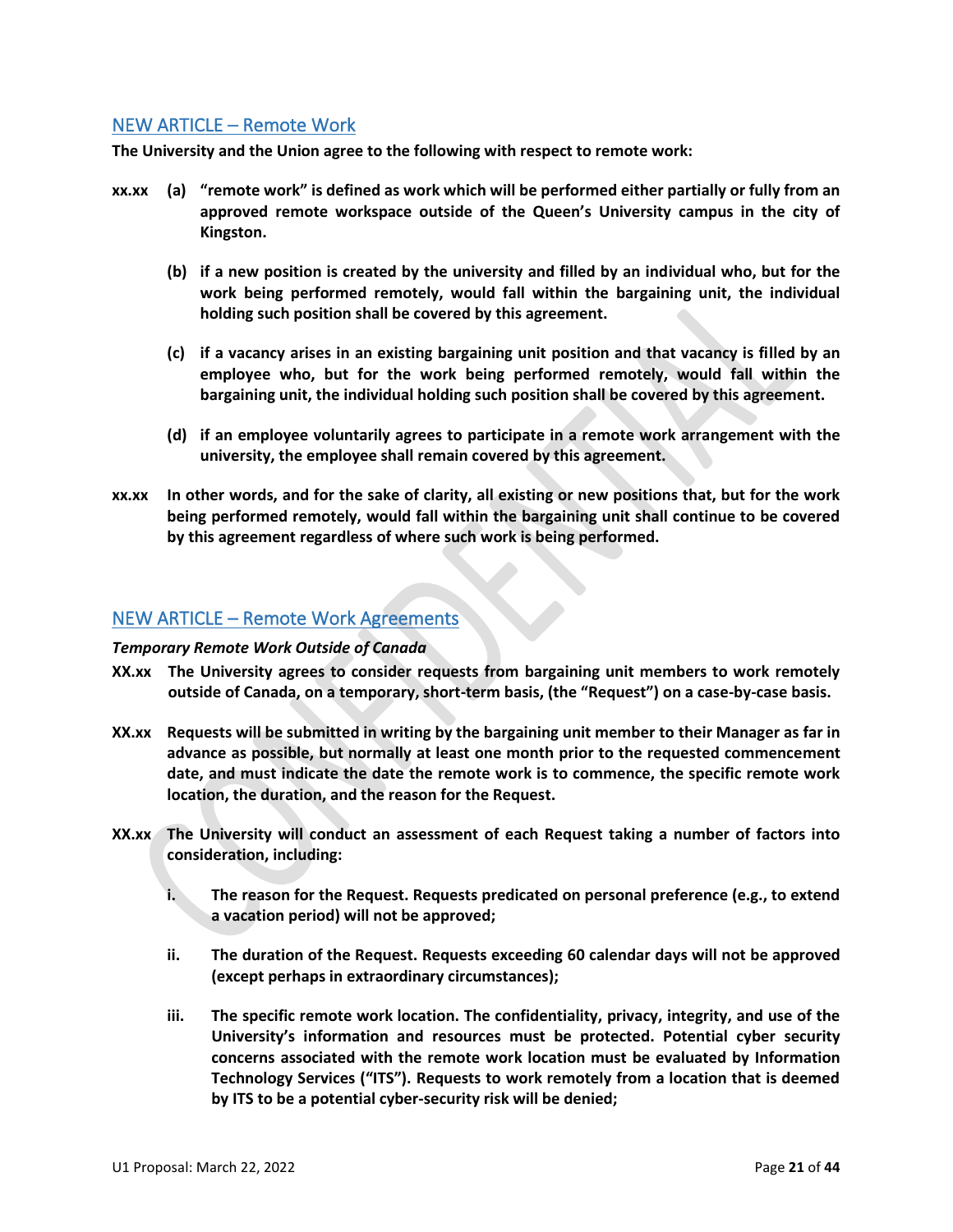- **iv. The nature and scope of the employee's position;**
- **v. Operational efficiency and service effectiveness;**
- **vi. The employee's ability to perform their duties and responsibilities and to meet operational requirements, including time zone considerations, the need to attend meetings and to be able to collaborate with colleagues as appropriate, within an approved work schedule;**
- **vii. The employee's access to a reliable and secure internet connection, cell reception and/or land line telephone, and a private workspace; and,**
- **viii. Applicable public health recommendations and/or travel restrictions including restrictions imposed on travelers returning to Canada. To assess this criterion, the employee may be required to provide documentation about their COVID-19 vaccination status.**
- **XX.xx Requests will only be approved if the arrangement is cost neutral to the University; overtime will not be triggered or incurred, irrespective of the time zone the employee will work from and whether they perform work outside their normal workday hours, as applicable. For clarity, additional hours of work performed by the employee as a result of operational requirements are subject to Articles 20.16 to 20.24 – Additional Hours of Work and Overtime of the Collective Agreement.**

### <span id="page-21-0"></span>*Voluntary Remote Work Arrangements (RWA)*

Note: The Union wishes to discuss incorporating details of the Letter of Understanding (LOU) RE: Voluntary Remote Work Arrangements (RWA) into this new Article under this new sub-heading.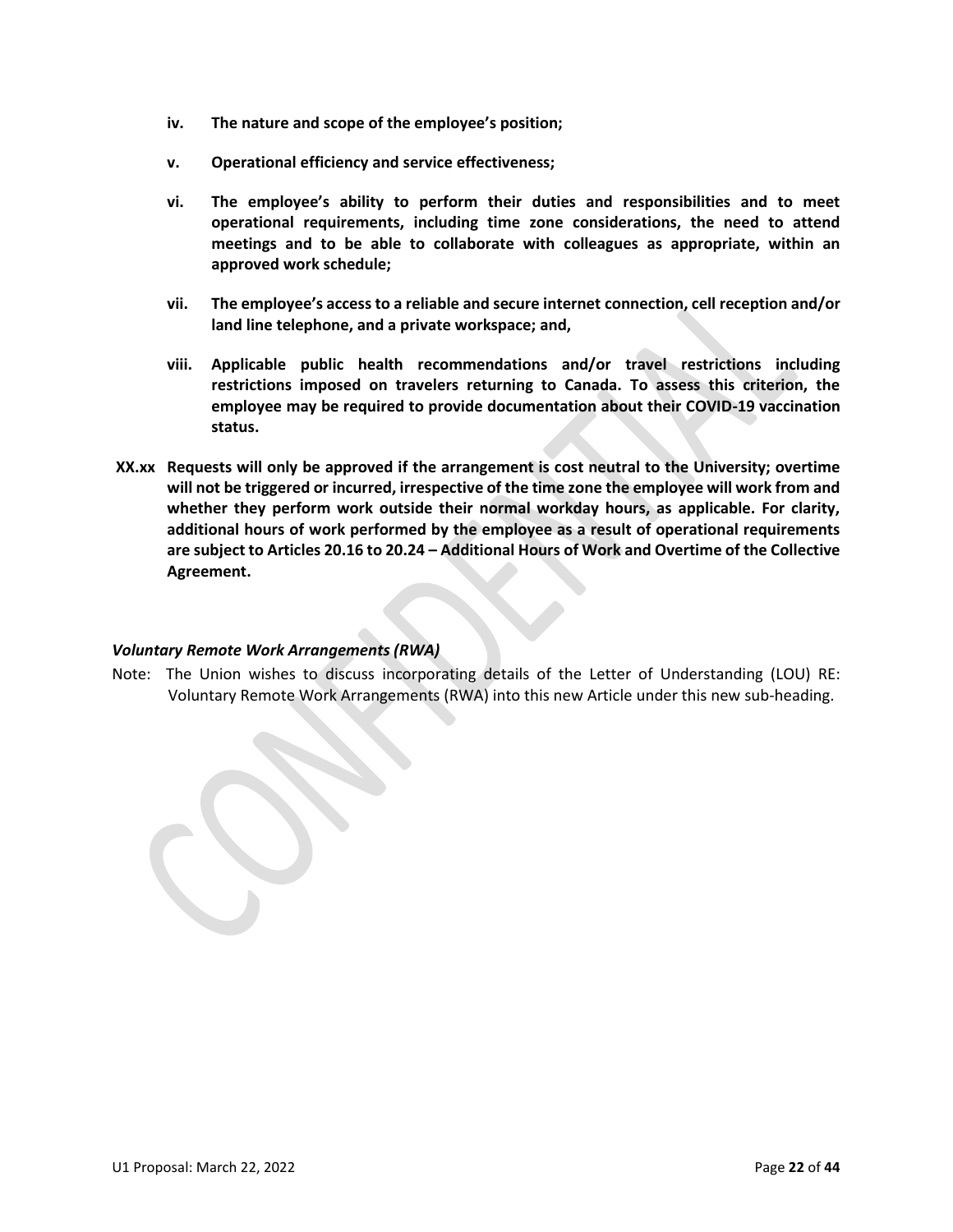## <span id="page-22-0"></span>Article 19 – Workload

**Delete current 19.01 and replace with new 19.01 to 19.08 as follows:** 

- 19.01 The University encourages regular discussion between employees and managers regarding workload and priorities. This includes discussion about resources, advice and support to allow employees to manage their workload.
- **19.01 The University will manage workloads in accordance with the following principles:**
	- **a) Workloads will be allocated in a fair and equitable manner.**
	- **b) Workloads will be allocated with regard to the University's duty to care for, and protect the health and welfare of, including legislative occupational health and safety obligations, employees in relation to the performance of their duties.**
	- **c) Each employee is entitled to a reasonable workload. In particular, the allocation of work to an employee will:**
		- **i. be consistent with the employee's level of appointment, percentage of FTE and manageable within ordinary hours of work; and,**
		- **ii. recognize the importance of maintaining an appropriate balance between work and personal life.**
	- **d) Consistent with operational requirements and at the employee's request, workloads may be subject to reasonable adjustment to address work/life balance.**
	- **e) Managers will ensure that all employees have the necessary resources, advice and support to adequately manage their workload.**
	- **f) Planning for workloads will include collegial discussion and fair and proper consideration of workload implications.**
	- **g) Employees and Managers should ensure that workloads are managed such that leave entitlements are taken in a timely manner to ensure adequate breaks from work.**
- **19.02 The University encourages regular discussion between employees and managers regarding workload and priorities.**
- **19.03 The University will ensure that managers are aware of their responsibilities in managing workloads and are aware of the workload management principles in this Agreement.**
- **19.04 Time-limited additional duties may not be added to an employee's workload if they are already at 100% FTE (generally working 7 hours a day/35 hours a week) without an equal amount of duties being temporarily removed from their scope. The assignment of temporary duties should not normally exceed a period of 4 months. For clarity, additional duties of a higher graded position, will be subject to Article 30.08 Acting Pay.**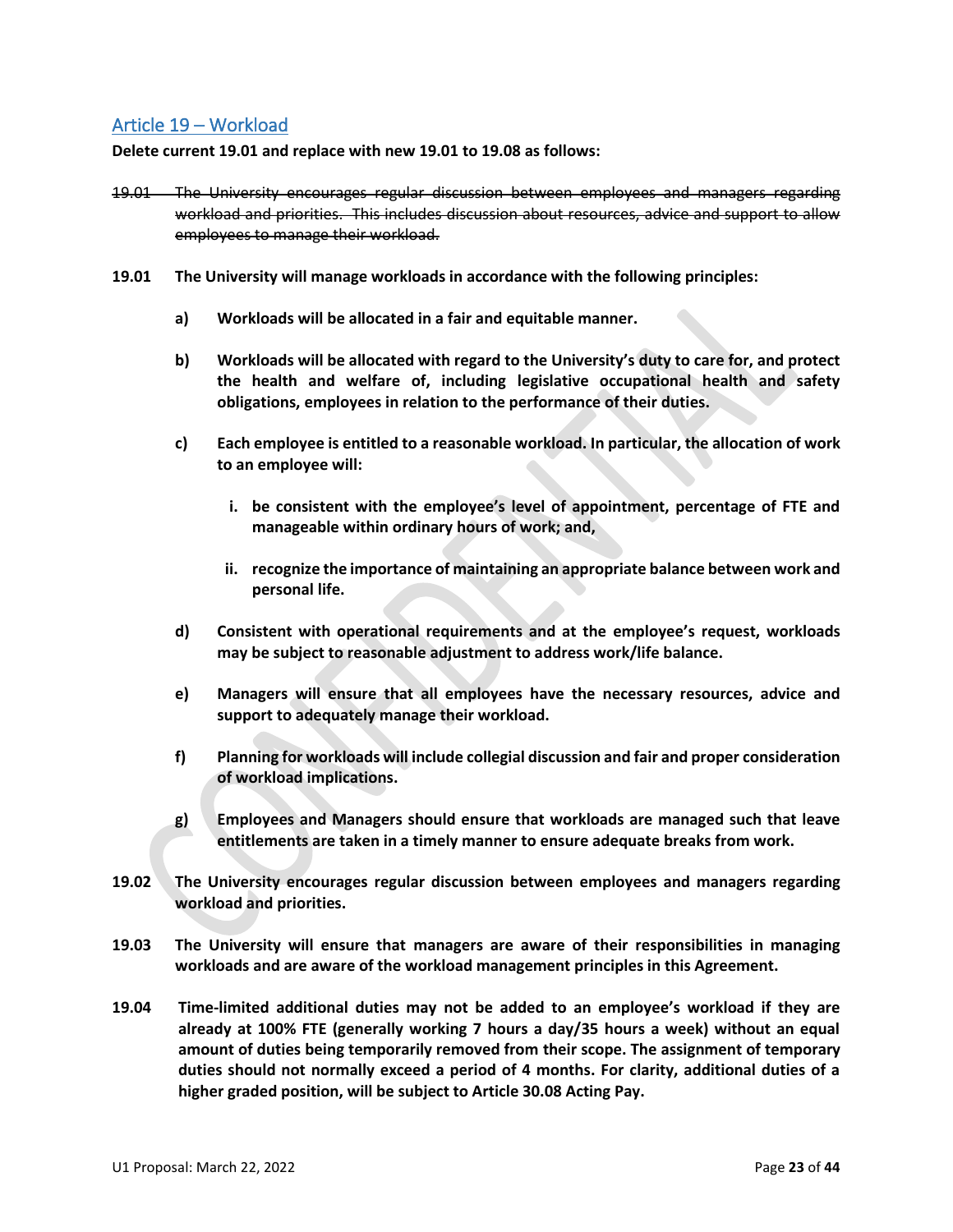- **19.05 Permanent additional duties that are added to a position's scope of responsibility requires the equivalent percentage of work to be removed from the position, and reassigned within the bargaining unit pursuant to Article 19.04 above, if the work still exists.**
- **19.06 Additional duties that are permanent changes to an employee's scope of responsibility cannot represent 20% or more of the work of a position without the position undergoing a job reevaluation.**
- **19.07 For changes in workload associated with the increase in volume of current duties, any changes in excess of 20% or more of a positions FTE will undergo an assessment of which duties in an equal proportion can be reassigned pursuant to 19.04 or 19.05 above as applicable.**
- **19.08 When the University meets with the employee regarding workload, the employee will be entitled to have a Union representative in attendance.**

### <span id="page-23-0"></span>Article 20 – Hours of Work and Overtime

#### <span id="page-23-1"></span>*Lunch and Break Periods*

- 20.04 **(a)** Each employee whose workday consists of 7 hours or more is entitled to a 1-hour lunch break without pay, approximately mid-way through a workday. Variations to an employee's standard lunch break may be addressed under Article 20.08 as part of an arrangement for flexible working hours. Each employee whose workday consists of 7 hours or more is also entitled to a paid 15-minute break at an appropriate time during the 1st and 2nd half of the workday. Breaks are to be taken at a convenient point in the flow of duties and employees are to ensure that breaks do not exceed the allotted time period. Paid break time cannot be accumulated and taken as time off.
	- **(b) Staff in front facing positions will be provided a separate space for lunch and break purposes.**

### <span id="page-23-2"></span>*Schedule Changes*

20.05

- (a) Except where an employee's work schedule is subject to Article 20.08 below, if an employee's regular hours of work per day or hours of work per week are to be changed on a temporary basis the Employer will provide 10 business days' written notice except in the case of an emergency or when circumstances outside the Employer's control prevent it from doing so. **The Union will be provided with a copy of the written notice in advance of such change.** The University may utilize this clause a maximum of 10 **5** days per calendar year, per employee. The employee may agree, in writing, to the University utilizing this clause in excess of 40 5 days per calendar year for purposes such as attendance at conferences, seminars, and for training purposes.
- (b) The Parties acknowledge that for certain positions normal hours of work may vary on a regular basis and will not be subject to (a) above. **Positions that fall under 20.05 (b) will be indicated in their offer letter, a copy of which will be forwarded to the Union. Positions that are subject to the operation of this Article will be positions for which the employee exerts a large degree of**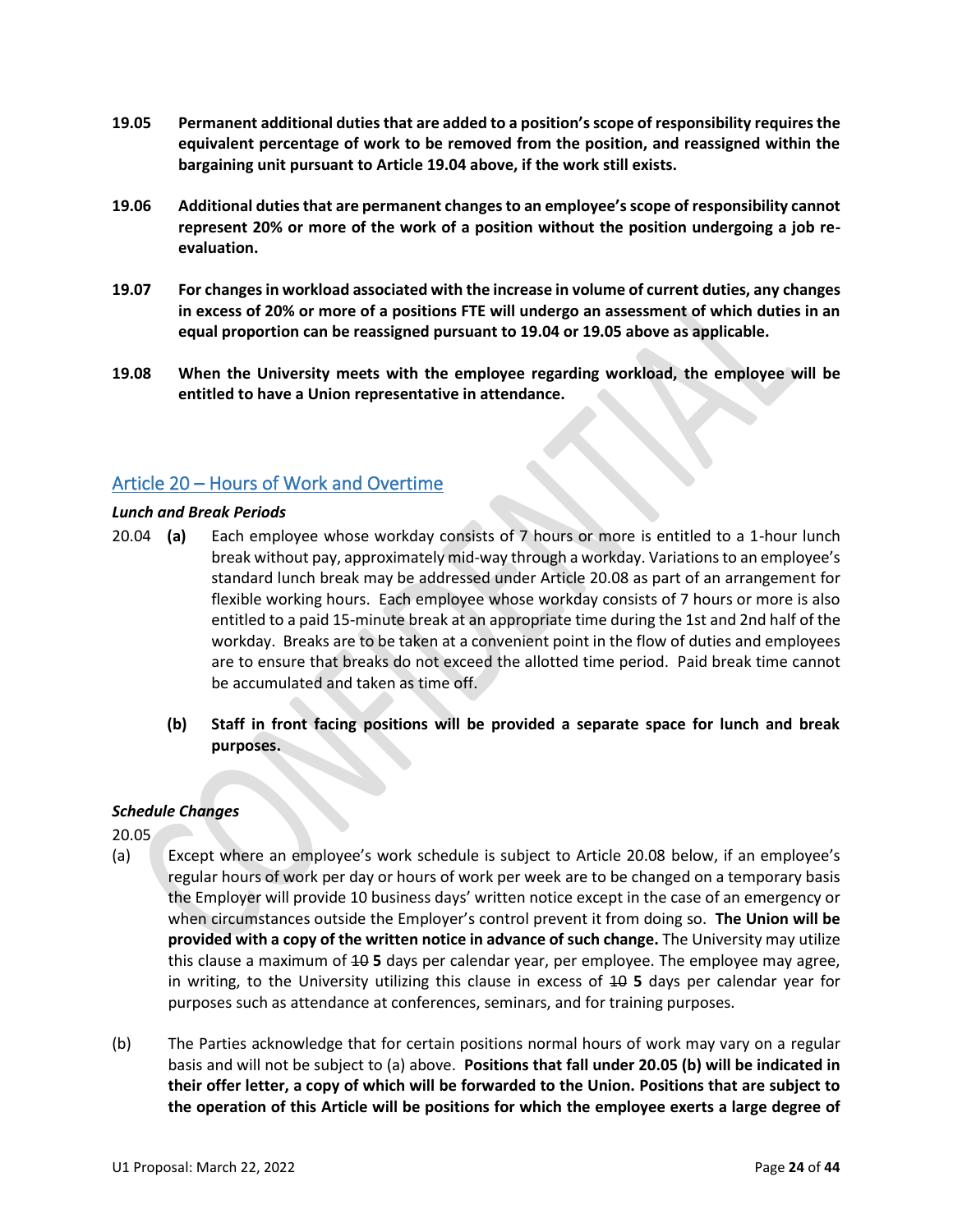**control over their own schedule. For clarity, it is understood that positions defined under this article will not normally require management oversight in the creation or enforcement of their working hours. For further clarity, the provisions of Article 20.21 will apply to employees in these positions for any hours worked in excess 7 hours per day and/or work done on a Saturday or Sunday. Article 20.05 (b) will not be used to circumvent the lieu/overtime provisions under Article 20.21.**

20.06 If a new schedule is to be introduced on an ongoing basis the employee shall be provided with **60** 30 business days' written notice**, a copy of which will be provided to the Union**. The employee may agree, in writing, to accept the schedule change sooner.

#### <span id="page-24-0"></span>*Flexible Alternate Hours of Work*

Change Sub-title above from "Flexible Hours of Work" to "**Alternate Hours of Work**".

- 20.08 An employee may make a request to their Manager/designate for flexibility regarding individual hours of work. For example, such request may include flexible hours, a compressed lunch hour, or a compressed work week. It is understood that the design, approval and renewal, if any, of any requested flexible working arrangement is subject to management's assessment as to whether it will adversely impact operational efficiency or service effectiveness. Such assessment shall be undertaken in a manner that is not arbitrary, discriminatory or made in bad faith. If any lieu time is accrued under a Flexible Hours of Work arrangement, such time will be taken at times mutually agreed to by the employee and the Department Head/designate within the calendar year in which the lieu time accrued. **For clarity, lieu time is calculated pursuant to Article 20.21 (a) & (c).**
- 20.09 It is understood that such arrangements may not be operationally suitable in some work units and/or for certain positions. **It is also understood that such arrangements are not to used to avoid overtime and/or lieu time pursuant to Article 20.21 (a-c), or to augment schedule changes pursuant to Articles 20.05 (a) & (b) or otherwise circumvent any other scheduling article in this Agreement.**
- 20.10 It is further understood that such arrangements will be cost neutral to the University and will not trigger overtime payments pursuant to Article 20.21 (b).

### <span id="page-24-1"></span>*Call-Back*

- 20.11 **(a)** When an employee who has completed their normal work day has left the University premises, and is required by the Employer to return to **the University premises**, work they shall be entitled to call-back pay. An employee entitled to call-back pay will be paid **overtime rates pursuant to Article 20.21 (b)** at 1.5 times their regular hourly rate for actual hours worked or will be paid for 4 **6** hours at their regular rate, whichever is greater. **Employees who are called back by the Employer will also be paid for travel time at the overtime rate(s).**
	- **(b) The Employer will distribute call-backs by order of seniority among those employees who would normally perform the work. The department will maintain lists of those employees who have indicated an interest in call-back work. These lists will be revised at least quarterly and updated lists will be posted in each department. If an employee declines 3**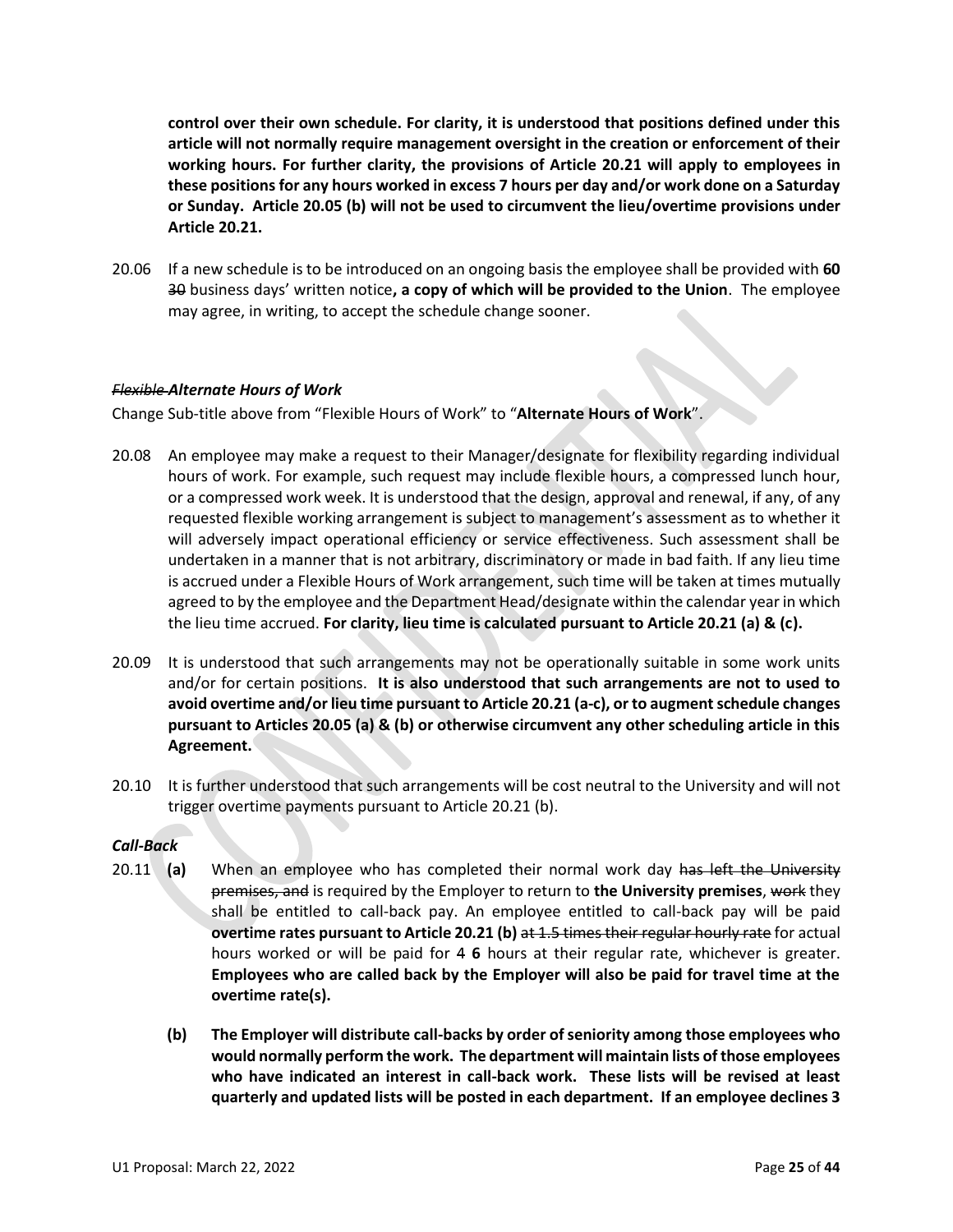**call-back opportunities in a row, they will be removed from the list. Once removed, they can request to be re-added on the next quarterly list.**

#### <span id="page-25-0"></span>*Log-on/Telephone Consultation Pay*

20.12 An employee who is required by the Employer to log-on from their home or from a remote location to the Employer's computer/electronic system or to engage in a telephone/electronic communication to conduct work outside of their regularly scheduled hours of work, for at least 15 minutes in duration, will be paid **overtime rates pursuant to Article 20.21 (b)** at 1.5 times their regular hourly rate for the actual time worked**, or will be paid for** 1 **4 hour's pay, whichever is**  greater.

#### <span id="page-25-1"></span>*On-Call*

- 20.13 (a) Subject to paragraph (b) below, when an employee is assigned to be on-call and therefore available when not at work, they will be advised at least 10 business days prior, except in the case of an emergency or when circumstances outside the Employer's control prevent it from doing so, of the date(s) and duration of the on-call assignment. The employee will be paid 1 hour's pay at their regular hourly rate for each period of **6** 8 hours they are on-call.
	- (b) When an employee is assigned to be on-call on their scheduled day off or on a Statutory Holiday, they will be paid 1 hour's pay at their regular hourly rate for each period of **4** 6 hours that they are on-call.
- 20.14 A department that requires an employee to be on-call will provide the employee with the appropriate communication device for contact purposes. The employee shall be required to carry the device at all times during their on-call assignment. An employee who is on-call is required to respond immediately if paged/contacted, and if requested to do so, to report to work without undue delay, in which case they will be entitled to call-back pay.
- 20.15 If the employee is paged/contacted and they are able to resolve the issue on-line or by telephone, rather than reporting to work, they will be entitled to log-on/telephone consultation pay.

### <span id="page-25-2"></span>*Additional Hours of Work and Overtime*

20.16 The Parties recognize that the University's operations may require part-time employees to perform additional hours of work and/or for full-time employees to work overtime. To the extent feasible, additional hours of work and/or overtime will be on a voluntary basis. Should sufficient employees not be available to meet these requirements, then the Department Head/designate can assign additional hours of work and/or overtime, recognizing that, in situations of short notice, an employee may be unable to accept the additional hours of work and/or the overtime assignment. **For clarity, 20.05 (b) is not meant to circumvent this provision and employees shall be compensated for applicable overtime.**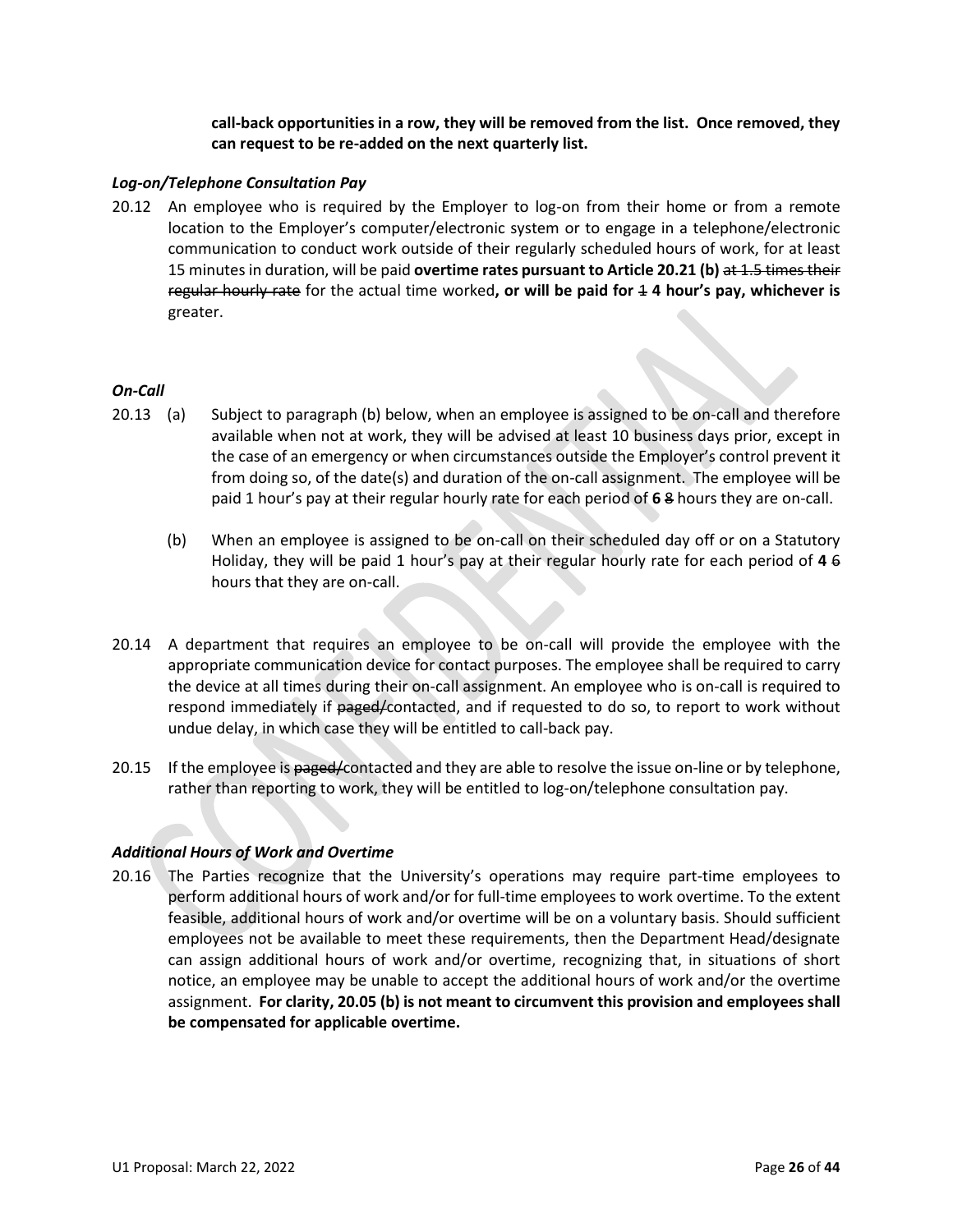20.21 (b) Overtime Payment: If the employee and the Department Head/designate agree to overtime payment instead of lieu time at the time the overtime work is offered, or if the employee's overtime lieu bank is full, then:

### <span id="page-26-0"></span>*Averaging (new sub-heading)*

- 20.23 (a) **General**:
	- **(i)** Subject to Paragraph (b) below, and notwithstanding Articles 20.03, 20.05, and 20.21, the Parties acknowledge that, for certain work units/positions normal hours of work will vary widely on a regular basis and will not conform to the provisions of Article 20.03 above, due to the nature of the work.
	- **(ii)** Such non-conforming hours of work will not normally require a work week averaging more than 35, or 37.5, or 40, hours, as applicable, over an academic term and in no case shall any employee be required to work in excess of **50** 60 hours in any work week.
	- **(iii)** An employee who works in excess of their standard weekly hours, averaged over two consecutive academic terms, **as defined in writing to the employee at the beginning of the academic year**, will be entitled to time in lieu pursuant to Article 20.21 (a), which, to the extent possible, will be scheduled in accordance with the employee's preference.
	- **(iv) At the end of the two consecutive terms, any hours remaining in the lieu bank of the employee will be paid out at the applicable overtime rate as it was accumulated pursuant to 20.21 (b).**
	- **(v)** To the extent that current Hours of Work arrangements provide the same or better entitlement to time in lieu as the standard set out in this Article 20.23 (a), such arrangements are permitted to continue.

### (b) **Athletics and Recreation Department**:

- **(i)** Notwithstanding Articles 20.03, 20.05, 20.21, and 20.23 (a), in the case of the High Performance, Business Development, Facility Operations and Recreation and Sports Clubs units within the Athletics and Recreation Department **the Parties acknowledge that, for these Units certain work/positions normal hours of work will vary widely on a regular basis and will not conform to the provisions of Article 20.03 above, due to the nature of the work.**
- **(ii) Such non-conforming hours of work** will not normally require a work week averaging more than 35, or 37.5, or 40 hours, as applicable, over an athletic year **and in no case shall any employee be required to work in excess of 50** 60 **hours in any work week**.
- **(iii) The Parties recognize** that the "preparatory & competition season", generally September to November inclusive and January to March inclusive, is the time when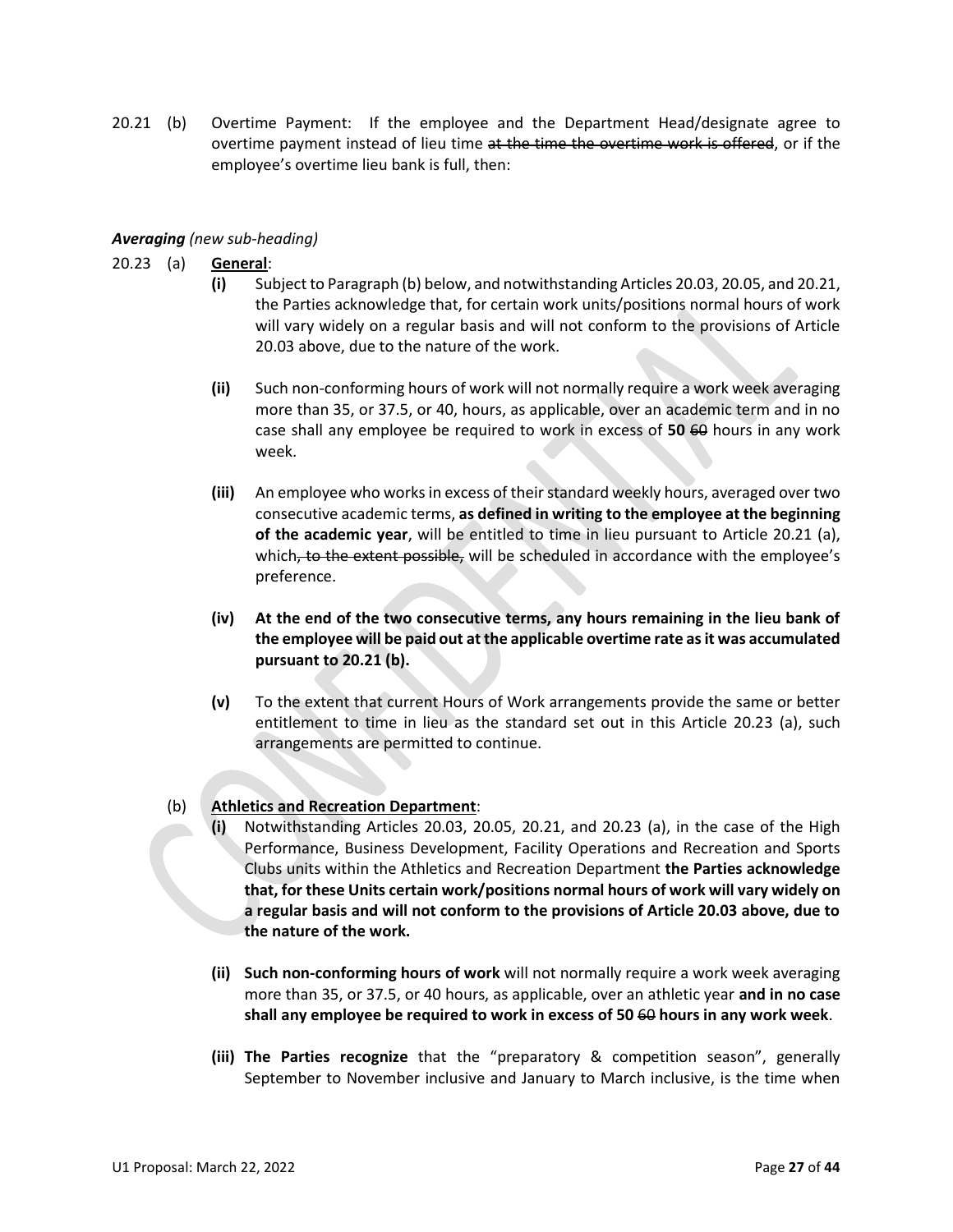most non-conforming hours will be worked and that the "off season", generally December, and April to August inclusive, is when the majority of lieu time will be taken.

- **(iv)** An employee who works in excess of their standard weekly hours, averaged over the athletic year, will be entitled to time in lieu pursuant to Article 20.21 (a), which, to the extent possible, will be scheduled in accordance with the employee's preference.
- **(v)** To the extent that current Hours of Work arrangements provide the same or better entitlements to time in lieu as the standard set out in this Article 20.23 (b), such arrangements are permitted to continue.
- **(c) By January 15, of each year the University will provide the Union, in electronic format, with a list of all positions, broken down by incumbent's full name, department, status (continuing, continuing term, or term), position title, position number, grade and step, and salary, that are subject to Averaging Articles 20.23 (a & b), and/or the Letter of Understanding regarding Travel Time Credit language.**
- **(d) In circumstances where the Employer has assessed a position(s) and determined that it has changed such that it requires non-conforming hours of work as per Articles 20.23 (a or b) and, if applicable, travel is an inherent part of the value of the positions(s) in accordance with the Letter of Understanding regarding Travel Time Credit, the Employer will:**
	- **(i) Meet with the Union to review the data and rationale that the Employer used to determine that a position(s) meets the criteria of Articles 20.23 (a or b) or the Letter of Understanding regarding Travel Time Credits.**
	- **(ii) The Employer will provide the Union with a copy of the data and rational referred to in (i) above for its records.**
	- **(iii) The Employer will provide written notice to the affected employee(s) pursuant to Article 20.06 of the Collective Agreement.**
	- **(iv) The Employer will provide a copy of the written notice to the Union for its records.**
	- **(v) In the event that the Union disagrees with the Employer's determination, the Union may file a grievance commencing at Step 2 of the Grievance Process.**

### <span id="page-27-0"></span>*Shift Differential*

- 20.26 Employees whose hours of work regularly begin at 4:00 p.m. or later shall receive a shift premium of **\$1.50** \$0.45 per hour.
- 20.27 Employees whose hours of work regularly begin at midnight or later shall receive a shift premium of **\$2.00** \$0.50 per hour.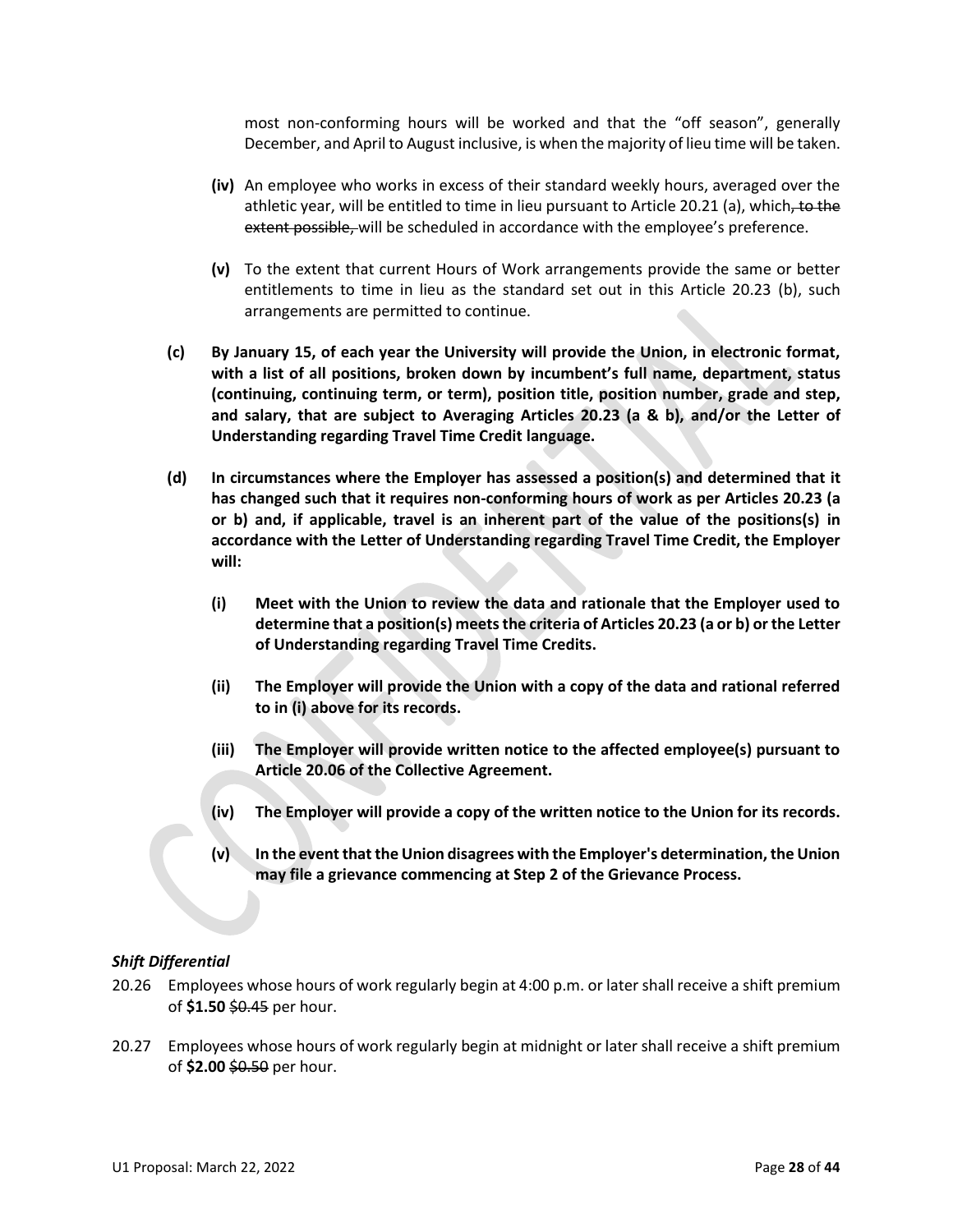#### <span id="page-28-0"></span>*Weekend Premium*

20.28 Employees required to work on weekends shall receive a premium of **\$1.50** \$0.50 per hour for all scheduled hours of work on Saturdays and **\$2.00** \$1.55 per hour for all scheduled hours of work on Sundays.

### <span id="page-28-1"></span>Article 21 – Paid Holidays

**21.xx In recognition of the varied cultural celebrations and other days of importance not currently recognized as statutory holidays, every employee will be granted 2 floating holidays (days off with pay) per calendar year.**

### <span id="page-28-2"></span>Article 22 – Vacations

#### <span id="page-28-3"></span>*Interruption of Vacation*

**22.08 (c) If a staff member's vacation is interrupted by the requirement to quarantine then their entitlement to substitute sick leave for vacation time shall be governed by 24.10.** 

### <span id="page-28-4"></span>Article 23 – Leaves of Absence

#### <span id="page-28-5"></span>*Bereavement Leave (new sub-heading)*

- 23.02 In the event of a death in an employee's immediate family or in the event of the death of a close relative, leave without loss of pay may be granted for a period of up to 5 working days within the 7 consecutive calendar days immediately following the death. This includes time for travel, attending the funeral and involvement in funeral arrangements and affairs. Notwithstanding the foregoing,
	- **(i) In the event of a case of the death of an employee's immediate family, a close relative or the death of a person whose relations is not defined below, the impact of which is comparable to that of the immediate family (e.g. a close friend), the employee shall be granted a leave of absence without loss of pay for a minimum period of 5 working days up to a maximum of 7 working days following the death, or at another time mutually agreed upon. For clarity immediate family or a close relative may include a** parent including a step parent, spouse, partner, child including a child of the employee's current spouse, a sibling including a step sister or step brother, current mother-in-law, current father-in-law, current brother-in-law, current sister-in-law, grandparent or grandchild. **Up to an additional 2 days with pay where travel is in excess of 200 kilometers will be granted to the employee.** , the employee shall be granted a leave of absence without loss of pay for a period of 5 working days within the 7 consecutive calendar days immediately following the death.
	- **(ii) At the employee's request, up to 5 bereavement days may be used at a later date to attend an interment or celebration of life within 1 calendar year of the date of the death.**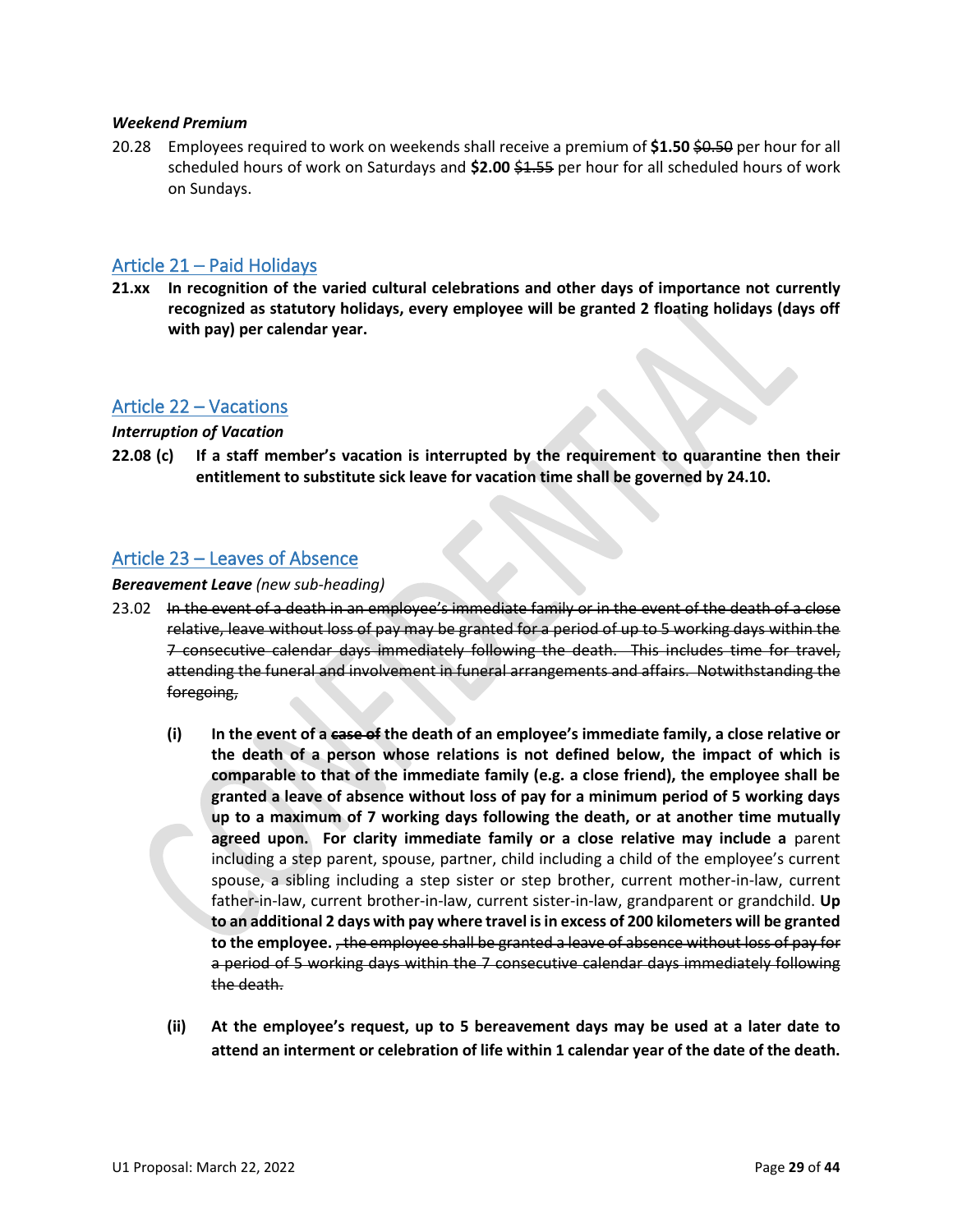#### <span id="page-29-0"></span>*Compassionate Leave*

23.04 Important or unusual circumstances may make it necessary for an employee to be absent from work for short periods of time. An employee may request leave due to a sudden serious illness in the employee's household, a medical or dental appointment or other such infrequent emergency. If granted, such leave will be without loss of pay. Each situation will be decided by the Department Head/designate and in doing so she/he will not act in a manner that is arbitrary, discriminatory or in bad faith.

#### <span id="page-29-1"></span>*Employee Wellbeing Leave*

**23.xx Recognizing that good mental health is of increasing importance in the maintenance of healthy and productive employees, the University will grant 35 hours of paid time per calendar year for personal wellbeing days to each employee for such uses, without being exhaustive, as attendance at mental health/counselling appointments, or other such preventative selfcare measures.** 

#### <span id="page-29-2"></span>*Cultural, Traditional and Ceremonial Leave*

**23.xx Provided that such leave will not interfere with operations, an Employee may be granted up to five (5) days leave without pay per calendar year to pursue cultural, traditional and/or ceremonial activities (e.g., Indigenous and/or non-Christian observances). These days may be taken as half or full days. The Employee may use lieu time from their overtime bank at their discretion. Such leave requests are subject to the approval of the Department Head/designate and will not be unreasonably denied. This leave shall not be carried over.**

#### <span id="page-29-3"></span>*Medical Appointments*

23.05 A request for leave for a scheduled medical appointment (*e.g.* doctor's or dentist's appointments) **when possible** must **should** be made at least 2 business days prior to the appointment. **Requests for medical appointments will be approved without loss of pay.** 

#### <span id="page-29-4"></span>*Elections*

- 23.06 An employee who is a candidate in a Provincial**,** or Federal **or Indigenous Band** election will, on request to her/his Department Head/designate, be granted leave of absence without pay during the campaign period and, if elected, during 1 term in office.
- 23.07 The recommended length of unpaid leaves of absence for campaign purposes are as follows:
	- (b) for election to Municipal, Regional or County Office, leave for the equivalent of up to 10 days, depending on the nature of the office being sought**;**
	- **(c) for election to any Indigenous Band Office, leave for the equivalent of up to 30 days.**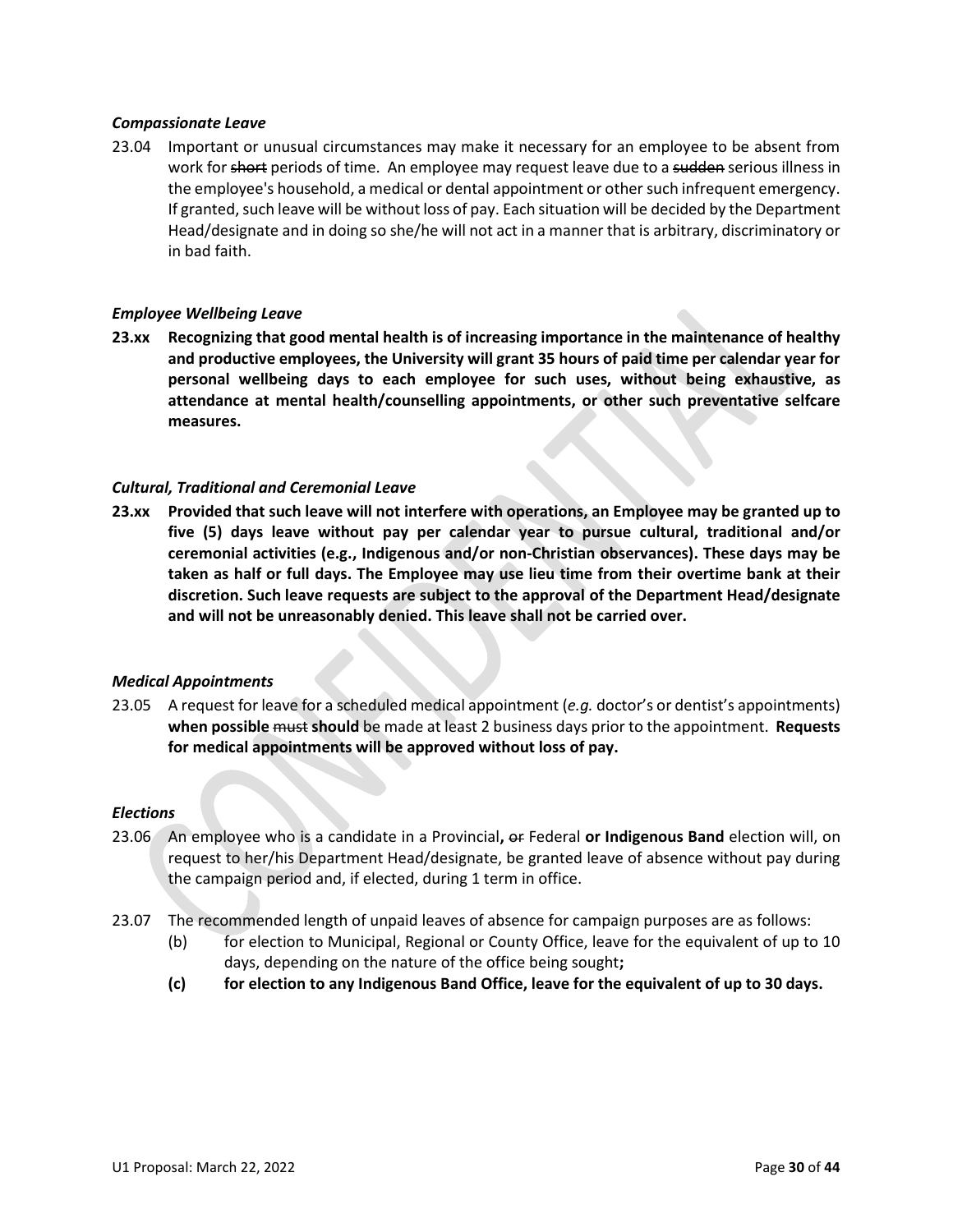#### <span id="page-30-0"></span>*Family Leave*

#### 23.12 *Pregnancy Leave – General*

- (a) Pregnancy Leave will be granted in accordance with the provisions of the *Employment Standards Act*, except as amended in this Agreement. **For clarity pregnancy leave as defined in this Agreement, shall include all new parents whether by birth, adoption, or surrogacy.**
- (b) At least 1 month in advance of the expected delivery, the employee should make written application to the Department Head/designate, for Pregnancy Leave including the date the leave will commence and the expected date of return to work but in no event shall such written application be provided less than 2 weeks prior to the commencement of the leave. In cases where the exact date of the birth/adoption**/surrogacy** of the child is unknown, the employee must keep their Department Head/designate advised of the expected date of birth/adoption**/surrogacy** proceedings.

#### 23.15 *Parental Leave – General*

#### Definitions:

Standard Parental Leave: a leave of absence from work of up to 35 weeks if the employee took Pregnancy Leave or up to 37 weeks if the employee did not take Pregnancy Leave.

Extended Parental Leave: a leave of absence from work of up to 61 weeks if the employee took a Pregnancy Leave or up to 63 weeks if the employee did not take Pregnancy Leave.

- (a) An employee who becomes a parent of a child is eligible to take a Parental Leave in accordance with the provisions of the *Employment Standards Act*, except as amended by this Agreement. **For clarity parental leave as defined in this Agreement, shall include all new parents whether by birth, adoption, or surrogacy.**
- (k) In cases where the exact date of the birth/adoption**/surrogacy** of the child is unknown, the employee must keep their Department Head/designate advised of the expected date of birth/adoption**/surrogacy** proceedings.

#### <span id="page-30-1"></span>*Moving*

23.31 The Department Head/designate may grant up to 1 **2** day**s** of leave of absence with pay per calendar year to an employee who is moving from one residence to another in the local area.

#### <span id="page-30-2"></span>*Reservist Leave*

23.32 An employee who is a military reservist is entitled to take a leave of absence without pay if they **are required to train or are** deployed to a Canadian Forces operation outside Canada, or to a domestic operation that is or will be providing assistance in dealing with an emergency or its aftermath (e.g. a search and rescue operation or a natural disaster response).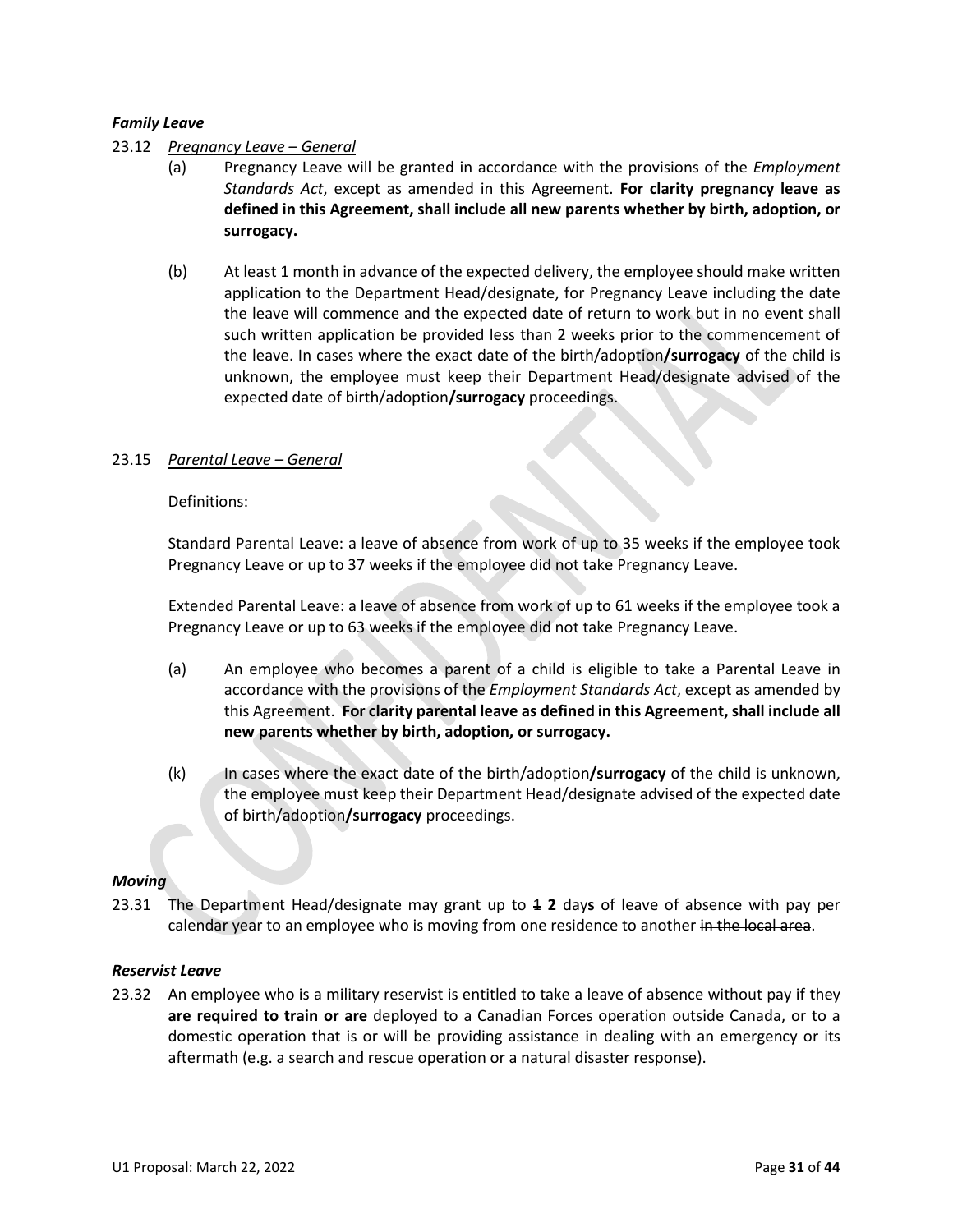#### <span id="page-31-0"></span>*Voting Day*

23.35 Each employee who is a Canadian citizen, 18 years or older and who is otherwise eligible to vote is entitled to 3 consecutive hours during the polling hours on election day to vote in a Federal, Provincial**,** or Municipal **or Indigenous Band** election.

#### <span id="page-31-1"></span>*Domestic or Sexual Violence Leave*

23.39 The employee will be entitled to be accompanied by a **Union Representative** or Steward at any meeting held to discuss reasonable precautions within the workplace. The University will inform the employee of the right to be accompanied by a **Union Representative** or Steward prior to the start of any such meeting, unless the employee waives their right to have a **Union Representative** present**, a copy of which will be provided to the Union. The Union will be provided with as much advance notice as possible of the meeting, but not normally less than 2 business days, unless otherwise agreed to by the Parties.** 

### <span id="page-31-2"></span>Article 24 – Sick Leave

- Note: As noted previously under "General" references to policies and or legislation are to be hyperlinked (housekeeping).
- Note: The Union is requesting that the University's Sick Leave Plan and the University's Administrative Guidelines be appended to the Collective Agreement as Appendix H.
- 24.06 An employee may, with prior warning, be required to provide a physician's note confirming that the employee is medically unable to carry out normal duties due to illness. It is understood that a dentist will be considered a physician for the provisions of this Article. The Employer will reimburse the employee for the cost of the required physician's note up to a maximum of \$25.00 per note.
- 24.09 The Employer will reimburse the employee for the cost of the required physician's certificate  $\theta$ to a maximum of \$50.00 per certificate.

#### <span id="page-31-3"></span>*Accommodation and Return to Work*

- 24.13 The University shall notify each employee who requires accommodation and/or is returning to work from a leave that was due to a disability of their right to **Union Representation**. In the event an employee provides their written consent for the release of their medical information, a Union **Representative** Steward or other appropriate U**u**nion representative will be entitled to attend the employee's **accommodation and/or** return to work meeting, if such a meeting is required by the Employer. **In the event an employee declines Union Representation, the Union will be notified**  in writing.
- **24.16 By January 15 and July 15, of each year, the University will provide the Union with a list of all employees who have an accommodation anticipated to be longer than 1 year in length, in electronic format (excel and PDF).**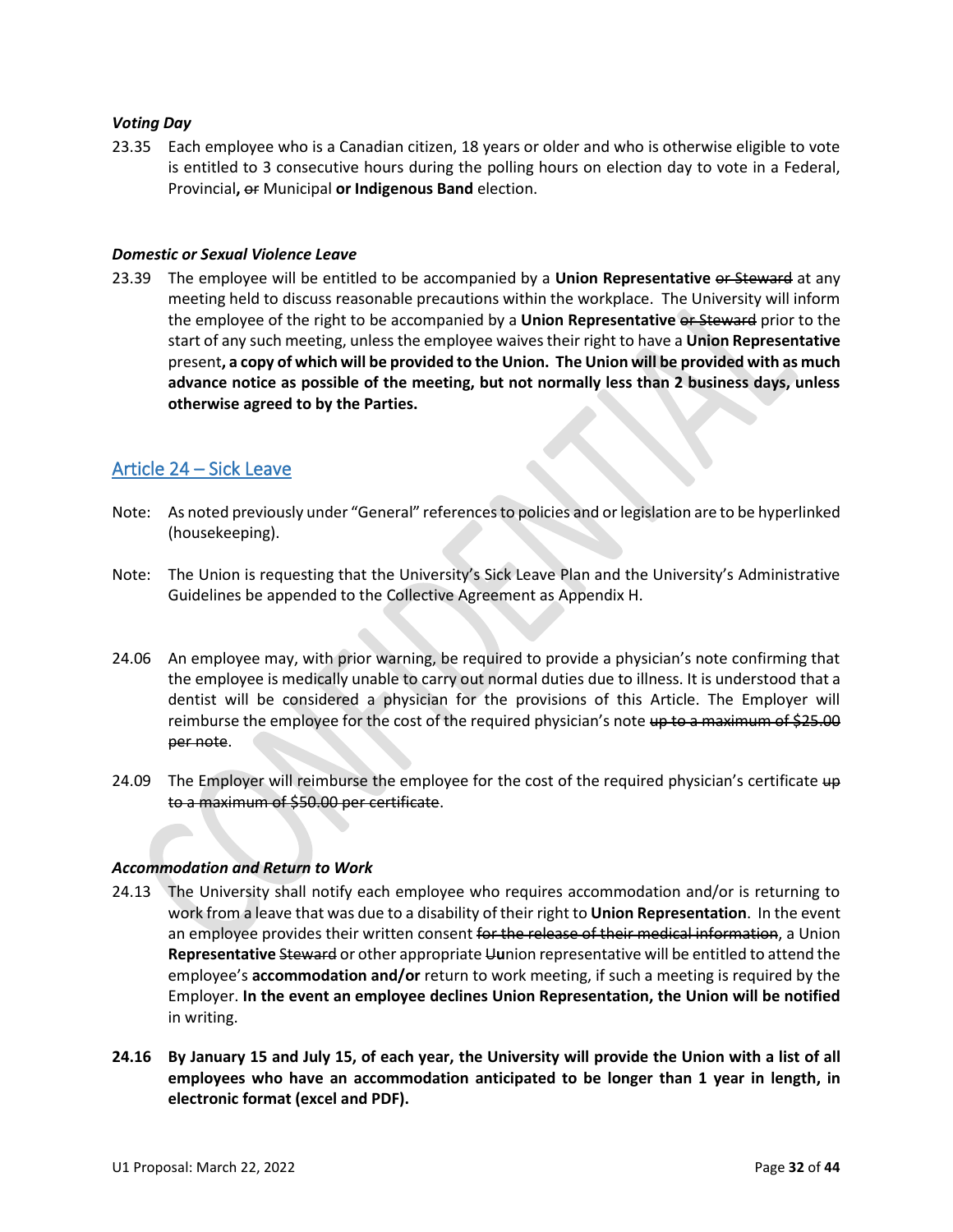## <span id="page-32-0"></span>Article 26 – Humanity Fund

26.02 The University **will remit** agrees to deduct on a monthly basis, prior to the fifteenth day of the month following the deduction, the amount of \$0.03 per hour from the wages of employees in the bargaining unit for all compensated hours, to pay the amount so deducted to the Humanity Fund and to forward such payment either by electronic bank transfer or to United Steelworkers, National Office, 234 Eglinton Ave. East, Suite 800, Toronto, Ontario M4P 1K7, and to advise in writing both the Humanity Fund at the aforementioned address and the Local Union that such payment and the names of all employees in the bargaining unit on whose behalf such payment has been made.

## <span id="page-32-1"></span>Article 27 – Committees

**27.02 For University Committees which have employee representation, such as but not limited to Senate and Senate subcommittees and the Board of Trustees, for which time outside of regular working hours is required, employees will be eligible for overtime or lieu time pursuant to Article 20.21. This Article will not be used to circumvent general staff representation on any such committees.**

### <span id="page-32-2"></span>Article 28 – Bulletin Boards/Space and Services

- 28.03 USW Local 2010 may use internal services, including **email**, telephones, campus mail and meeting room space, on the same terms and conditions as specified by the Employer's policies and protocols for internal users.
- **28.04 The University will Whitelist the Union's emails (@usw2010.ca; @usw.ca; @usw.org) and the Union's email contact program to ensure approved, authorized access to USW Member's Queen's email addresses.**

### <span id="page-32-3"></span>Article 29 – Correspondence and Information, and Copies of the Agreement

29.05 All formal notices to the Union or to the University required by this Agreement or incidental thereto shall pass to and from the Employer's Director of Employee/Labour Relations or their designate and the **Local Union President or their designate, with a copy** to the USW Staff Representative or their designate.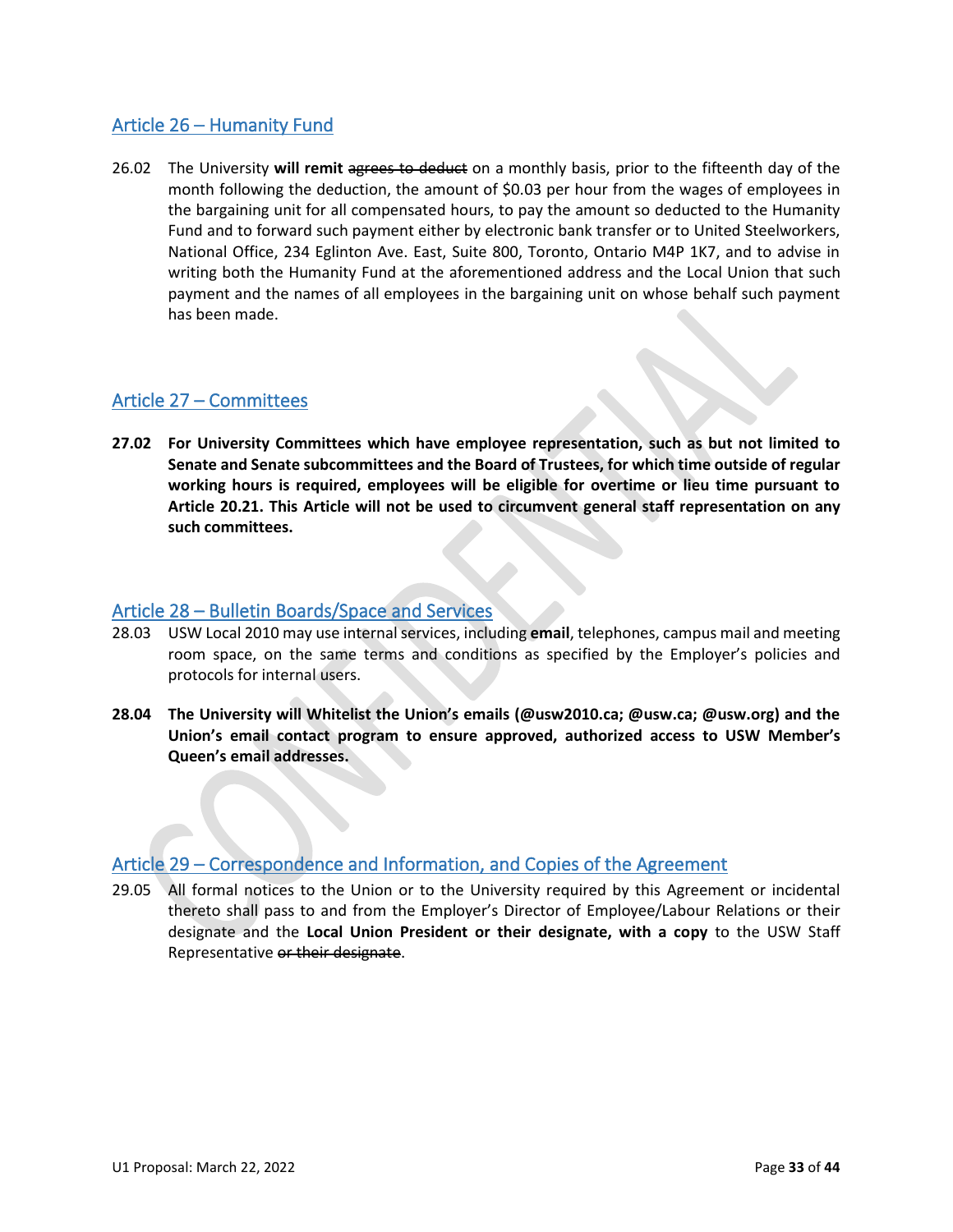## <span id="page-33-0"></span>NEW ARTICLE – Job Re-evaluation and Dispute Resolution

### <span id="page-33-1"></span>*Exclusions from the Bargaining Unit due to Job Re-evaluation*

**XX.xx The University agrees to notify the Union in writing when a position that is in the bargaining unit is removed from the bargaining unit as a result of a job re-evaluation. For greater certainty, the University agrees to provide such notice regardless of whether the position is required to be posted. The notification will be provided as soon as practicable, and in any event within 15 days of the job re-evaluation being completed, and will state the exclusionary ground(s) upon which the University relies in asserting that the position is no longer in the bargaining unit**

#### <span id="page-33-2"></span>*Process for Submission of Job Re-evaluation Requests*

Notes:

- The Union wishes to incorporate "Schedule C Process to address Re-evaluation and disputes post-implementation" to this new Article under this new Sub-heading.
- Current HR Forms that have been/are created for use during post-implementation will need to be hyperlinked to this Collective Agreement.

## <span id="page-33-3"></span>NEW ARTICLE – Pay Equity

Notes:

- The Union wishes to incorporate the Pay Equity maintenance details as previously agreed upon by the Parties to this new Article under this new Sub-heading.
- The Union wishes to append the Final Amended Pay Equity Plan to this Collective Agreement as Appendix I.

### <span id="page-33-4"></span>Article 30 – Compensation

The Union intends to submit monetary proposals of any and all types during the latter part of negotiations, and at such time(s) as the parties agree to do so.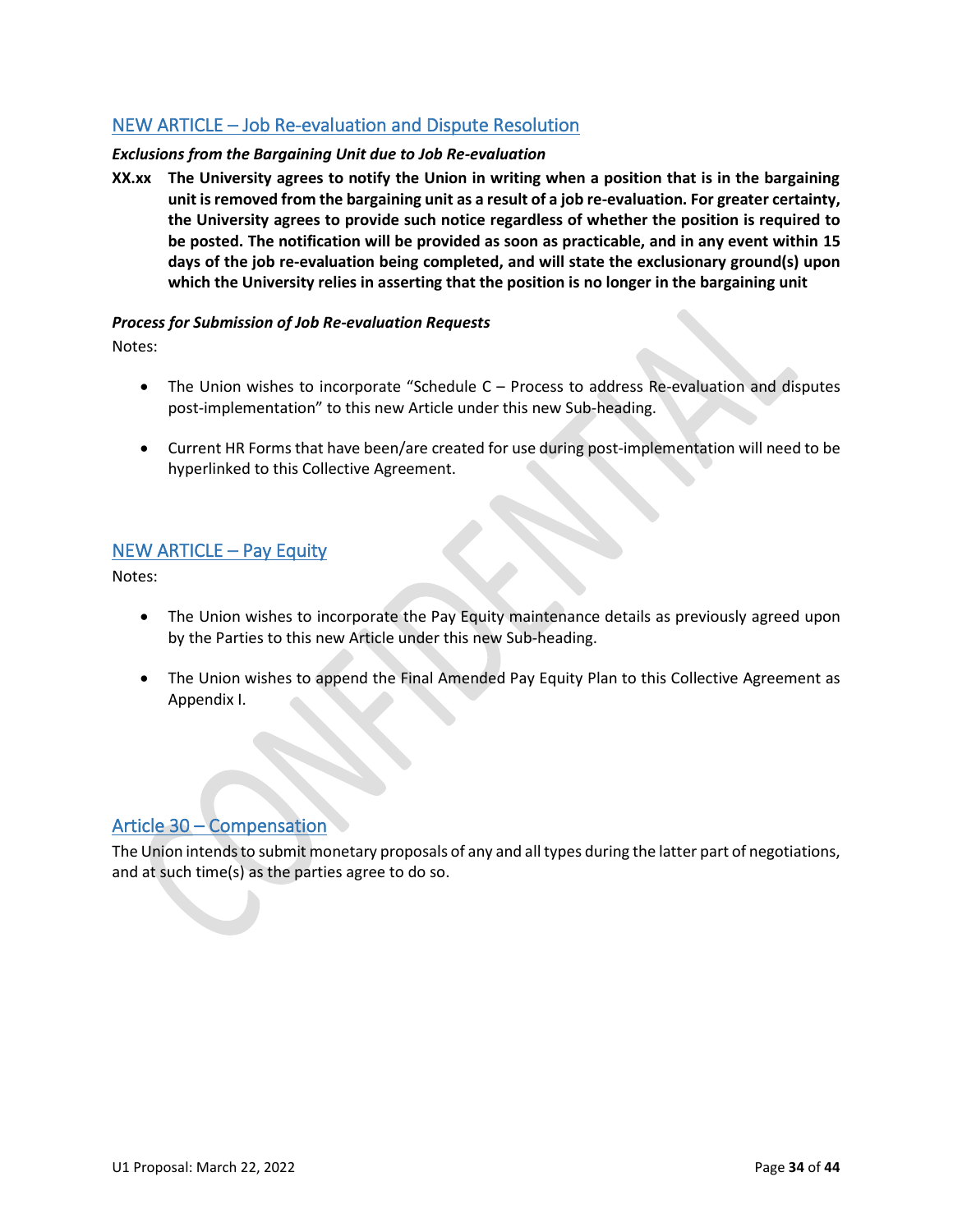## <span id="page-34-0"></span>Article 31 – Benefits

- 31.01 The University shall continue to make available to the employees the plans as outlined below. These plans shall be administered in accordance with the policies and procedures established by the University and/or the Insurer. **The Parties agree that benefits and benefit levels shall not change during the term of this agreement.** Should it intend to amend or change any of the said plans the Employer will discuss such amendments or changes with the Union.
- 31.02 The Parties have agreed to the following Current Plan Details ("the Plan"):

| Benefit*:                                              | <b>Current Plan Details:</b>                                     |  |  |
|--------------------------------------------------------|------------------------------------------------------------------|--|--|
| <b>Prescription drugs</b>                              | Pay-direct drug card                                             |  |  |
|                                                        | Dispensing Fee maximum of \$10 per prescription                  |  |  |
|                                                        | <b>Generic Substitution</b>                                      |  |  |
| Paramedical (chiropractor, podiatrist,                 | No change                                                        |  |  |
| osteopath, chiropodist, naturopath)                    |                                                                  |  |  |
| Paramedical (physiotherapist)                          | 80% reimbursement up to \$500 per year; no per-<br>visit maximum |  |  |
| <b>Registered psychologist</b>                         | 100% reimbursement up to \$1,000 per year                        |  |  |
| Speech therapy                                         | No change                                                        |  |  |
| Vision (eye examinations)                              | Reimbursement to \$100 every 24 months                           |  |  |
| Vision (glasses, contact lenses, laser<br>eye surgery) | Reimbursement to \$300 every 24 months                           |  |  |
| <b>Long-Term Disability</b>                            | COLA provision up to a maximum of 3% per year<br>(based on CPI)  |  |  |

\*All benefit coverage amounts not listed above (e.g. semi-private hospitalization, dental, basic life insurance) remain unchanged.

### 31.02 **Housekeeping:**

Change references to the "Revised Pension Plan of Queen's University" to "**University Pension Plan**" as agreed to in Schedule "C" of the Memorandum of Agreement with Respect to Pensions ("Pension MOA").

- 31.03 Long Term Disability Income Plan (premiums are 100% paid by the employee):
	- (a) Employees hired by the University on or after the date of ratification will be required to enrol in the Long Term Disability **(LTD)** Insurance Plan. It is understood that when a bargaining unit member is placed on LTD their position will be held for a period of up to 3 years.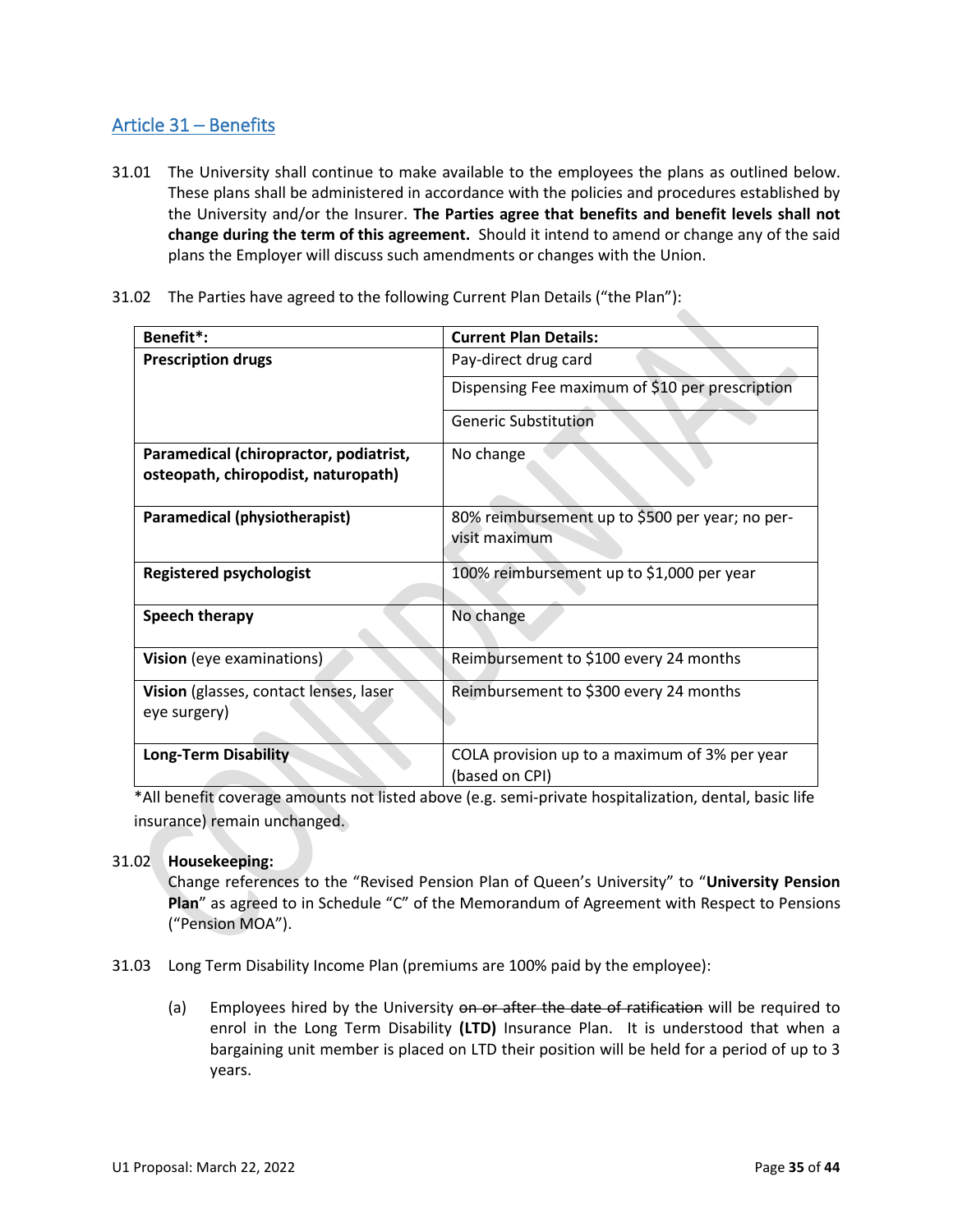- (b) Employees age 65 and over are not eligible for coverage under this plan, so an employee **will be** may withdraw**n** from enrolment in the LTD plan 6 months prior to their 65th birthday **by the University**. **Any LTD deductions made during this 6-month period before the employee reaches 65 shall be reimbursed to the employee by the University in a timely manner.**
- (c) The Union will be notified **monthly** by the University when LTD application documents have been sent to an employee.

## <span id="page-35-0"></span>Article 33 – Term of Agreement

- 33.01 This Agreement shall be effective from January 1, **2022** and shall continue in effect up to and including December 31, 2021 **June 30, 2024**, and shall continue automatically thereafter for annual periods of one year, unless either **P**arty notifies the other in writing within a period of 90 calendar days immediately prior to the expiration date that it desires to amend the Agreement.
- 33.02 If notice of intention to amend the Agreement is given by either **P**arty pursuant to the provisions of Article 33.01, such negotiations shall commence within 15 days thereafter or such other date as the **P**arties may mutually agree.
- 33.03 Notwithstanding the Parties' agreement that the Collective Agreement commences on January 1, **2022** 2019, the Collective Agreement will have no retroactive force and effect, save and except as otherwise specifically stated herein.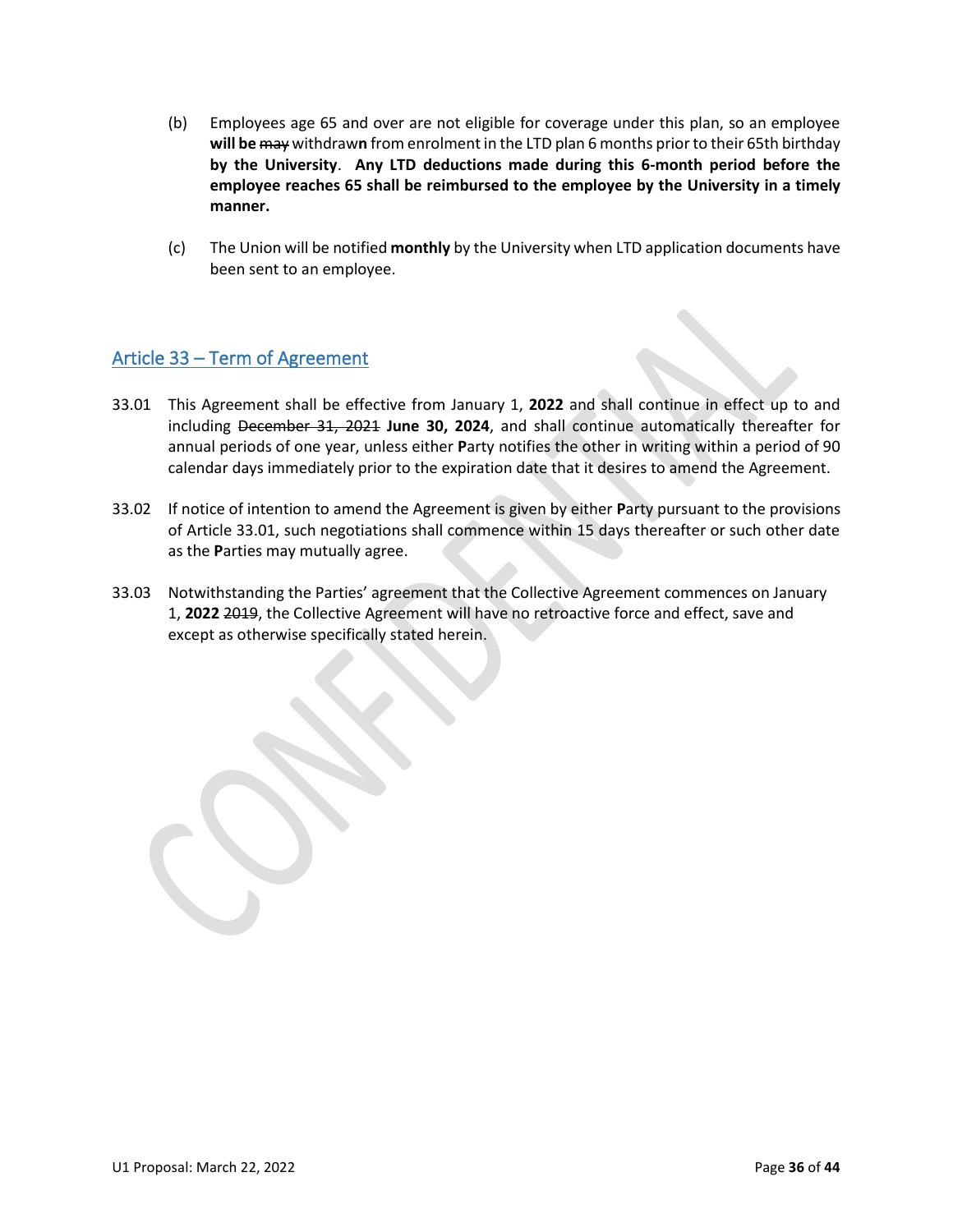## <span id="page-36-0"></span>APPENDIX A: Tuition Support Plan

**Plan:**

- **1.** The support allowance can be applied to full-time or part-time undergraduate, graduate, and professional programs offered for credit at Queen's University or any other recognized university or college (as defined below). The maximum allowance under this plan is \$4,000 \$3,000 per academic year, per student. In the case of students not taking a full course load; the allowance will be prorated based on the student's percent course load in comparison with a full-time course load at that institution. Employees who work less than full-time will have their allowance prorated to reflect the same percentage as time worked (e.g. 80% time appointment, 80% of \$4,000 \$3,000).
- **3.** Allowances will be made in two installments. An initial installment will be made in the fall term upon confirmation of registration and once the balance of the fund has been calculated and prorated among the number of claimants if applicable. This sum shall not exceed \$3,000 \$2,000 per claimant. A second and final installment will be made in the winter term upon confirmation of registration and once the balance of the fund has been calculated and prorated among the number of claimants if applicable. This sum shall not exceed \$1,000 per claimant. Students will be required to provide proof of continuing academic standing at their institution.
- **4.** Applicants who are attending an institution where the first term begins during Queen's winter **or summer** term**s** will receive the calculated amount for the first installment (to a maximum of \$2,000) for this term. The amount paid for the second term would be the amount calculated for the Queen's winter term (up to a maximum of **\$2,000** \$1,000). These applications should be submitted manually by contacting Human Resources directly **and will be processed immediately**.
- **7.** Term dates are as follows: fall term, September through December, winter term, January through April, **and summer term, May through August**. Courses taken May through August are claimed and paid in combination with the fall term reimbursement. This plan will be administered by the University Registrar and all documentation must be received by that department between September 1 and October 31 for the fall term**,** and between January 1 and February 28 for the winter term**, and between May 1 and June 30 for the summer term.**
- **9.** The nominal value of the fund established for this plan is **\$400,000** \$300,000.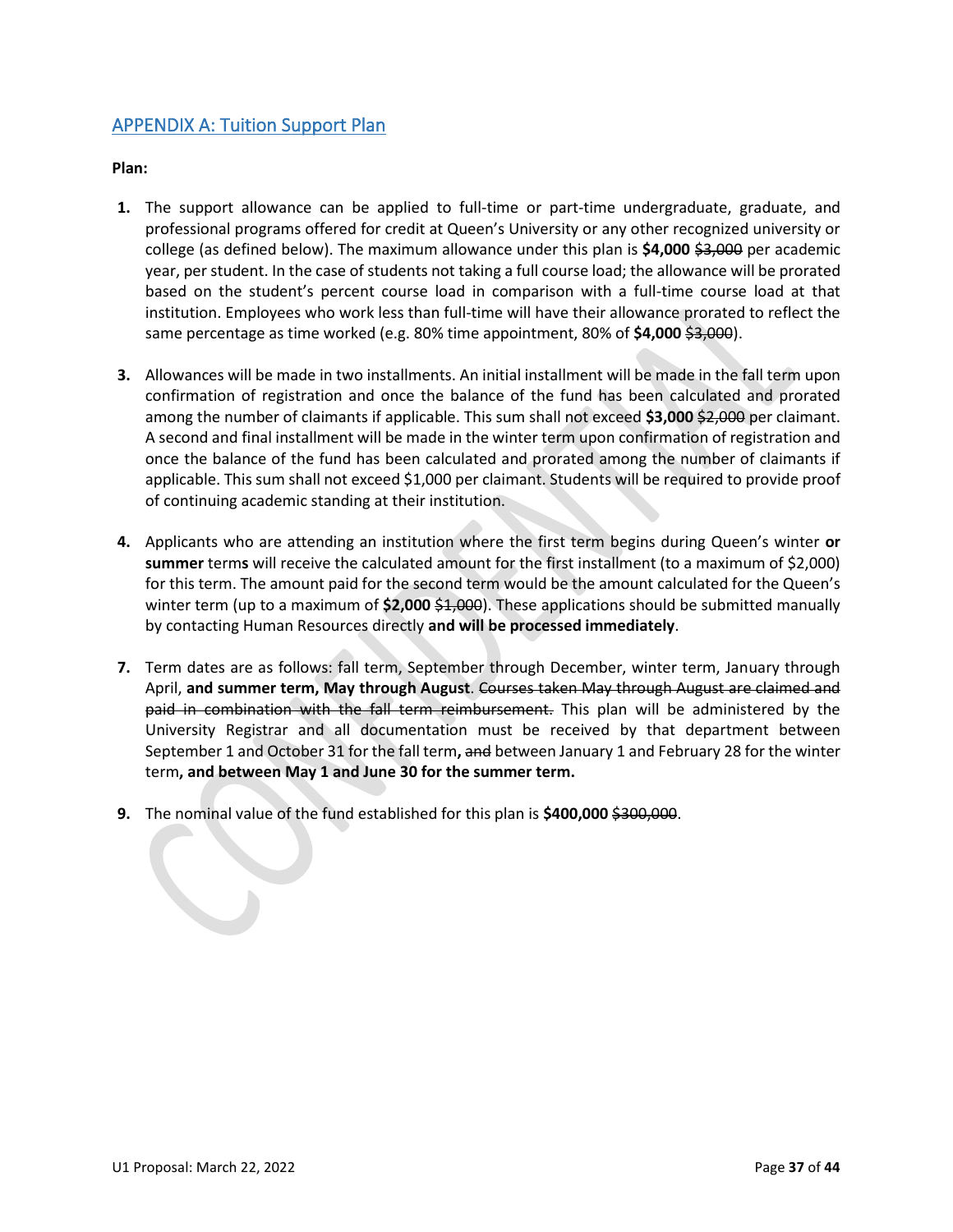## <span id="page-37-0"></span>APPENDIX B: Tuition Assistance Program

The Tuition Assistance Program is divided into two components - the Educational Development Fund which pays tuition fees for Queen's credit courses, and the Professional Development Fund which reimburses tuition fees (to a maximum of **\$1,000** \$400 per year) for work-related courses at other recognized educational institutions.

## <span id="page-37-1"></span>APPENDIX D: Child Care Benefit Plan

**Housekeeping**: The Union is requesting that the bullets used under the "Plan" section of this Appendix be changed to numbers.

- The plan maximum of **\$3,000** \$2,000 per child will be provided only once per calendar year. Any amount payable under this plan will be prorated based on the employee's appointment if it is less than full-time (e.g. 80% time appointment, 80% of **\$3,000** \$2,000). There is no carry-over provision if the **\$3,000** \$2,000 is not used per year.
- The nominal value of the fund established for this plan is **\$375,000** \$250.000.

## <span id="page-37-2"></span>APPENDIX E: Child Care Benefit Plan: Before and/or After School Programs, School Professional Activity Days, or Summer Camps

**Housekeeping**: The Union is requesting that the bullets used under the "Plan" section of this Appendix be changed to numbers.

• Claims made under both Appendix D and Appendix E for the same child will have a combined maximum of **\$3,000** \$2,000 per child. Any amount payable under this plan will be prorated based on the employee's appointment if it is less than fulltime (e.g. 80% time appointment, 80% of **\$3,000** \$2,000). There is no carry-over provision if the **\$3,000** \$2,000 is not used per year.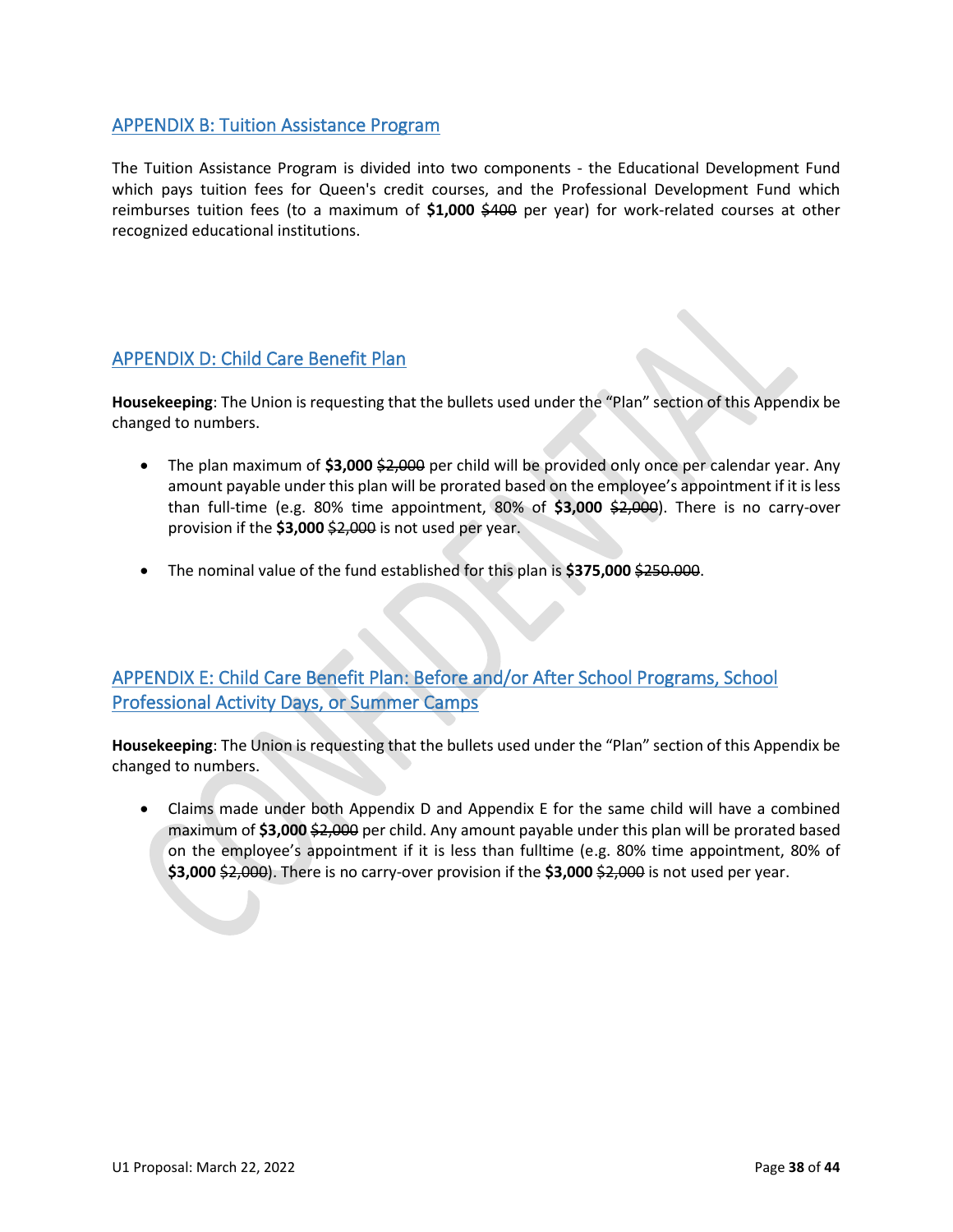# <span id="page-38-0"></span>APPENDIX F: Severance Pay

| <b>Completed Years of Continuous</b><br>Service on Layoff Date | Regular Severance<br>Pay (weeks of<br>regular pay) | <b>Enhanced Severance</b><br>Pay<br>(weeks of regular pay) |
|----------------------------------------------------------------|----------------------------------------------------|------------------------------------------------------------|
| Less than 2                                                    | $0-1$                                              | 02                                                         |
| $\overline{2}$                                                 | 02                                                 | 24                                                         |
| 3                                                              | 13                                                 | 36                                                         |
| $\pmb{4}$                                                      | 24                                                 | 48                                                         |
| 5                                                              | 78                                                 | 910                                                        |
| 6                                                              | 89                                                 | 1011                                                       |
| $\overline{7}$                                                 | 910                                                | 11 12                                                      |
| 8                                                              | 10 11                                              | 1213                                                       |
| 9                                                              | 1112                                               | 13 14                                                      |
| 10                                                             | 12 13                                              | 15 16                                                      |
| 11                                                             | 13-14                                              | 1720                                                       |
| 12                                                             | 14 15                                              | 19 22                                                      |
| 13                                                             | 15 16                                              | 20 23                                                      |
| 14                                                             | 16-17                                              | 22 25                                                      |
| 15                                                             | 1718                                               | 24 27                                                      |
| 16                                                             | 18 19                                              | 26 29                                                      |
| 17                                                             | 19-20                                              | 28 31                                                      |
| 18                                                             | 20 22                                              | 30 33                                                      |
| 19                                                             | 22 24                                              | 33 36                                                      |
| 20                                                             | 24-26                                              | 3639                                                       |
| 21                                                             | 26 28                                              | 39 42                                                      |
| 22                                                             | 28 30                                              | 42 45                                                      |
| 23                                                             | 30 32                                              | 45 48                                                      |
| 24                                                             | 3234                                               | 48 52                                                      |
| 25 or more                                                     | 35 37                                              | 52 56                                                      |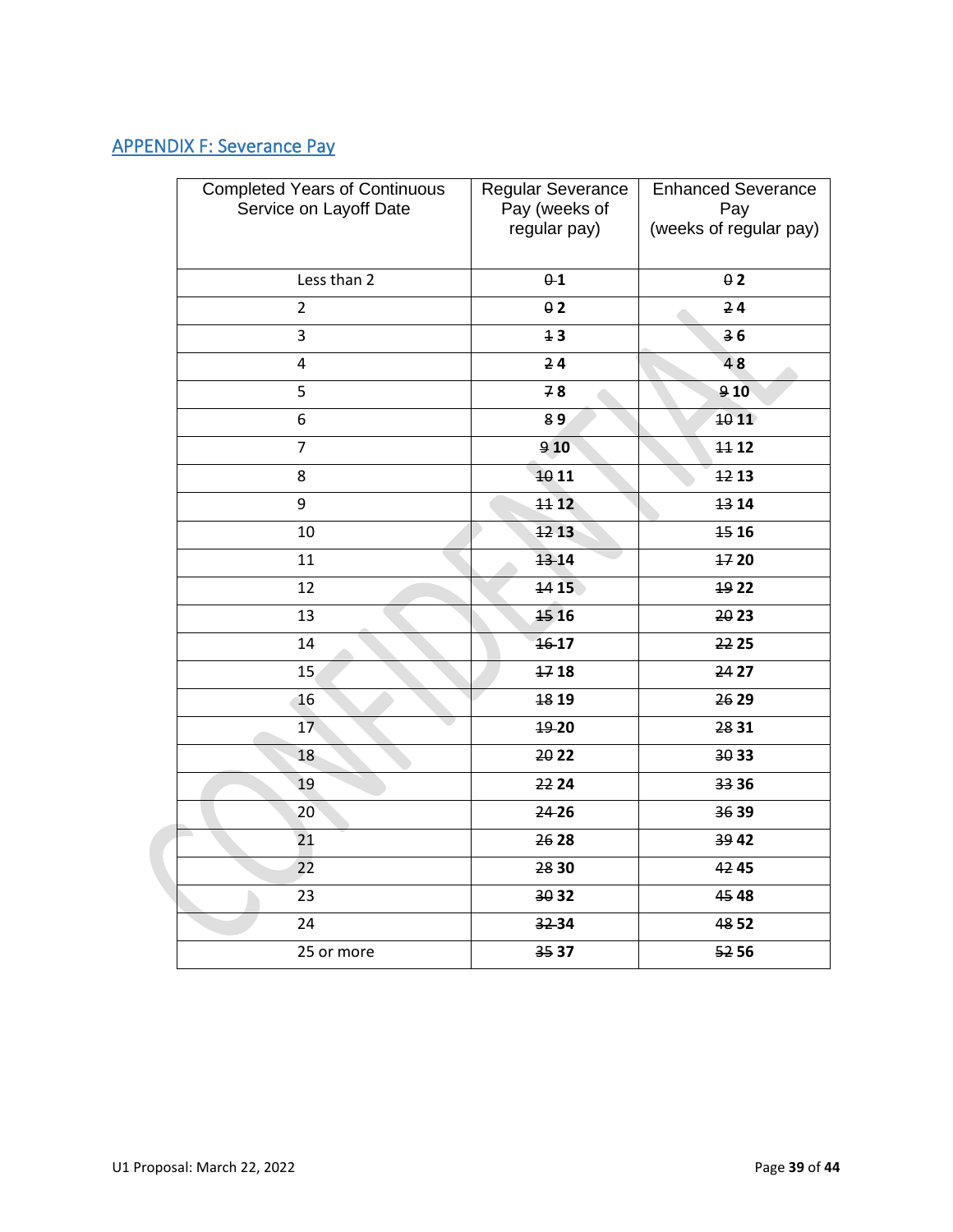## <span id="page-39-0"></span>APPENDIX G: Salary Grids

Revised salary grids to be appended to the Collective Agreement as Appendix G here.

## <span id="page-39-1"></span>NEW APPENDIX H: University's Sick Leave Plan and Administrative Guidelines

The Union is requesting that the University's Sick Leave Plan and the University's Administrative Guidelines be appended to the Collective Agreement as Appendix H here.

## <span id="page-39-2"></span>NEW APPENDIX I: Final Amended Pay Equity Plan

The Union is requesting that the Final Amended Pay Equity Plan be appended to the Collective Agreement as Appendix I here.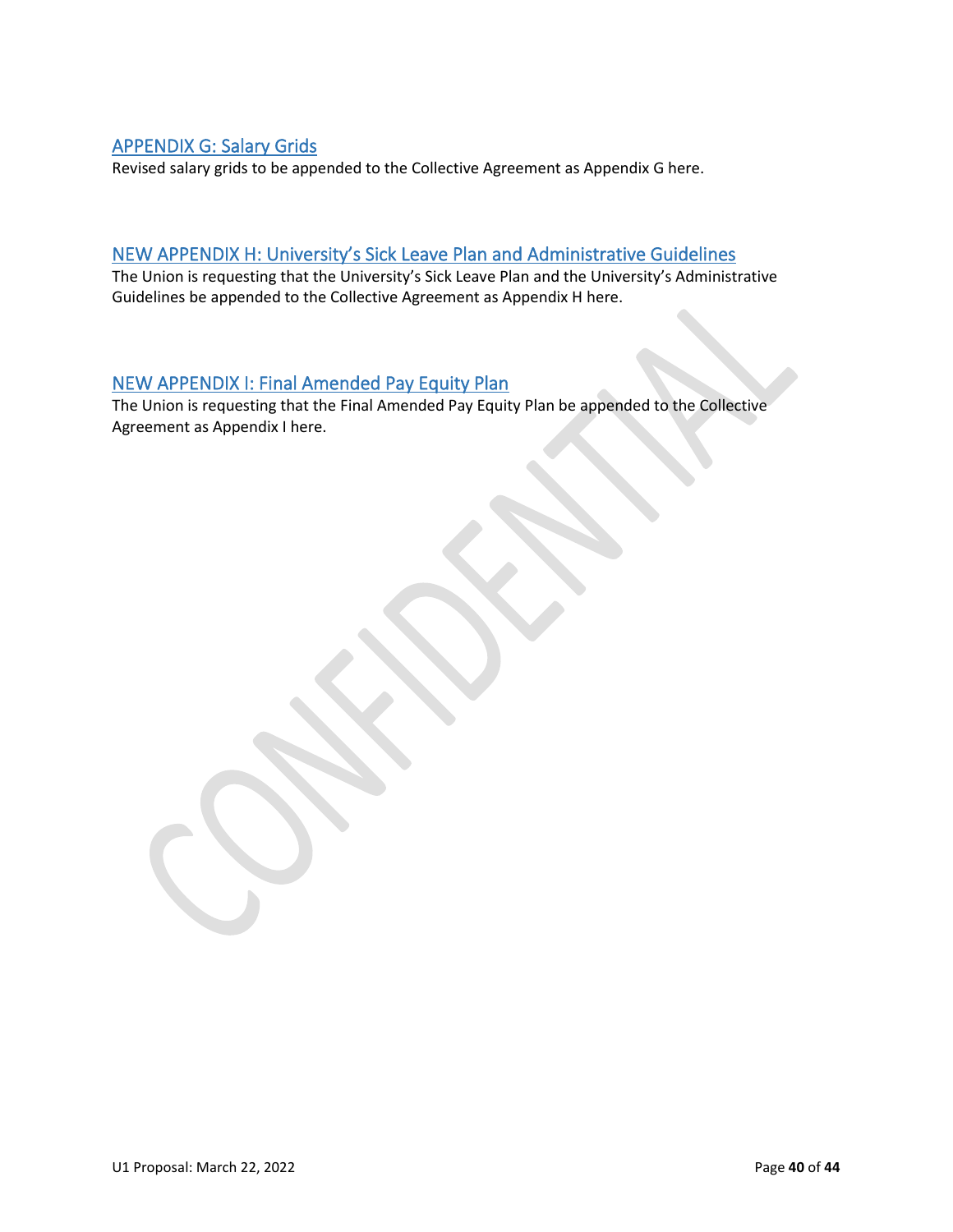## <span id="page-40-0"></span>Letter of Understanding: Central Heating Plant

The Parties agree that the provisions of the Collective Agreement are subject to this Letter of Understanding **(LOU) and the Memorandum of Agreement on Vacation Scheduling (MOA)** for 2nd Class Engineers in the Central Heating Plant ("employees"). To the extent that a matter addressed in the Collective Agreement conflicts with this Letter of Understanding **and/or the Memorandum of Agreement**, the provisions of this Letter of Understanding **and/or the Memorandum of Agreement** on that matter will prevail.

### **1. Hours of Work and Scheduling**

Note: New schedule for Maintenance Engineers to be added by the Parties to this section of the LOU to reflect current practice.

(e) Employees who work fourteen 12-hour shifts over a 4-week period earn 8 hours of lieu time ("Earned Day Off") in that period, which will be taken during the employee's next scheduled maintenance week, normally on the first day of that week. **EDO's earned over the 4-week averaging period shall not be reduced or discounted by any absence due to sick leave.**

#### **2. Shift premium**

- (a) Employees shall be paid a shift premium of \$0.65 **\$1.55** per hour for all scheduled hours worked on the afternoon shift where the majority of hours worked fall between 4:00 p.m. and 11:59 p.m.
- (b) Employees shall be paid a shift premium of \$1.55 **\$2.00** per hour for all scheduled hours worked on the night shift where the majority of hours worked fall between 12:00 a.m. (midnight) and 8:00 a.m.

#### **3. Weekend premiums**

- (a) Employees shall receive a premium of \$0.65 **\$1.55** per hour for all scheduled hours of work on Saturday.
- (b) Employees shall receive a premium of \$1.70 **\$2.15** per hour for all scheduled hours of work on Sunday.

#### **4. Overtime**

**(b) Overtime earned over the 4-week averaging period, as per 4 (a) above, shall not be reduced or discounted by any absence due to sick leave.** 

#### **10. Work Clothing**

(b) Employees are required to wear safety footwear at all times. The University will reimburse employees, upon presentation of a receipt, up to \$180.00 **\$250.00** per calendar year for the purchase of a pair of approved safety footwear.

#### **12. Labour Management Meetings**

- (a) On a trial basis, t**The** Parties will hold labour/management meetings for 1 hour **three times per year** on a bi-monthly basis. The meetings will be attended by up to 2 employees and 2 members of management. Either Party may invite an advisor who can contribute constructively to items on the agenda.
- (c) To allow for preparation, each Party will give the other a list of topics to be discussed  $a$  week in advance of each meeting.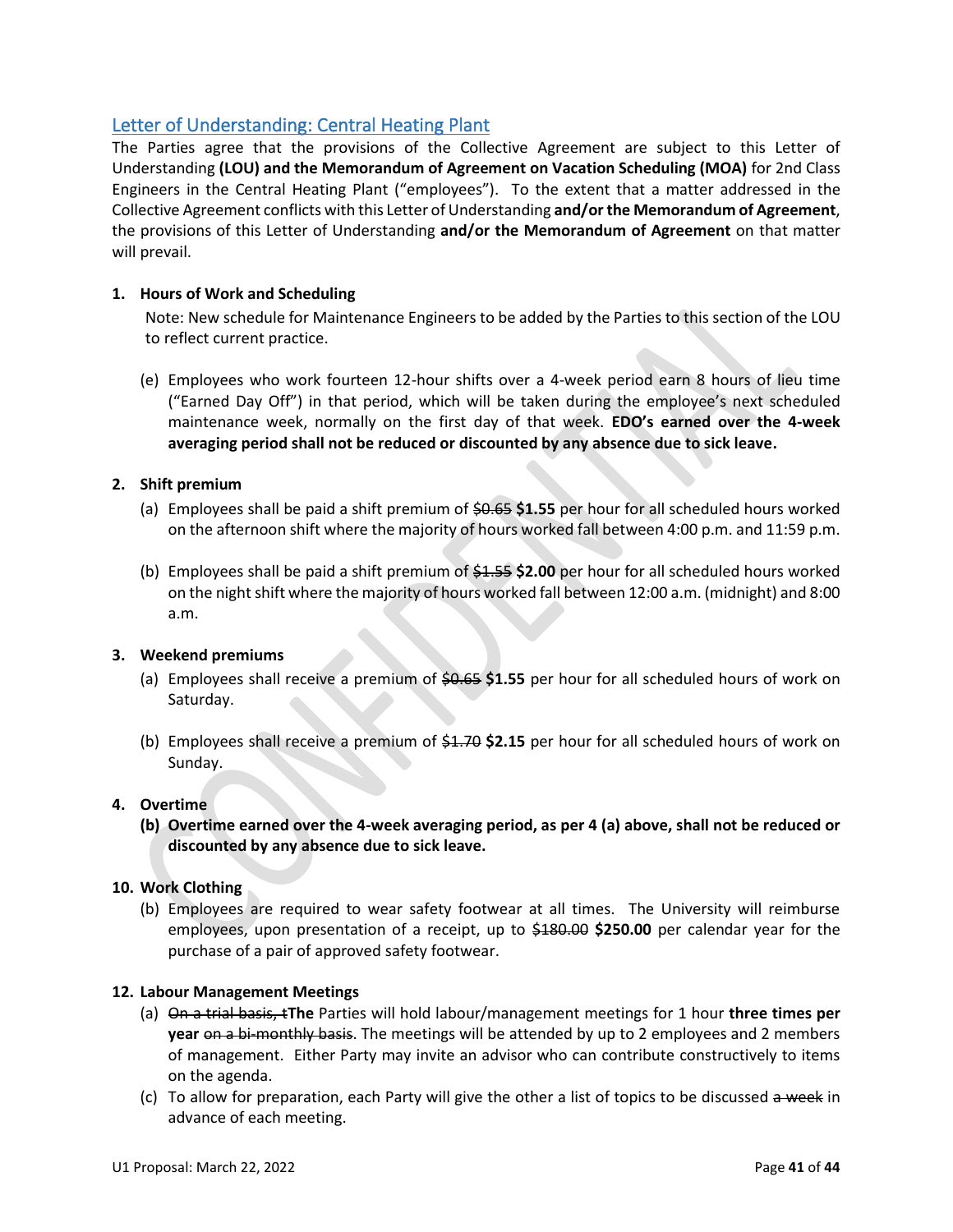## <span id="page-41-0"></span>Letter of Understanding: Travel Time Credit

- 1. It is acknowledged that for certain positions, travelling is an inherent part of the value of the job, therefore, some travel time outside of regular **University operating** work hours is to be expected. Except as it may be amended by this Letter of Understanding, the University's Policy for Travel and Related Expenses shall apply to an employee's travel on approved University business.
- **2. When an employee travels on approved University business, during regular University operating hours pursuant to Article 20.03 (Monday to Friday, 8:30am to 4:30pm) and the travel is required during this time, actual travel time will be accumulated as hours of work and will be compensated at their regular hourly rate.**
- **3.** When an employee travels on approved University business, outside their regular work hours, the following travel time credits shall apply:
	- (a) when travel is within 50 kms radius of the University zero time credit; **actual travel time shall be credited to a maximum of 1.0 hours;**
	- (b) when travel is within 51 kms and 150 kms radius of the University actual travel time shall be credited to a maximum of  $1.5$  **2.0** hours;
	- (c) when travel is within 151 kms and 240 kms radius of the University actual travel time shall be credited to a maximum of 2 **3.0** hours;
	- (d) when travel is within 241 kms and 330 kms radius of the University actual travel time shall be credited to a maximum of 3 **4.0** hours;
	- (e) when travel is within 331 kms and 420 kms radius of the University actual travel time shall be credited to a maximum of 4 **5.0** hours;
	- (f) when travel is greater than a radius of the University of 420 kms actual travel time shall be credited to a maximum of 5 hours.
- **4.** Travel time credits shall only apply to the initial trip from the University or employee's residence, whichever is closer, to the initial external destination; and, on the trip back, from the last external destination to the University or employee's residence, whichever is closer to the last external destination. **For clarity, all travel time for the Employer, to the final destination and return (round trip), including all connections layovers, transfers, etc., will be compensated at the employees regular hourly rate.**
- **5**. Actual travel time is defined as:
	- (b) when travel is by public transportation, e.g. air travel, the scheduled time required to travel from public departure point to public arrival point, plus 1.5 **2 hours for land travel and 4 hours for air travel**.

#### The maximum travel time credit is 6.5 hours for each direction of a trip.

**6**. When an employee uses their personal vehicle, the per kilometer rate set out in the University's Policy for Travel and Related Expenses shall apply.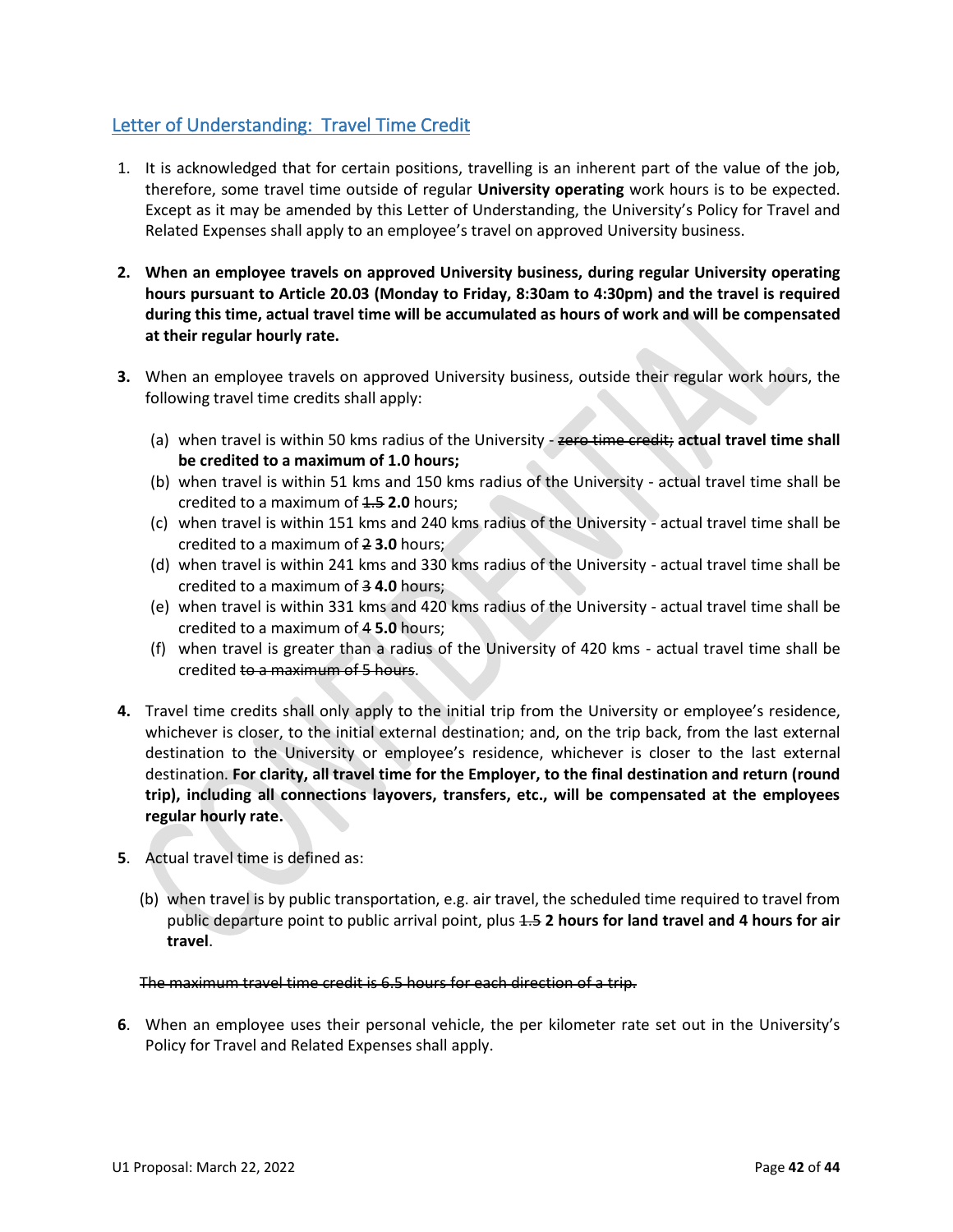- **7**. **Subject to Paragraph 9 below, t**ravel time credits provided to an employee pursuant to this Letter of Understanding shall not be included in an employee's hours of work for purposes of calculating entitlement to overtime.
- **8**. To the extent that current travel arrangements in a department exceed the provisions set out in this Letter of Understanding, such arrangements are permitted to continue.
- **9**. The University will maintain a travel time credit bank for each eligible employee, the accumulated total of which, at any given time, may not exceed 2 times the number of hours in an employee's regular work week. Any additional travel time credits that exceed this limit shall be paid to the employee on the next applicable pay date **in accordance with Article 20.21 (b).** at their regular hourly rate.

## <span id="page-42-0"></span>Letter of Understanding: School of English

Note: The Union wishes to discuss updating this Letter of Understanding (LOU) to reflect the Group 2 Instructor schedule and to review the application of averaging to the instructor positions.

#### **Housekeeping:**

The Parties agree that the provisions of the **C**ollective **A**greement are subject to this **L**etter of **U**nderstanding **(LOU)** for Instructors in the School of English ("employees"). To the extent that a matter addressed in the **C**ollective **A**greement conflicts with this **L**etter of **U**nderstanding, the provisions of this **L**etter of **U**nderstanding on that matter will prevail.

# <span id="page-42-1"></span>Letter of Understanding: Residence Life Coordinators & Assistant Residence Life **Coordinators**

Notes:

- This Letter of Understanding (LOU) needs to be replaced by the new Memorandum of Agreement (MOA) to amend the Letter of Understanding: Residence Life Coordinators and Assistant Residence Life Coordinators.
- The Union also wishes to discuss changes to the newly negotiated MOA in bargaining ahead of the one-year implementation review date.